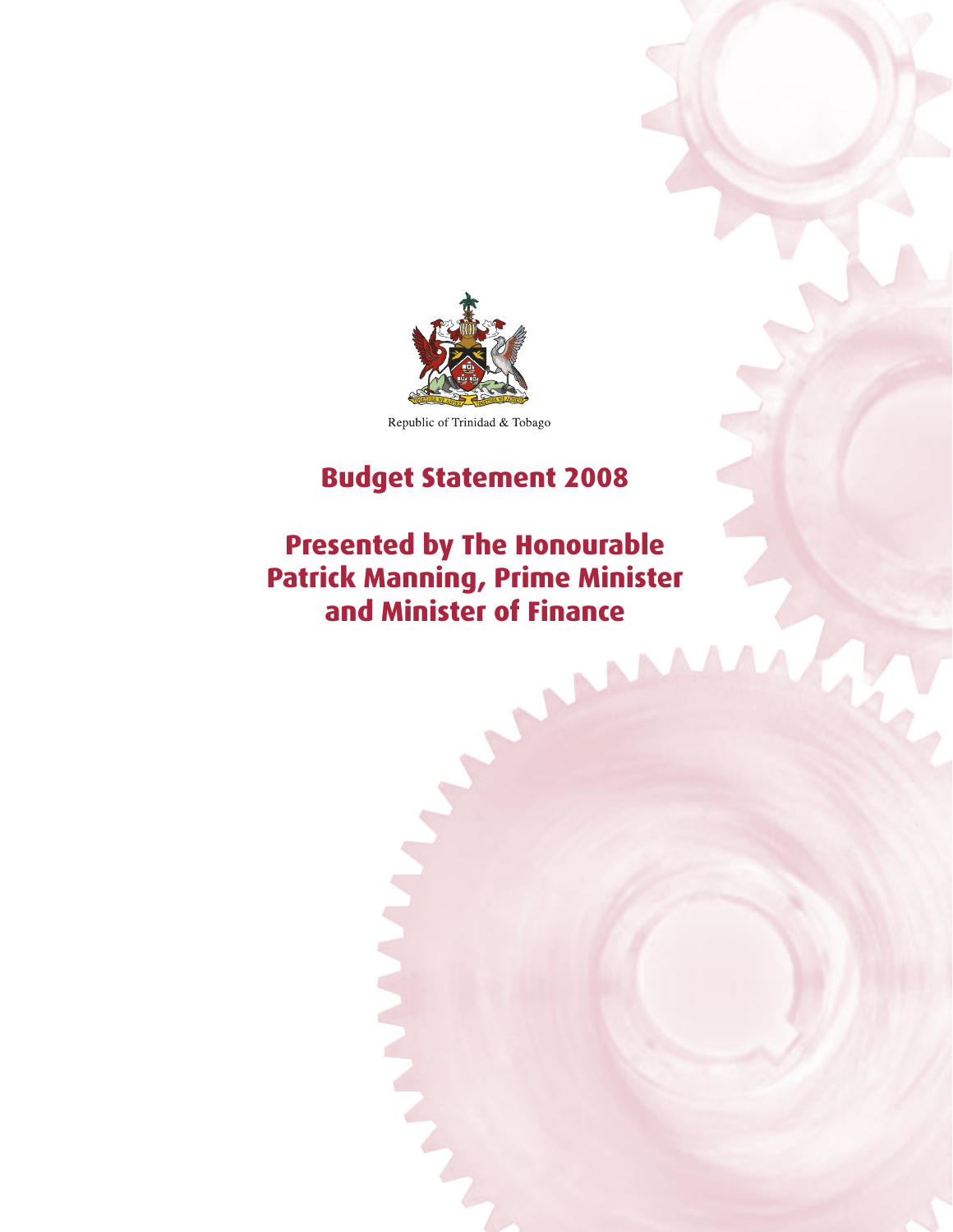# **Table of Contents**

| Introduction                                  | $\mathfrak{Z}$ |
|-----------------------------------------------|----------------|
| <b>Our Vision</b>                             |                |
| Performance Over the Period 2002-2007         |                |
| <b>Accounting for the Petro-Dollar</b>        | 9              |
| Challenges                                    | 11             |
| <b>Pursuing Our Vision With Determination</b> | 12             |
| Priorities for Fiscal Year 2008 and Beyond    | 13             |
| <b>Ensuring Economic Transformation</b>       | 14             |
| Energy                                        | 14             |
| Agriculture                                   | 16             |
| Industry                                      | 19             |
| Tourism                                       | 21             |
| <b>Main Areas of Focus</b>                    | 23             |
| Education                                     | 23             |
| Health                                        | 25             |
| Housing                                       | 27             |
| Social Protection                             | 28             |
| National Security                             | 29             |
| Infrastructure                                | 32             |
| Public Utilities                              | 35             |
| Other Priorities                              | 37             |
| The Environment                               | 37             |
| Governance and Institutional Reform           | 38             |
| Culture                                       | 39             |
| Sport and Youth Affairs                       | 40             |
| Tobago                                        | 41             |
| The Arithmetic of the Budget                  | 43             |
| <b>Fiscal Measures</b>                        |                |
| Conclusion                                    | 49             |
| <b>Other Fiscal Measures</b>                  | 50             |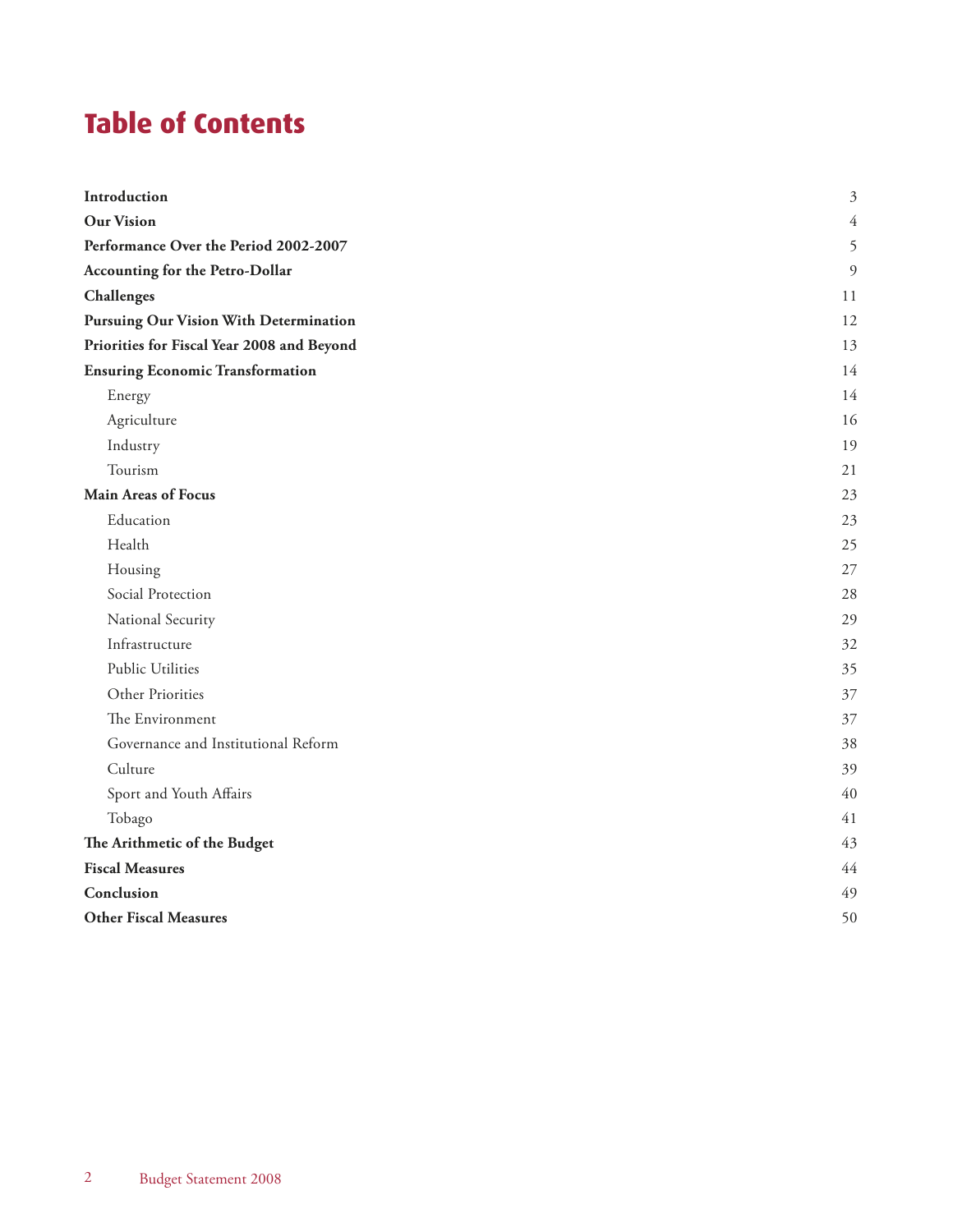## Introduction

## <span id="page-2-0"></span>**INTRODUCTION**

Mr. Speaker, this sixth Budget of this People's National Movement administration is being delivered against the backdrop of a vibrant and growing economy.

 I am pleased to have the opportunity to present to this Honourable House and indeed to the national community, a comprehensive account of our stewardship over the past five years, outlining our many successes and the challenges that we have faced.

Mr. Speaker, as we intend to be in Government for the next five years, I also propose to couch the Budget for fiscal year 2008 in the context of a longer term plan, which in essence represents yet another phase in our journey towards Vision 2020.

It is against this background that the theme of this year's Budget Presentation is **"Vision 2020: Determined to Reach our Goal".**

Honourable Members, the completion of the documents laid in this Honourable House today could not have been possible without the commitment, enthusiasm and the hard work and sacrifice of the many public officers, especially those in the Ministry of Finance, who have worked long and tirelessly on preparing these documents.

I want to let them know that their efforts are greatly appreciated. I would also like to thank my Cabinet colleagues, and all the individuals and organizations who have contributed to the process which resulted in the preparation of these documents.

Mr. Speaker, in order to put our record of performance into its proper perspective we must remind our citizens of the Government's vision for Trinidad and Tobago and the strategy that will get us there.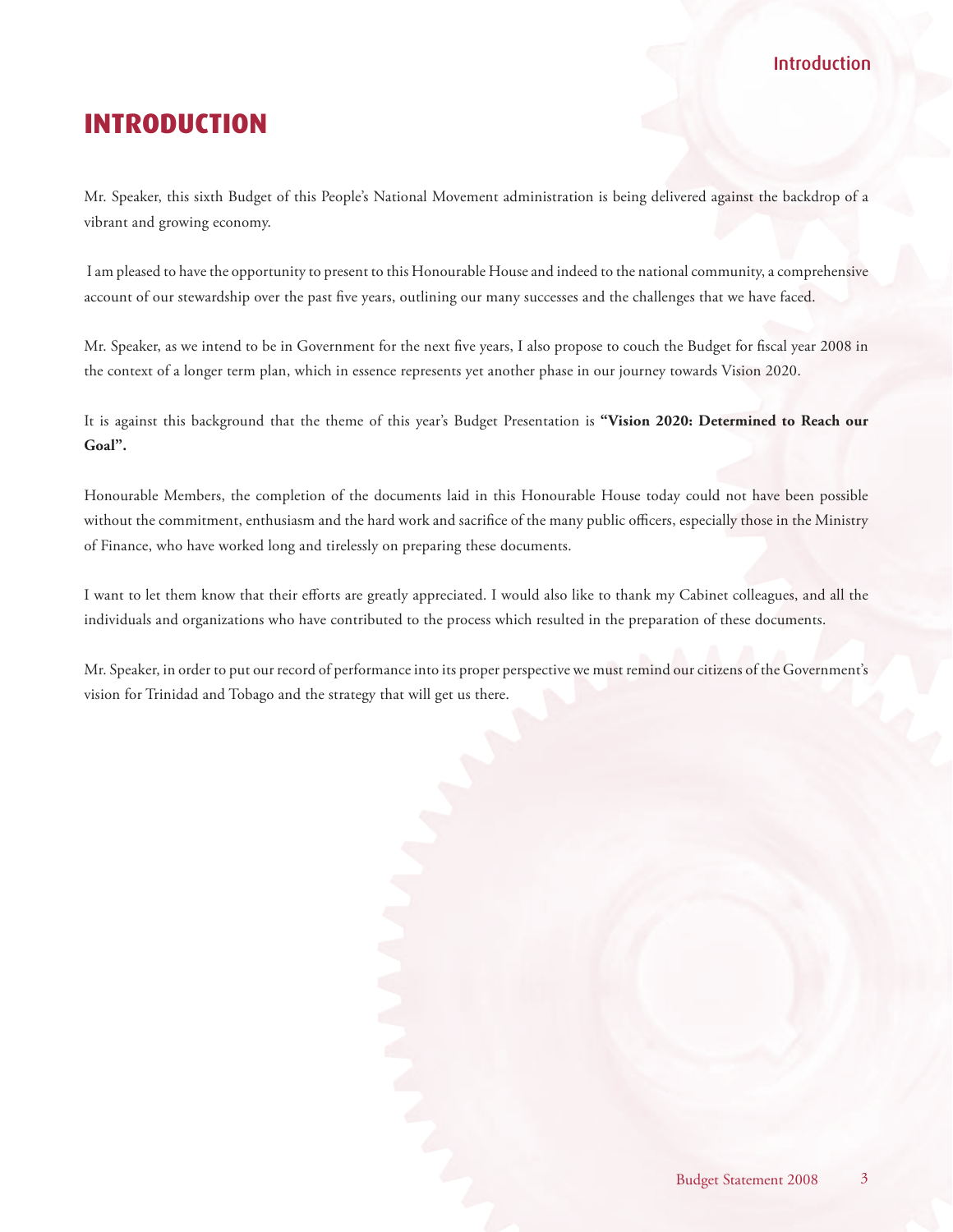## <span id="page-3-0"></span>**OUR VISION**

Mr. Speaker, when this PNM administration assumed office in 2001, we began work on the transformation of this country into a developed nation in the shortest possible time but certainly by the year 2020.

The driving force behind this transformation is our enduring passion and desire to bring sustained prosperity and the requisite higher quality of life to every individual, family and community across the country.

The vision that emerged – VISION 2020 -- was founded on five developmental pillars: Developing Innovative People; Nurturing a Caring Society; Enabling Competitive Business; Investing in Sound Infrastructure and the Environment; and Promoting Effective Government.

Vision 2020 acknowledges that Trinidad and Tobago is in a situation of unprecedented opportunity and challenge. It recognizes, however, that economic prosperity does not depend solely on physical endowments or proximity to markets.

Rather, it is based on the full awareness that in today's global environment, the most successful countries are those that have succeeded in harnessing and nurturing the creativity, ingenuity and inventiveness of their people, something to which we aspire.

In that sense Mr. Speaker, ours is more than an economic vision. In particular, it incorporates the nurturing of a caring society; it envisages that the foundation of our society is based on the creation of strong families with high moral and ethical values; that all our citizens have access to adequate and affordable housing and first class health care that enable them to live healthy lifestyles; and that we put in place new systems to support the most vulnerable in our society.

Over the last six years we have worked hard in pursuit of this vision and we have had many notable successes. I would now like to share with you some of our major accomplishments.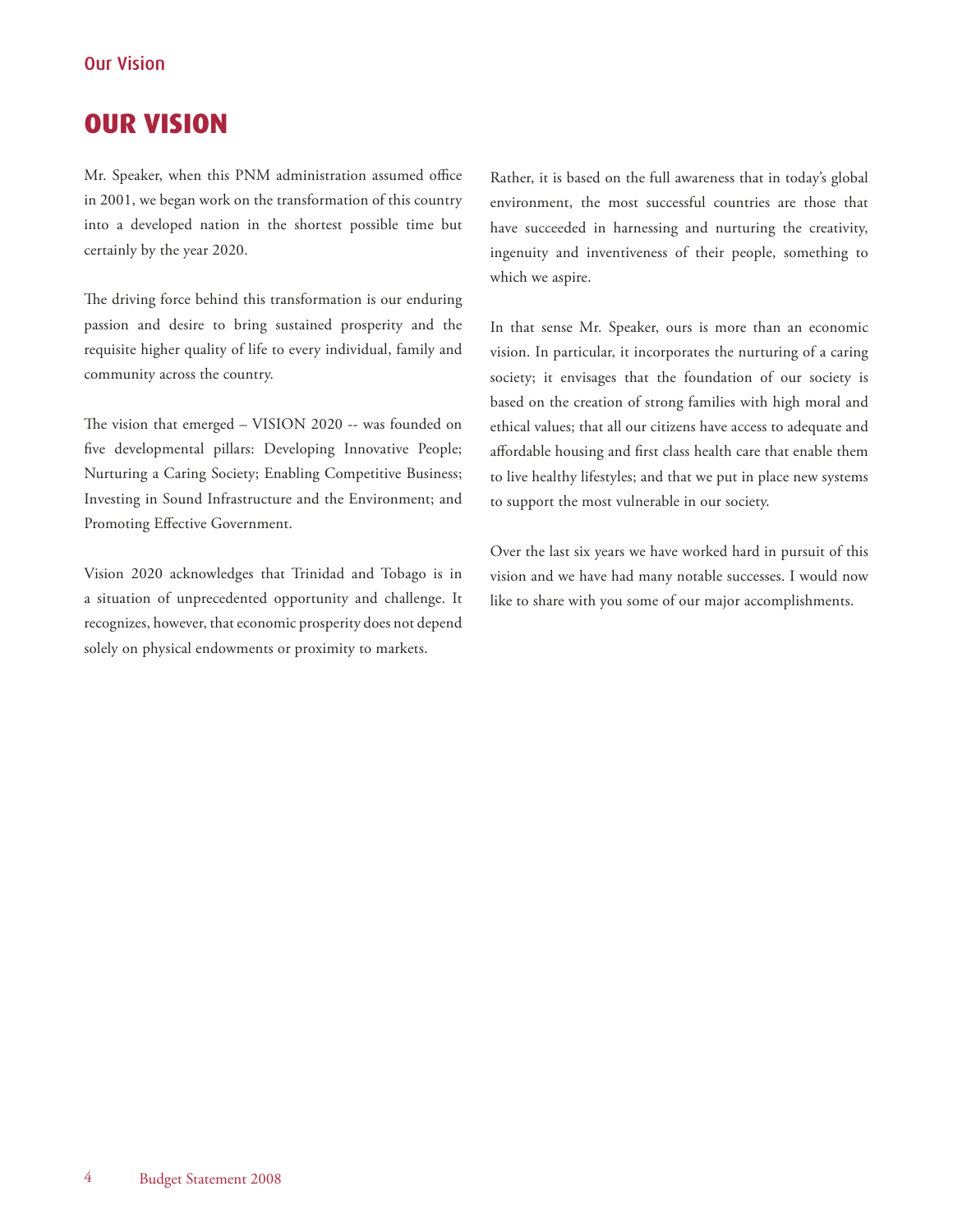## <span id="page-4-0"></span>**PERFORMANCE OVER THE PERIOD 2002-2007**

Mr. Speaker, over the period 2002-2006, our economy grew at a high rate and real GDP of 9.7 percent per year, a growth performance which ranks among the highest in the world. This rapid rate of growth led to a doubling of the economy over the past six years from \$55 billion in 2001 to \$114.5 billion in 2006 and an increase in per capita income from US\$7,100 in 2002 to US\$14,790 in 2006.

And while the energy sector was the main driver of the economic expansion, the non-energy sector surpassed expectations, increasing at an average annual rate of 6 percent over the period.

As a result of the boom in economic activity, an average of approximately 14,400 new jobs were created annually, resulting in a reduction in the unemployment rate from 11.7 percent in 2001 to 5 percent at the end of 2006, the lowest in our nation's history. Mr. Speaker, this has resulted in labor shortages in several sectors and private sector industries now satisfy some of their requirements by importing labor supported by Government's new immigration policy.

Mr. Speaker, anyone who needs a job today can find one, a situation totally different to six short years ago. It is therefore no wonder then that the official data shows a halving of the poverty rate from 35 percent in 1990 to 16.7 percent by 2006.

Several other macro-economic indicators, point to solid macro-economic management.

Mr. Speaker, Trinidad and Tobago has been the recipient of significant amounts of Foreign Direct Investment, amounting to close to US\$6 billion over the past five years. We have maintained overall fiscal surpluses and in so doing we have reduced both our public and external debt.

Public debt has been lowered from over 60 percent of GDP to 28 percent of GDP currently, while external debt which was 17 percent of GDP in 2001 is now at 5 percent of GDP.

Our financial system remains robust and resilient and has emerged as the leader in the region; with oil and gas prices remaining buoyant for most of the period we have been able to maintain stability in the exchange rate and increase our foreign exchange reserves to approximately US\$6.5 billion, excluding the Heritage and Stabilisation Fund.

Mr. Speaker, we recognise that we must plan for future uncertainties and therefore we have formalized the Heritage and Stabilization Fund in law.

We have, and in the five year period have put aside substantial savings for our children's future such that at end of August this year the Fund will be \$10.9 billion, compared with \$1.015 billion when we took office in 2001.

However, Honourable Members our achievements are demonstrated not only in the macro-economic indicators but in the improvement in the quality of our citizens' lives. Let me provide some examples:

#### **Tax Relief**

When we assumed office, Corporation Tax was 35 percent while Individual Tax ranged from 28 percent to 35 percent.

Today we have unified Corporation and Individual Taxes at a flat rate of 25 percent and raised the level of personal allowances from \$25,000 to \$60,000. Mr. Speaker, this latter measure removed an additional 300,000 individuals from the tax net.

#### **Education**

Mr. Speaker over the past five years, one of our most successful interventions has been in the area of education.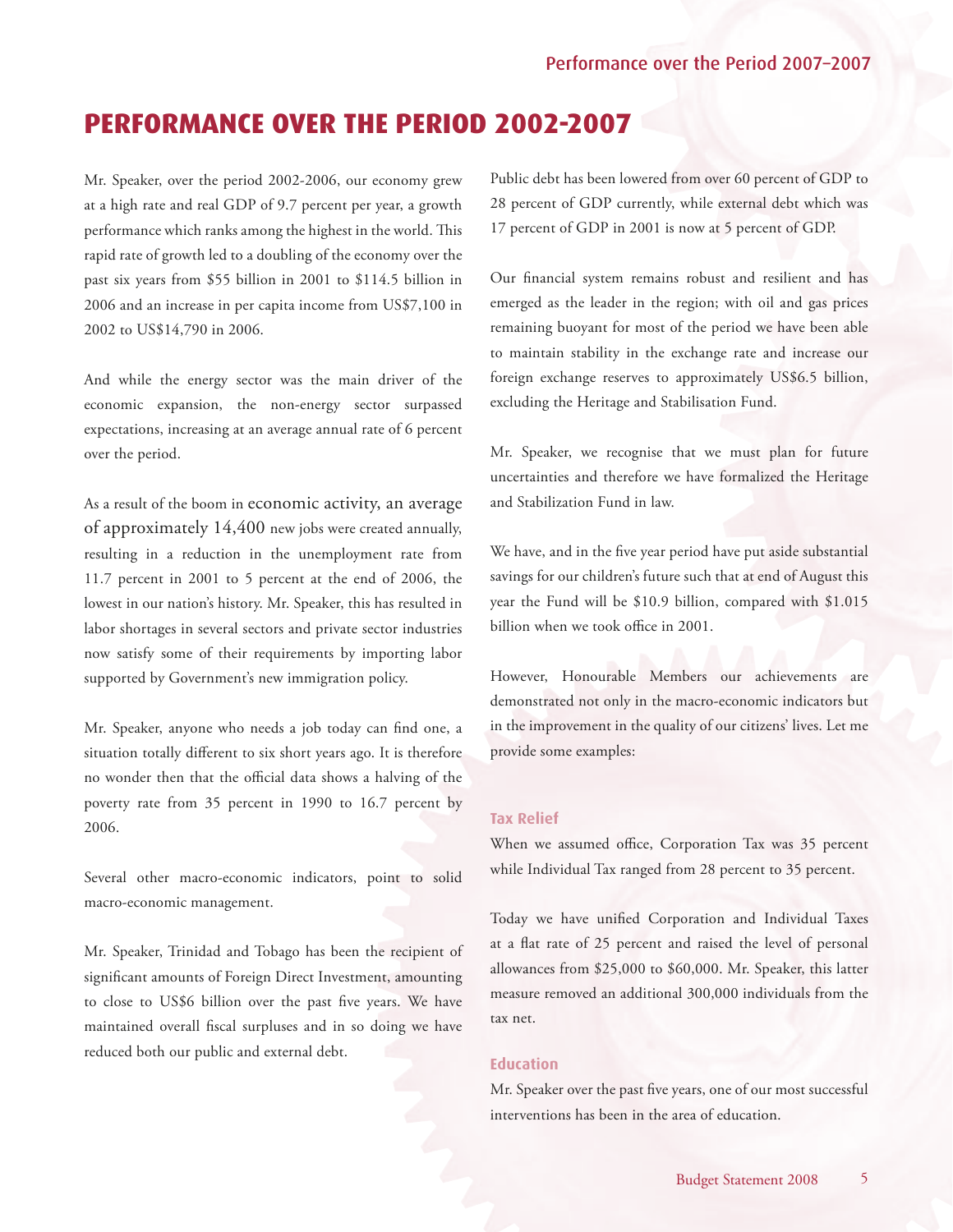We are in an advanced stage of developing and implementing a world class system of seamless education, stretching from Early Childhood Care and Education (ECCE) through to tertiary level; and it is all free of charge.

Our early childhood education programme is now on full steam; so far seven early childhood centres have been completed and it is expected that by the end of December 2007 twenty three of these high quality centres will be operational.

At the tertiary level, the crowning achievement of this Government, Mr. Speaker, was the establishment of the University of Trinidad and Tobago (UTT) in 2004. Since then, UTT has been expanded to incorporate several affiliated tertiary and post-secondary institutions.

Currently UTT's mandate is inter alia to help address the country's need for scientists, technicians and researchers while the affiliated institutions are to provide tertiary training in areas such as nursing, health sciences, foreign languages and the performing and creative arts.

Mr. Speaker, we introduced free tertiary education at the undergraduate level in 2005. This is applicable not only to UWI and UTT and its affiliates, but to all accredited private institutions in Trinidad and Tobago. Post graduate students are eligible for up to 50 percent of tuition costs as well as for concessionary loans under the Higher Education Loan Programme (HELP).

As a result of the increased availability and greater government financial support, enrollment in post-secondary and tertiary institutions increased from 15,000 in 2001 to over 45,000 at present.

Mr. Speaker, our program for the computerization of all primary schools is in full train. So far, 340 schools are at different stages of completion.

We have de-shifted 13 junior secondary schools and converted them to full day secondary schools. Concomitantly we have converted all senior secondary schools to 7-year secondary schools. The up-shot of this Mr. Speaker, is that an additional 11,050 secondary schools students now enjoy full-day schooling.

We have paid careful attention to the provision of special education. In this fiscal year `alone, the Government upgraded the physical facilities of 9 public special schools. We have also agreed to the payment of school fees for students of 6 registered private special schools.

Over the six-year period, the Government has spent approximately \$615 million on the construction of schools, 42 have been completed, including 7 Early Childhood Care and Education (ECCE) centres and about 30, including 16 ECCE centres, are in progress.

In the six-year period, the Government also undertook some 1,000 school repair projects at a cost of \$380 million.

#### **Housing**

Mr. Speaker, this Honourable House would recall that, for many years, access to quality affordable housing was identified as a priority issue for national development. The Government has responded with great urgency and with innovative approaches to meet this critical need.

In the past six years, the Government has constructed 26,000 single and multi-family housing units on greenfield sites and on vacant sites in existing housing units.

Today an individual earning \$1,440 per month can access a mortgage loan with 100 percent financing for 25 years at a 2 percent interest rate. This was not available just six short years ago.

In government-housing programmes **persons 50 years and over can now get a long term mortgage** since the liability could be transferred to their estate in the event of their death.

For individuals who are financially unable to service a mortgage, there is a **rent-to-own programme,** in which, over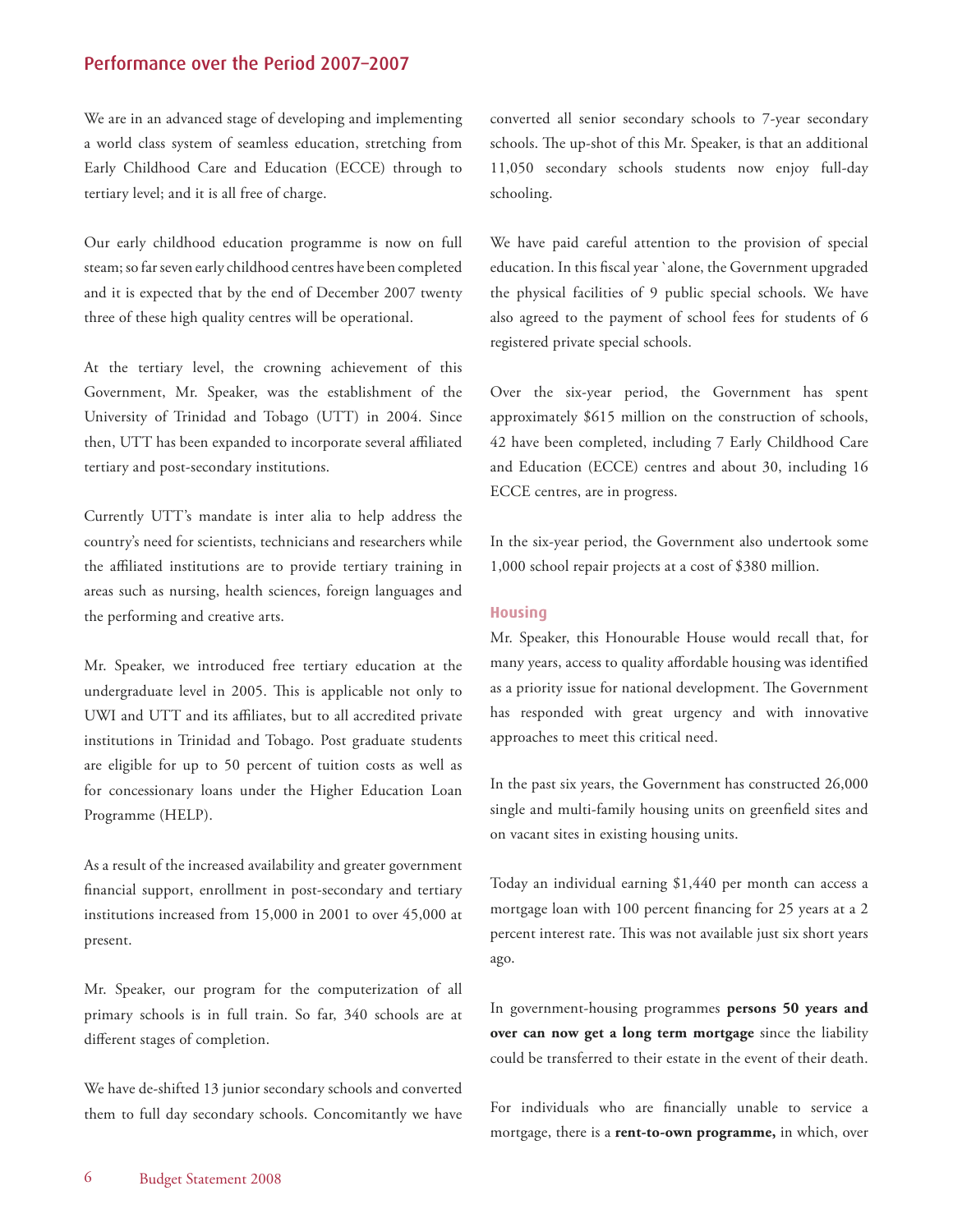time, part of the rental payments could be applied as a deposit towards the purchase of the property.

**Grant/subsidy programmes** are also available to qualified homeowners to help meet the cost of repairs.

Mr. Speaker, we also regularized several squatting settlements and our squatter relocation programme is well underway in Sangre Grande and San Fernando. A major goal of the Government is to eliminate the incidence of squatting completely.

#### **Health**

Mr. Speaker, in Health we have made significant strides towards the building of a client-centered system, with a focus on primary health care.

The center-piece of our strategy is the Chronic Disease Assistance Program (CDAP) through which citizens are provided medical drugs free of charge to treat several common ailments, including diabetes, hypertension, cardiac disease, depression, arthritis, glaucoma, asthma and enlarged prostate.

Mr. Speaker, on a regular basis 300,000 of our citizens are benefiting from the programme, which is being administered through 250 pharmacies located throughout the country.

We have significantly reduced the waiting lists for most surgeries and have succeeded in reducing deaths caused by HIV/AIDS by about one-half.

We have built and refurbished several primary health care facilities and have installed new technology and equipment throughout the health system.

Mr. Speaker, when this administration entered office there was a significant backlog and long waiting times for elective surgeries in the public sector. There were some 15,000 persons waiting for surgeries, in some instances for as much as 10 years.

To date, we have completed over 12,000 surgical procedures achieving a significant reduction in the various waiting lists. This represents 12,000 persons whose lives have been dramatically improved.

We have increased the number of cardiac by-pass surgeries, from 10 procedures every month to 20 procedures per month.

The entire public health sector is now doing 30,000 surgical procedures annually. That is more than 15, 000 more than when we came into office.

#### **Training**

Mr. Speaker, reflecting our strong conviction that a highlyskilled labor force is the key to our economic transformation and to the provision of high-quality sustainable jobs, my Government has allocated significant resources to training. Consequently, there is now greater access to technical and vocational education than ever before.

Over 6,000 persons have benefited from the Help Youth Prepare for Employment Programme (HYPE); close to 31,000 in the Youth Training and Employment Partnership Programme (YTEPP); over 37,000 in on-the-job training; over 7,000 in the Youth Apprenticeship Programme in Agriculture (YAPA) and almost 12,000 in the Multi-skills Sector training programme (MUST). Some 6,000 individuals, including 80 prison inmates, have benefited from retraining programmes.

The Laventille Technology and Continuing Education Centre, established in November 2004, has graduated over 3,000 persons with marketable skills. A similar center in Pleasantville which will service San Fernando and surrounding areas is to be opened shortly.

Centers are also earmarked for Chaguanas, Point Fortin, Mayaro and Diego Martin.

#### **Income Support and Social Protection**

In 2002, Mr. Speaker, the minimum old age pension, now called the Senior Citizens Grant was \$800 per month.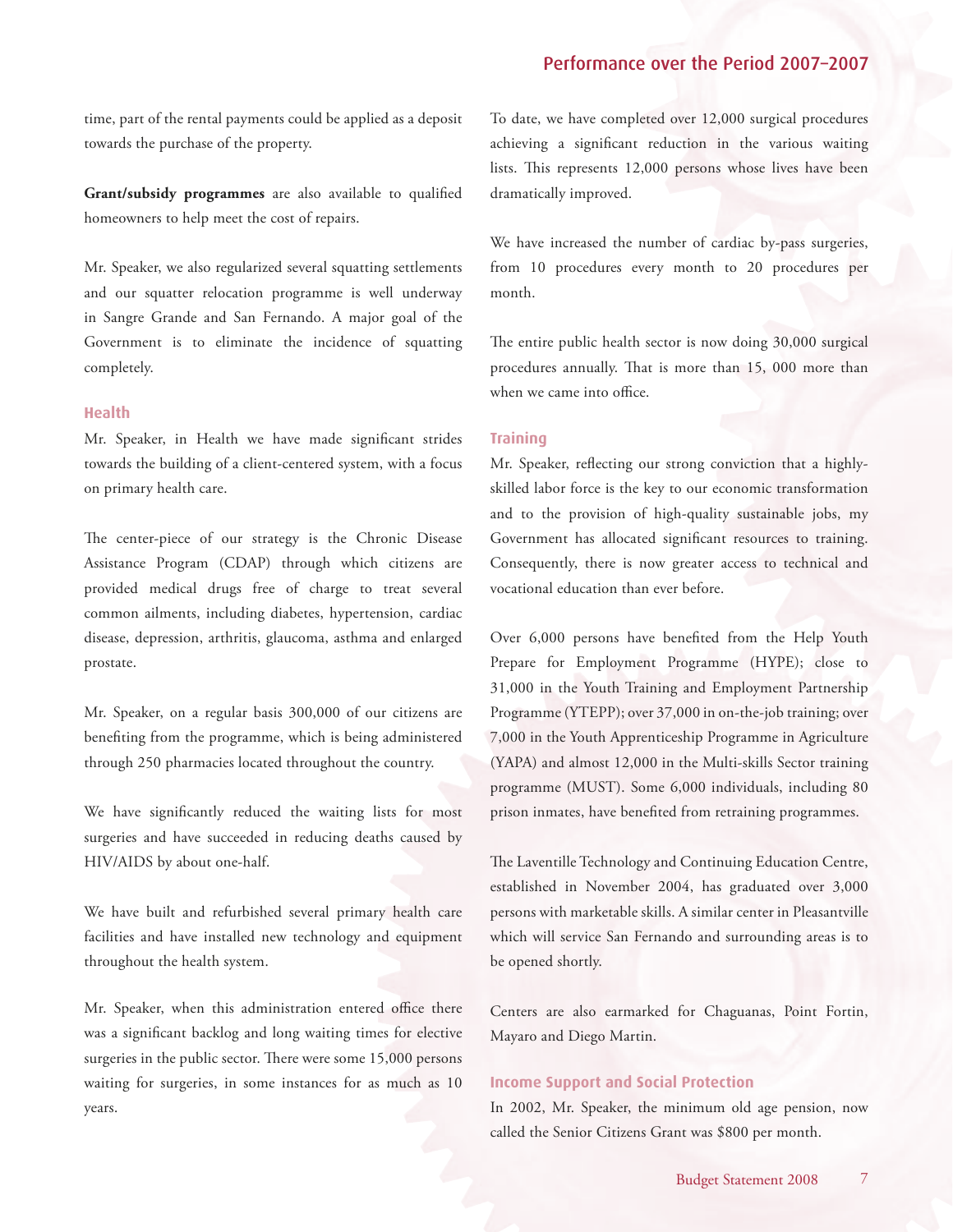Today, the minimum Senior Citizens' grant is \$1,350. In addition, senior citizens have access to free medical care and drugs, free bus passes and housing assistance.

A Food Debit Card has been introduced to help our needy citizens cope with the world-wide phenomenon of high food prices.

This arrangement provides a grant of \$300, \$400 or \$500 for relevant vulnerable families of 3, 4 or 5 and over persons.

Mr. Speaker, in 2001, the National Minimum Wage was \$7.00 per hour. This was increased to \$8.00 per hour as at January 16th, 2003. On March 31<sup>st</sup>, 2005 this rate was again increased to \$9.00 per hour. I will say more about the minimum wage later.

#### **National Security**

Mr. Speaker, we have taken significant steps to strengthen our capacity to address our worrisome crime and security situation on a sustainable basis.

There have been early successes but the full impact of our comprehensive methodical approach will be seen over time. In this context the Government has:

- Introduced legislation to improve the management of the Police Service and law enforcement generally;
- enhanced detection and forensic capabilities;
- provided greater mobility and modern communication facilities;
- established constant radar surveillance of our entire coast line. This will considerably strengthen our hand in dealing with the illegal drug trade which produces the majority of violent crime in this country;
- upgraded and constructed 65 police stations;
- provided the opportunity for involvement of the

citizenry in the battle against crime through the 555 Anticrime Initiative;

- reorganized the Anti-Kidnapping Unit;
- established the Special Anti-Crime Unit of Trinidad and Tobago (SAUTT), which involved the recruitment of officers from the United Kingdom; and
- established an Aerial Surveillance System.

#### **Infrastructure**

Mr. Speaker, in infrastructure we doubled the fleet of the Public Transport Service Corporation, wound up the loss making BWIA West Indies Airways and introduced a streamlined Caribbean Airlines on more viable routes.

We also implemented a most reliable service on the Seabridge to Tobago which has greatly facilitated and expanded travel between the islands. Final consideration of the Airbridge is not yet complete.

Mr. Speaker, we implemented the National Highways Programme which in the last six years rehabilitated approximately 110 kilometres of our road network and commenced the upgrade and extension of several of our major highways and main roads.

Mr. Speaker, the Street Lighting Programme, which started in September 2005, has resulted in the illumination of 80 kilometres of main roads and highways. At the end of July this year 111,320 Street Lamps have been installed either as new installations or as an upgrade of existing facilities.

Mr. Speaker, a more comprehensive breakdown of the performance of the Government since assuming office is presented in a document laid in this Honourable House as part of the Budget package entitled "Government at your Service: Highlights of Achievements 2002-2007".

Mr. Speaker did I hear someone say that "performance beats old talk every time"?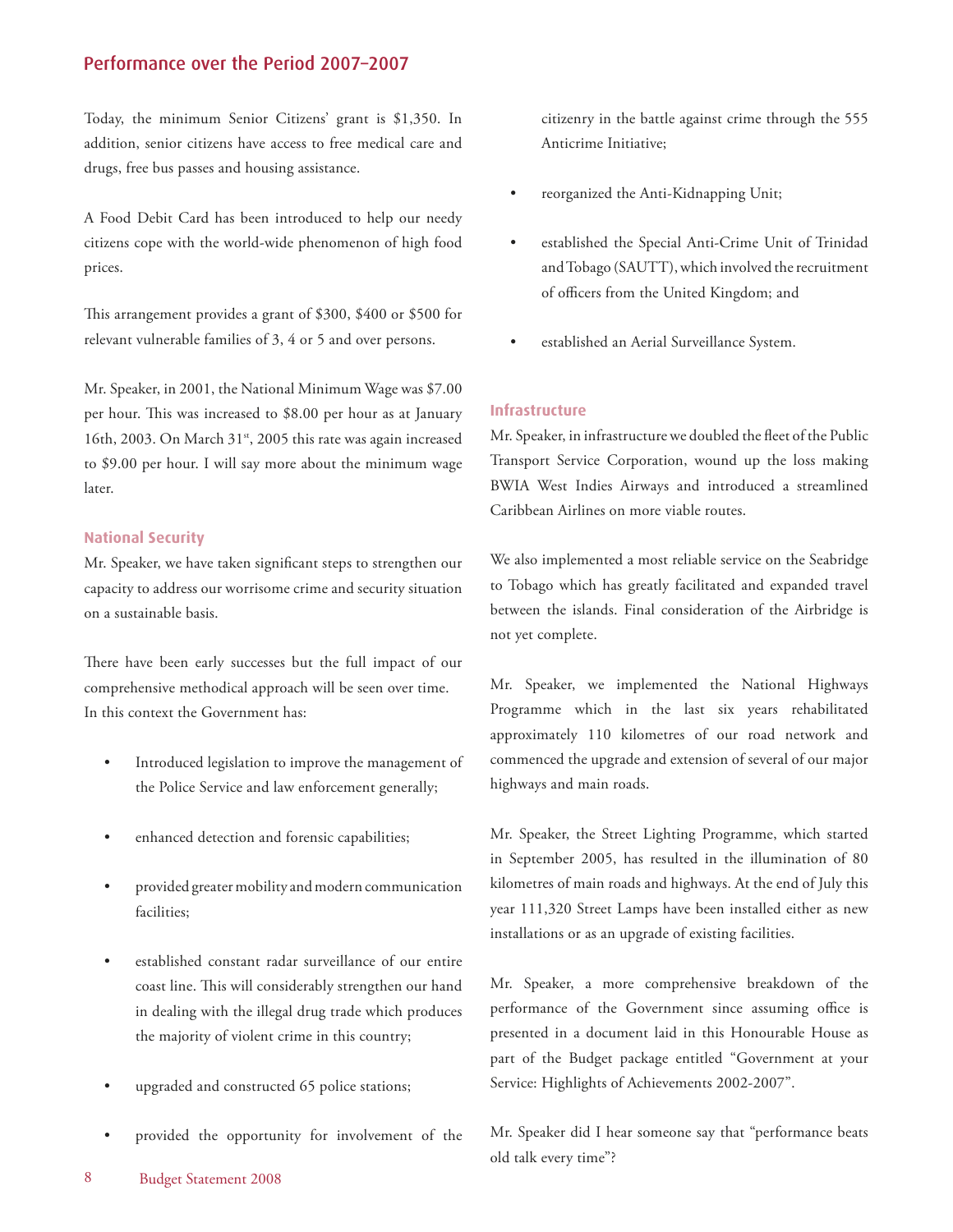# <span id="page-8-0"></span>**ACCOUNTING FOR THE PETRO-DOLLAR**

Mr. Speaker, as part of the accounting for our stewardship, permit me to give a brief summary of the Government's revenue and expenditure developments over the last six years.

I will like, Mr. Speaker, to focus on how we spent the resources entrusted to us. In the process, I will also like to respond to the many voices that accuse the government of over-spending and of the injudicious use of the taxpayers' money.

In the six year period ending this fiscal year 2007, the Government collected revenues amounting to \$162.7 billion, of which \$69.7 billion was derived from the energy sector and \$93 billion came from the rest of the economy.

The high level of energy tax collections reflected buoyant oil and gas prices and the Government's successful efforts at oil and gas tax reform, which increased the country's tax take from any windfall revenues received by the companies.

Mr. Speaker, the revenue loss from the non-energy tax reform measures was more than offset by the revenue impact from rapid economic growth and by major improvements in tax administration. This demonstrated Mr. Speaker, the correctness of this bold policy initiative.

Over the six year period recurrent expenditure amounted to \$125 billion of which the main items were:

- **Wages and salaries**, including two rounds of salary adjustments to bring the salaries of civil servants more in line with the private sector and to encourage higher productivity, amounted to \$29.2 billion;
- **Goods and services** like medicines, school books, computers, materials and supplies, amounted to \$17.1 billion;
- Interest payments on local and foreign debt were \$14.9 billion;
- **Subsidies** amounted to \$6.1 billion. These covered subsidies on petroleum products to keep down the cost of gasoline (\$3.9 billion and the subsidization of the sea and air bridge to Tobago (\$1 billion);
- **Transfers to educational institutions**, including UWI, UTT, government secondary schools, GATE, amounted to \$5.3 billion;
- **Transfers to households**, including public officers pensions, social security grants, social assistance, disability grants amounted to \$15.5 billion;
- Current Transfers to State Enterprises and Statutory Bodies, amounted \$18.8 billion. The largest recipients were BWIA and CARONI in respect of State Enterprises, and WASA, Local Government Bodies and Airport Authority in respect of the Statutory Bodies;
- Current Transfers to the Tobago House of Assembly amounted to \$5 billion;
- The Unemployment Relief Program utilised a total of \$1.5 billion; and
- The Community-based Environmental Protection and Enhancement Programme (CEPEP) - \$1 billion.

On the Capital Account, the three major expenditure items were transfers to the Heritage and Stabilization Fund \$9.5 billion, which in effect is an increase in savings, the Public Sector Investment Programme \$12.9 billion and the Infrastructure Development Fund \$6.9 billion. There was also an increase in Government's deposits at the Central Bank of \$7 billion.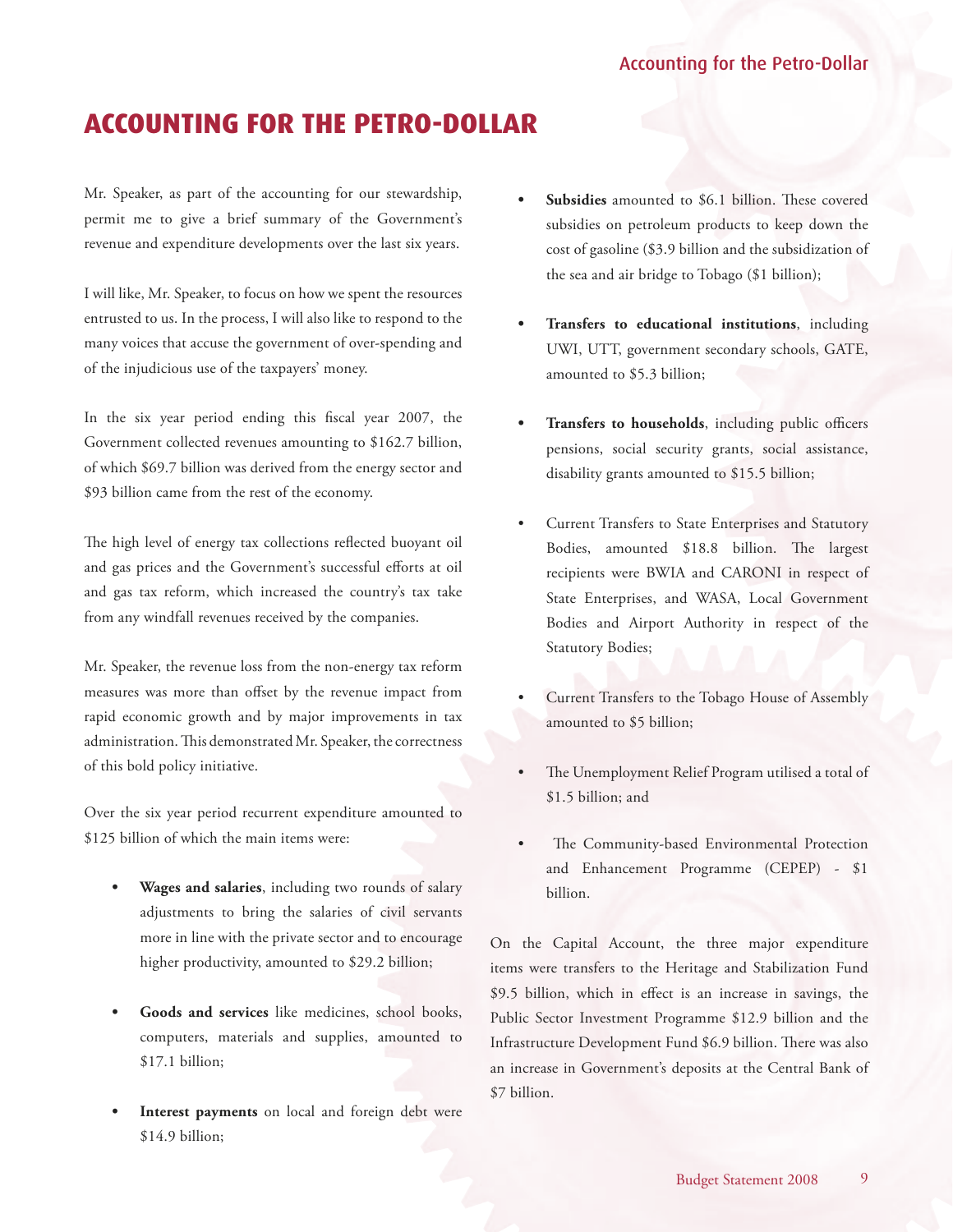## Accounting for the Petro-Dollar

Honourable Members would recall that in 2005, in the face of bureaucratic bottlenecks that hampered the implementation of the public sector investment programme, the Government established a number of special purpose companies to manage a number of public sector projects to be executed by private contractors.

While there were initial delays in operationalizing some of these companies, the new modality has resulted in a significant increase in the implementation rate of the PSIP. The funding for the projects implemented by the special purpose companies is channeled through the Infrastructure Development Fund (IDF).

Mr. Speaker, if you disaggregate our spending you would see that out of total current expenditure of approximately \$125 billion, \$17.5 billion, about 14.0 percent of our revenues was spent on poverty alleviation programmes, including URP.

Mr. Speaker, some of our friends on the opposite side would want us to abandon these programmes because they allege that helping the downtrodden and dis-advantaged contributes to the creation of a dependency syndrome. Mr. Speaker, we approach this problem differently and that is why nurturing a caring society is one of our major developmental priorities. It's a love thing.

Our philosophy is that the able-bodied will be required to work or prepare for work in exchange for temporary income support. However, outright support will be provided to those among the poor that are incapacitated, sick or to those unable to work such as the elderly, the differently-abled and the destitute.

Mr. Speaker, this is, in summary how the revenues were spent – to meet our statutory commitments; to provide subsidies to keep costs of certain basic goods and services down; to meet

operating deficits of some loss making public enterprises and to finance infrastructural investments, and a significant part was saved in the Heritage and Stabilization Fund (HSF).

Mr. Speaker, several commentators – some well-meaning – have sought to chastise the Government for its spending. Part of the problem is that while they measure government spending against theoretical benchmarks and spurious indicators of absorptive capacity, we tend to give equal or greater weight to the impact of the spending on people's lives.

Mr. Speaker, for this Government, the object of our expenditure programme is to improve the quality of life of the citizens of Trinidad and Tobago.

Thus, for example, when we spend \$650 million to electrify all areas of the country through our street lighting programme it is not that we like to engage in large areas of expenditure, as some will say; nor is it solely a question of electricity; it is that we wish to provide a higher level of security for our citizens so that they enjoy a better quality of life.

When the Government embarks on the construction of high rise buildings on the Port of Spain Port, it is not that we see development only in terms of large buildings, as our detractors are wont to say, it is that we are providing better office accommodation for the public sector so that public sector employees will work in some of the best conditions that the country can offer so as to encourage higher levels of productivity.

This will, of course result in better service to the public and a better quality of life for those persons who receive the services.

Mr. Speaker, I cannot over-emphasize that it is about people and about improving their standard of living.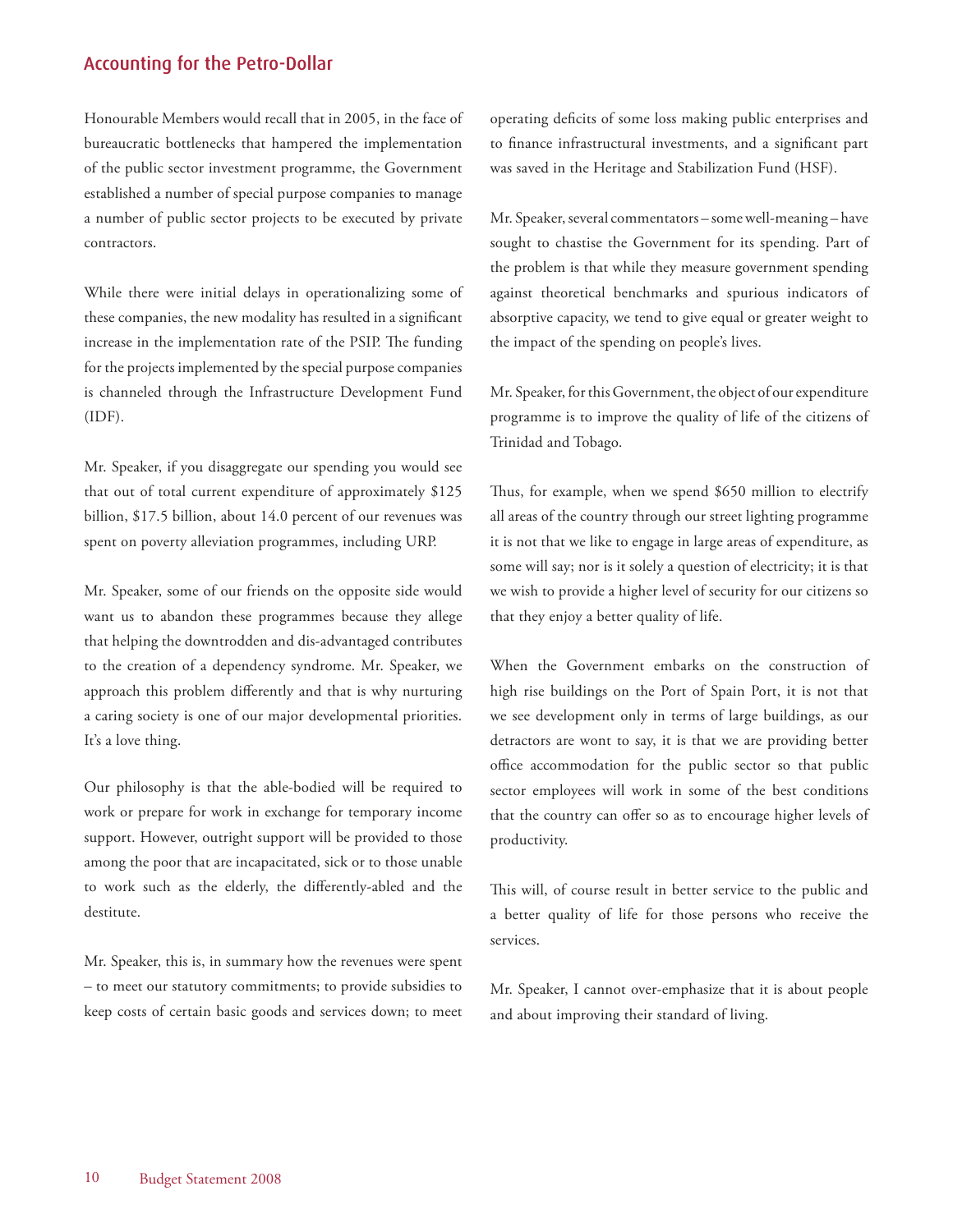## **Challenges**

## <span id="page-10-0"></span>**CHALLENGES**

Honourable Members, I would like to concede that we have faced some challenges in the implementation of our programme.

Some of these challenges are the inevitable result of our rapid rate of growth; we have also had problems resulting from the infrastructural bottlenecks from shortages of skilled manpower, and include managerial deficiencies.

But Mr. Speaker, we have been addressing these problems with increasing degrees of success.

For example, in the face of rapid growth and declining spare capacity inflation rose to 10 percent in October 2006. As a result of tighter demand policies and supply-side interventions the rate has been reduced to 7.3 percent as at June 2007.

The target announced in the 2007 budget was to reduce inflation to 7 percent by end 2007 and to 5 percent thereafter.

Mr. Speaker, crime has also posed a major challenge, affecting the security of families and the quality of life.

The Government has introduced a whole range of measures to deal with the crime upsurge and they are beginning to have effect as indicated in the significant decline in the number of kidnappings for ransom and a 22.2 percent fall in the number of murders over last year's figure.

However, Mr. Speaker, the level of crime is still unacceptably high and the Government is committed to intensify efforts to eliminate this scourge from our society.

Some of the other challenges that we are currently addressing include the transportation bottlenecks; expanding the road network, port congestion; the resuscitation of the domestic agricultural sector; and the provision of water for all our citizens.

Each of these areas will be addressed when the plans for fiscal year 2008 and beyond are outlined.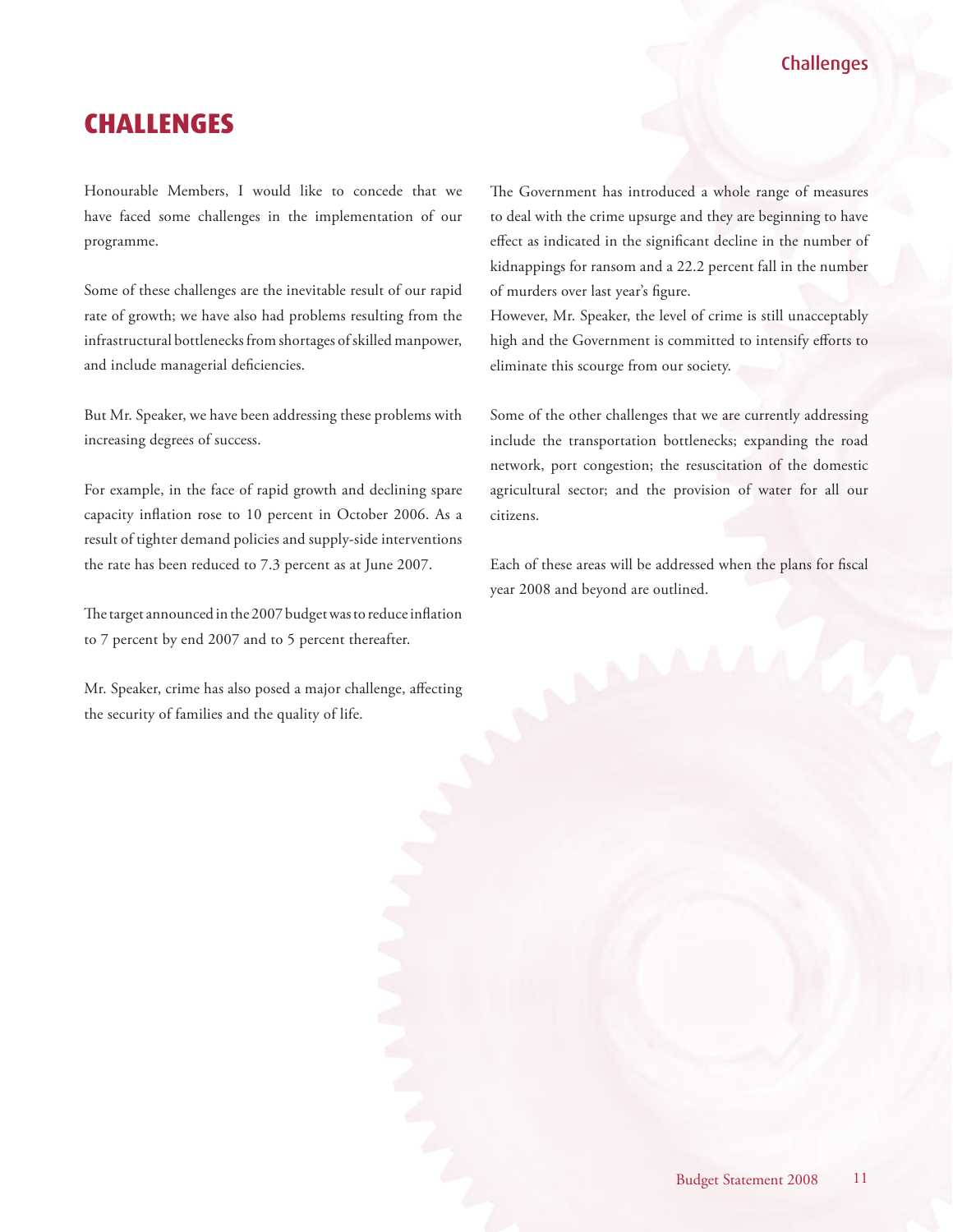## <span id="page-11-0"></span>Pursuing our Vision with Determination

## **PURSUING OUR VISION WITH DETERMINATION**

Mr. Speaker, our considerable achievements over the past five years provide a solid forum, from which we could accelerate our march towards Vision 2020.

We are determined to learn from experience; to persevere with the approaches that have served us well and to find innovative solutions to the bottlenecks and obstacles that we have faced.

Mr. Speaker, as we intend to be in government for many years to come our budget for fiscal year 2008 is couched within a medium term framework that represents the second five year span on our longer term journey. It is certainly not an election budget as some of our critics anticipate.

No, Mr. Speaker, the welfare of the citizens of Trinidad and Tobago is too important to be left to the vagaries of electoral politics.

Rather, the measures and policies that are being proposed in the Budget are consistent with and are all designed to bring us closer to our Vision 2020 goal.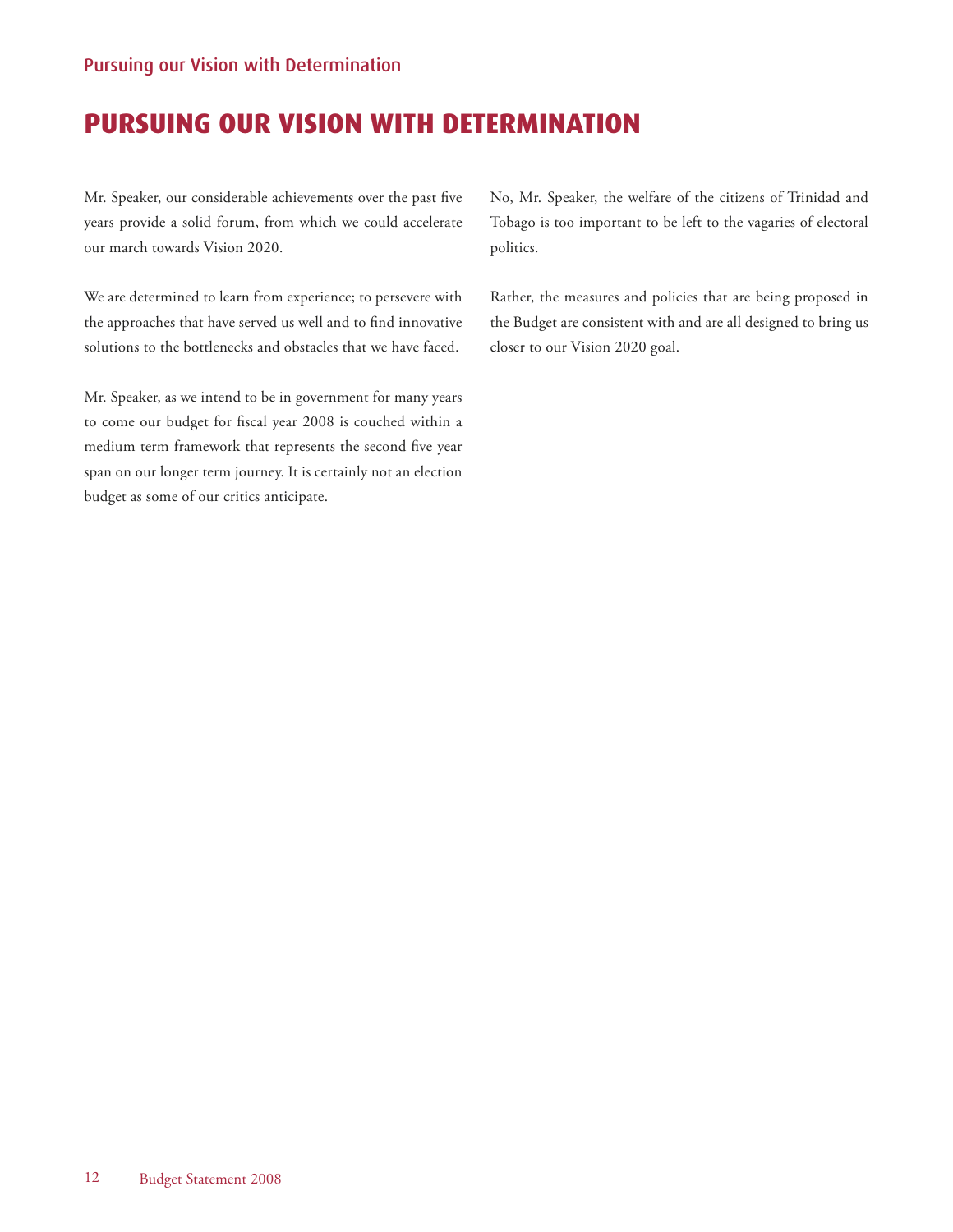# <span id="page-12-0"></span>**PRIORITIES FOR FISCAL YEAR 2008 AND BEYOND**

Mr. Speaker, the main priorities that we have set ourselves for fiscal year 2008 are to:

- Continue our efforts to combat crime and to provide a higher level of security for all our citizens;
- Deepen and accelerate the ongoing education reform by upgrading and modernizing and expanding the system of primary and secondary schools; and expand our web of training opportunities;
- Enhance capacity and improve service delivery in the health sector;
- Continue to increase the availability and improve the affordability of housing for our citizens;
- Accelerate efforts to diversify the economy by stimulating investment in the non-energy sectors;
- Initiating a virtual revolution in commercial agriculture and small scale farming;
- Initiate urgent measures to improve the delivery of water to the entire population and to ease transportation and other infrastructural bottlenecks;
- Continue to uplift the living standards of our senior citizens, public service pensioners, the physically challenged and all those who face social exclusion.

In addition, Mr. Speaker, the Government will take specific steps to:

- Encourage greater citizen participation in local government, thereby allowing more people a say in controlling their lives and in the day to day running of their communities;
- Emphasize racial harmony and racial understanding; greater sensitivity to ethnic, religious and other diversity and the formation of a more coherent society; and
	- Better management of the environment.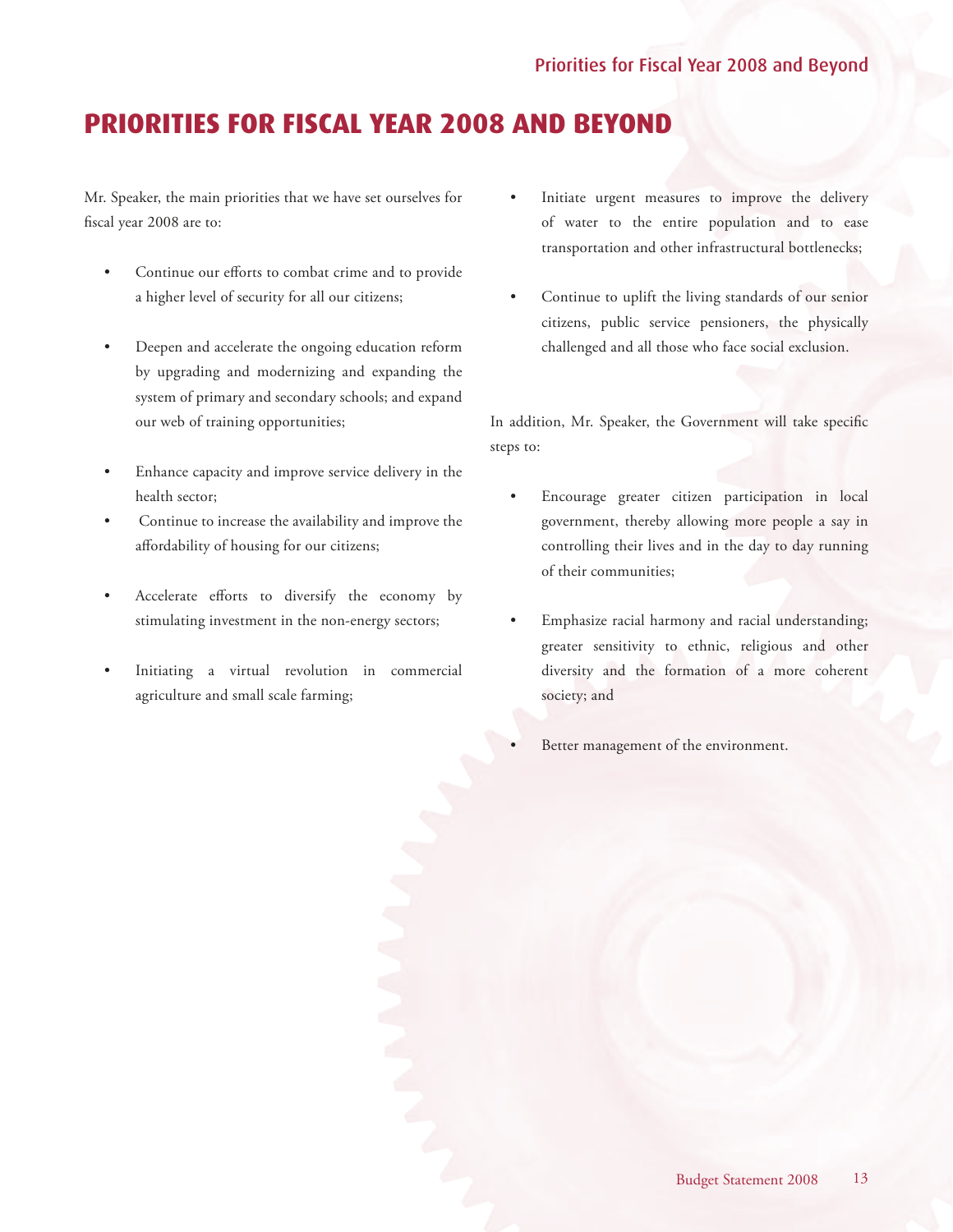# <span id="page-13-0"></span>**ENSURING ECONOMIC TRANSFORMATION**

## **ENERGY**

Mr. Speaker, as is customary in our Budget presentation I would like to review the Government's plans and policies for our main productive sectors. I wish to begin with Energy.

Mr. Speaker, it is no secret that the energy sector has been the main engine of growth in the Trinidad and Tobago economy. Since the early 1990s the expansion and diversification of the energy sector have propelled the overall growth and increased the resilience of our economy.

The current state and international recognition accorded our energy sector is the result of the foresight of successive PNM administrations, and the initiatives we have pursued to achieve the development of our oil and gas resources.

The energy sector has experienced a fundamental shift towards a predominance of natural gas instead of oil. Natural gas is the major raw material, spawning a number of down stream industries and making Trinidad and Tobago a major world exporter of gas-based chemicals.

The Government's energy policy includes the diversification of the sector by promoting the downstream industries that maximize the multiplier effect and value added, through the creation of linkages between the energy sector and the rest of the economy.

I would like to remind this Honourable House that Trinidad and Tobago is the number one exporter of ammonia and of methanol in the world; we are the number one exporter on LNG in the Western Hemisphere and a major exporter of Direct Reduced Iron (DRI).

I would like to reassure this Honourable House and the national community that Trinidad and Tobago's energy fortunes and prospects continue to be very bright and that we could expect the energy sector to continue to be the driver of our economy and our transformation efforts for many years to come.

Mr. Speaker there has been tremendous confusion and deliberate mis-information arising out the Ryder Scott natural gas audit which this Government commissioned, with the expressed purpose of informing our energy sector policy.

Let me remind this Honourable House that the first Ryder Scott Report in 1974 gave a reserves to production ratio of 8 years.

Mr. Speaker, 33 years later we are now having a reserves to production ratio of 12 years.

The reserves to production ratio is an industry indicator that was never designed to determine how long oil and gas resources will last. It cannot do that, was never intended to do that, and does not now do that. This position was underscored by the many experts who spoke at the recent Energy Conference.

The reserves to production ratio indicator was designed as a signal to the relevant authorities of the need to increase exploration activity and the timing of Governmental measures to achieve this.

Mr. Speaker, the situation revealed by the latest Ryder Scott Report was known to the Government for some time now as a result of which in the year 2005 appropriate adjustments were made to the income tax regime to stimulate exploration activity in the various provinces existing in Trinidad and Tobago. As a result a lot of exploration is now taking place both on land and in marine areas.

Four Rigs are now engaged in exploratory drilling and 16 wells are carded to be drilled in the last quarter of 2007 and in 2008. Earlier this year B.P an EOG drilled a deep exploration well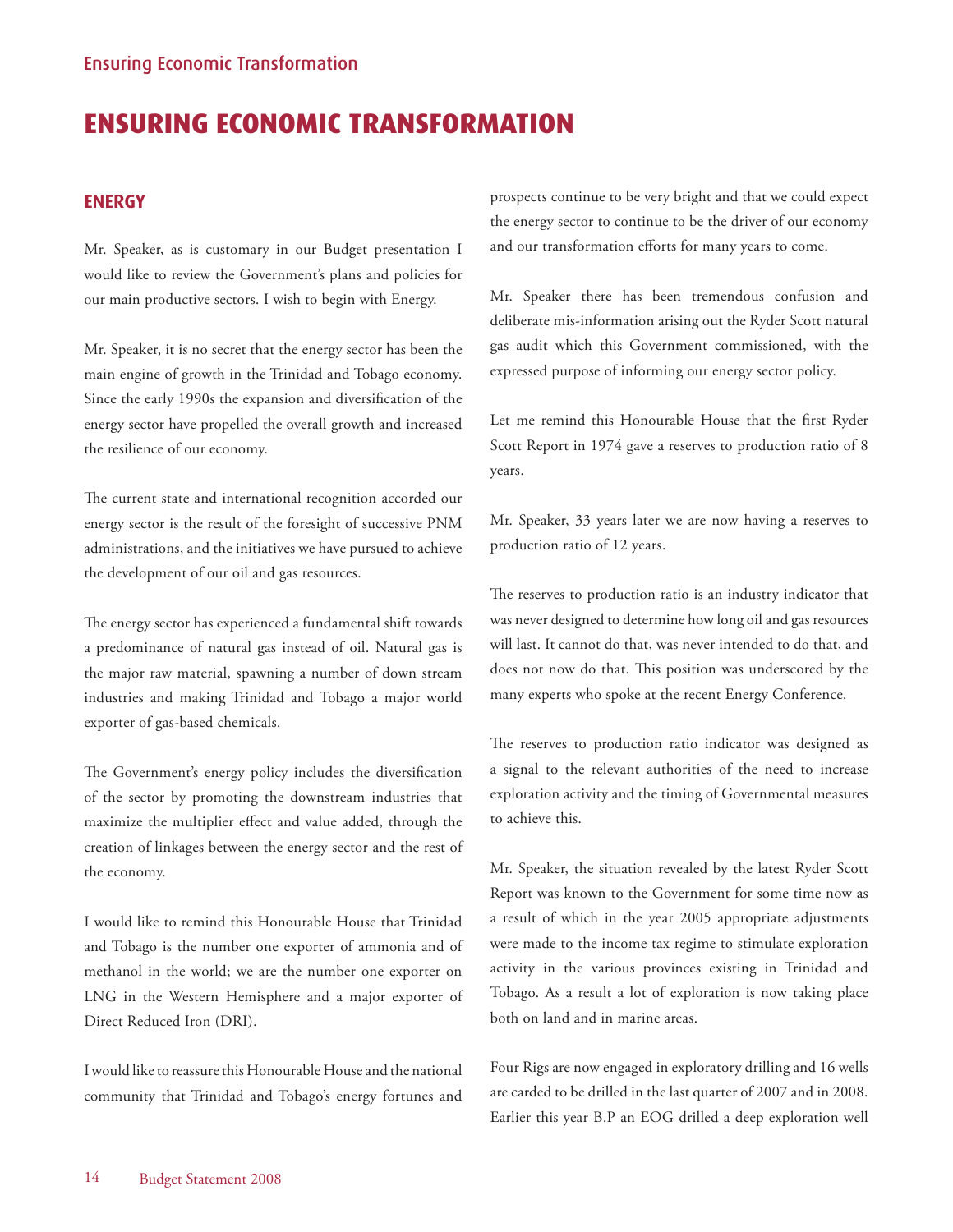- Ibis Deep to 19,000 feet at a cost of US\$80 million or some TT\$500 million which did not discover any new reserves.

This is the nature of exploration activity and we have no doubt that as the programme progresses new discoveries would be made. The exploration effort over the next three years anticipate an expenditure of some TT\$3,530 million.

What is needed now is a new fiscal regime of incentives to stimulate further drilling in the Deep Marine areas of East Coast, marginal fields, heavy oil and farm in and farm out arrangements. We propose to introduce this new regime in Fiscal 2008. By these new arrangements we confidently expect as has happened in the past, new discoveries of oil and gas, and the preservation of Trinidad and Tobago's position as an industrial centre in the region.

Mr. Speaker, the Ryder Scott audit information does not affect in any way the priority projects, which are set to come on stream in the short term.

These include the five large gas-based projects: the Alutrint Smelter at Union Estate in La Brea, the Essar Steel Complex, the Methanol Holdings AUM Complex at Pt. Lisas, the Gasto-Liquids plant at the Pointe-a-Pierre Refinery; the Petrotrin's Gasoline Optimization Programme which is the first phase of the refinery upgrade, and the Methanol/Propylene/ Polypropylene Project manufacture of a basic building block of a plastic industry.

In respect of the latter project, the Cabinet has now taken a decision to proceed to development of this new industry, and this complex, which will be built at a cost of some US\$1.5 billion is expected to come on stream in 2011. Construction is expected to begin in the fourth quarter of 2008.

The upgrade of the Pointe-a-Pierre Refinery in Petrotrin's Gasolene optimization programme is proceeding at a cost of US\$850 million and the industrial estate at Pointe-a-Pierre is now being cleared of old plants to make way for a brand new state-of-the-art refinery which we are seeking to attract.

#### **New Industrial Estates**

Mr Speaker, given the ongoing expansion of the downstream petrochemical sector and numerous proposals for new energy based projects the Government is taking steps to establish new industrial estates to accommodate energy-based industries. We are developing new industrial estates at La Brea, Point Lisas South and East, and we have now identified Cap De-Ville and the Oropouche Bank for further studies to determine their suitability as industrial sites.

In addition, the government also proposes to develop industrial port facilities at Brighton and Galeota.

## **The Petrochemical Sub-sector**

Mr. Speaker, the gas based heavy industries include among others, 10 large scale Ammonia Plants, 7 large scale Methanol plants, 3 Direct Reduced Iron (DRI) modules, one Hot Briquetted Iron Plant and a gas processing plant.

A new 5000 tonne per day methanol plant, Atlas Methanol, and a 2000 tonne per day ammonia plant, N2000, were commissioned in 2004.

There are also five gas-based projects which are due to come on stream in the short term. They are:

- the Essar Steel Complex which involves the establishment of an integrated steel complex producing flat hot rolled coil as well as hot briquette iron and slabs;
- Methanol/Propylene/Polypropylene (MTP) Discussions on Project details between Lurgi and the Government are ongoing. Basell, a joint venture between BASF and Shell is proposing a 160,000 tonne per annum plant at a capital cost of TT\$9.5 billion;
- the Methanol Holdings' AUM Complex with a proposed capacity of the plant is 1.5 million tonnes per annum of Urea Ammonium Nitrate and 60,000 tonnes per annum of Melamine: the capital cost is TT\$10.1 billion;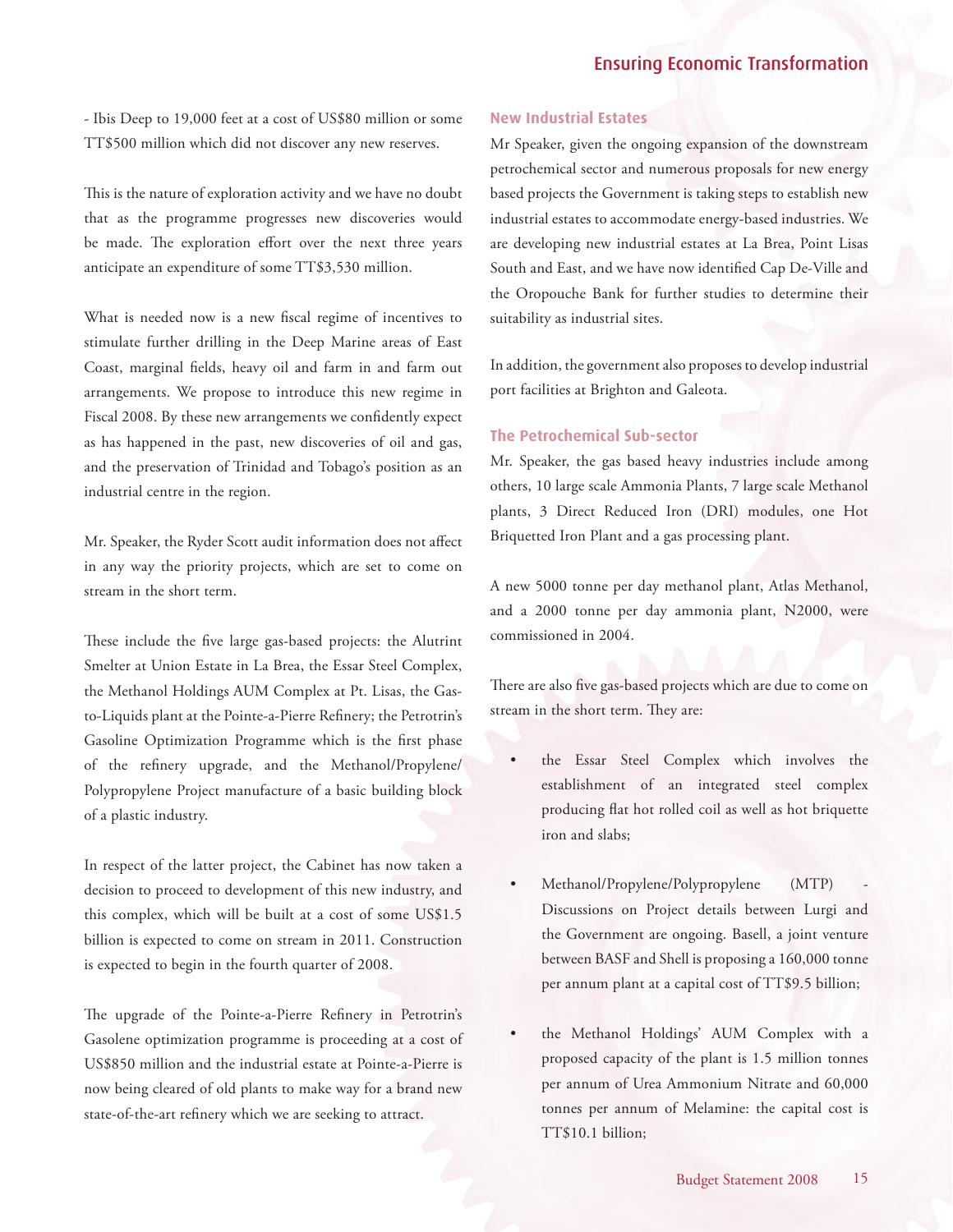- <span id="page-15-0"></span>• World GTL Trinidad Limited (WGTL-TL) Gas-to-Liquid plant which is a joint venture between World GTL Inc. (New York) and the Petroleum Company of Trinidad and Tobago Ltd. (Petrotrin). World GTL-Trinidad Limited will own and operate the 2,250 bpd Gas to Liquids (GTL) plant; and
- the Alutrint Smelter Complex: the capital cost is TT\$1.65 billion and will produce 125,000 metric tonne per annum, all of which will be used for downstream industries.

### **Aluminium Smelter Projects**

Mr. Speaker, in 2005/2006 the Government received proposals to construct two Aluminium smelters, one by Alcoa and the other by Alutrint.

An Agreement in Principle was prepared by Alcoa in November 2005, to conduct feasibility studies to explore the establishment of an Aluminium facility at Chatham/Cap De Ville. A decision in principle to relocate the proposed site of the Plant has delayed this project.

Mr. Speaker, in April 2005, the Government agreed in principle to the development of a 125,000 metric tonne per annum Aluminium Transformation Facility.

Part of this Facility will reside in Union Estate, La Brea, as an Integrated Aluminium Complex. The remainder of the Facility will comprise additional downstream industries which will be located in the Tamana InTech Park.

We plan to establish an Energy Park of 250 acres in San Fernando. Office complexes for NGC, Ministry of Energy and Energy Industries and other energy services companies will be established in this "San Fernando Ener-Tech Park".

## **AGRICULTURE**

Mr. Speaker, the Agricultural Sector has been earmarked for intensive focus in 2008 and in the coming years.

Mr. Speaker, the entire world is currently experiencing a period of unprecedented increases in food prices.

According to the International Monetary Fund (IMF), global food prices have risen by 23 percent in the past eighteen months.

In the Organisation for Economic Cooperation and Development (OECD) countries the food component of the consumer price index has accelerated to 12-year highs. In the United Kingdom food inflation is more than double the rate of the consumer price index, the highest rate of increase in six years.

According to the experts, Mr. Speaker, the rise in global food prices reflects the growing demand for food in emerging markets, most notably in China and India.

In addition, rising purchasing power; climatic changes; and the increased global demand for ethanol and biofuels in response to higher oil prices are reducing the amount of arable land for food cultivation.

The current world situation has given new urgency to the Government's push to expand agricultural production to help reduce food prices and begin the move to agricultural selfsufficiency.

#### **Consultation on Food Prices**

Mr. Speaker, on the 15<sup>th</sup> and 16<sup>th</sup> of this month the Government hosted a Public Consultation on Food Prices.

The objective of the forum was to share with the public the initiatives undertaken by the Government, and to solicit ideas and suggestions from industry experts and the public in general, on the best ways in which the country can use its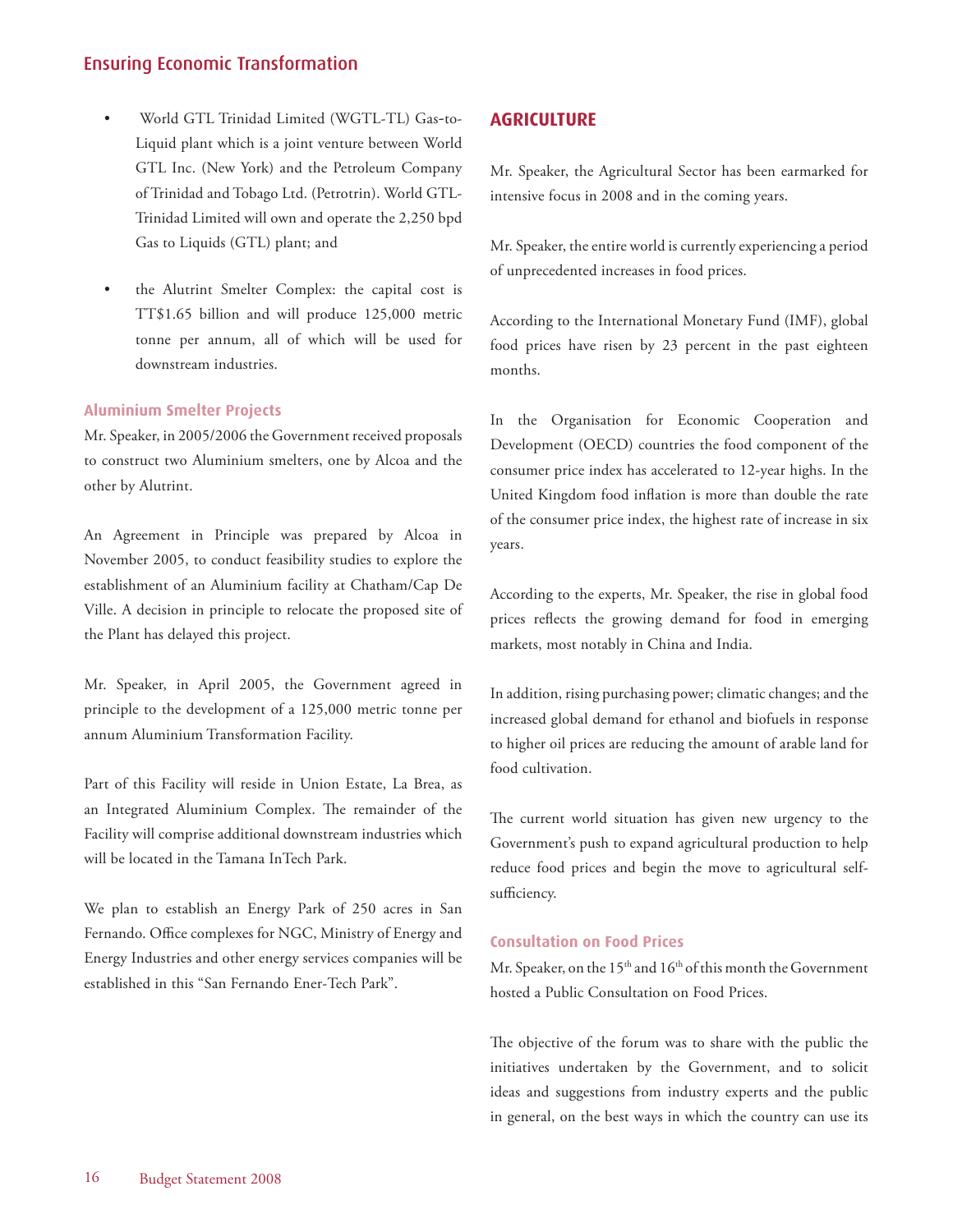available resources to increase the supply of food and control the level of food prices.

The Government acknowledges the concerns that emanated from the Consultation but I wish to reiterate that food prices in Trinidad and Tobago remain among the lowest anywhere in the English speaking Caribbean.

Mr. Speaker, while the Central Bank is applying various monetary policy instruments to control liquidity and influence the overall price level, the Government is implementing measures aimed at impacting the availability and marketing of food supplies which are critical factors behind the rise in food prices.

One such measure is the establishment of Farmers' Markets at Macoya, Debe, and Diego Martin. Additional Farmers' Markets are planned for Arima, Chaguanas, Marabella, Rio Claro, San Fernando and Sangre Grande. Mr. Speaker, these Farmers' Markets have had an immediate impact on the level of food crop prices.

In addition, Mr. Speaker, we have imported basic food items from non-traditional sources, including Latin America and removed VAT and the Common External Tariff on a number of food items.

Mr. Speaker, emanating from the Public Consultation on Food Prices, the Government will be implementing a number of actionable interim measures, designed to expand the supply of food and ensure that the momentum with respect to the reduction in food prices and inflation is maintained. These actionable items include:

The establishment of a Prices Advisory Council chaired by Dr. Sharon Hutchinson with a mandate to address comprehensively, from a supply side perspective, the level of prices in the economy;

- The establishment of a Consumer Advisory Board chaired by Mr. Brian Moore to advise the Minister of Consumer Affairs on all matters relating to prices and consumerism and to monitor prices;
- Accelerating the setting up of a Competition Commission;
- The establishment of an Agricultural Development Commission comprised of representatives of a wide cross section of stakeholders in the sector, to advise the Minister of Agriculture on the development of Agriculture in the country;
- A review of the entire package of incentives related to small and large farms, organic farming, and agro processing;
- As part of a CARICOM effort, continue discussions with the Government of Guyana to make lands available for agriculture since Guyana has the resources, especially land space, for large scale agricultural production. This combined with the possibility of expanding the domestic sea-bridge, involving initially, the countries of the southern Caribbean, will assist in reducing potential food shortages in this country;
- The establishment of a Special Regime of incentives for new farms;
- Putting in place new arrangements outside the Police Service to address praedial larceny in hot spots by the end of the first quarter of 2008;
- The use of Cuban farming expertise to provide technical assistance to small farmers including former Caroni workers;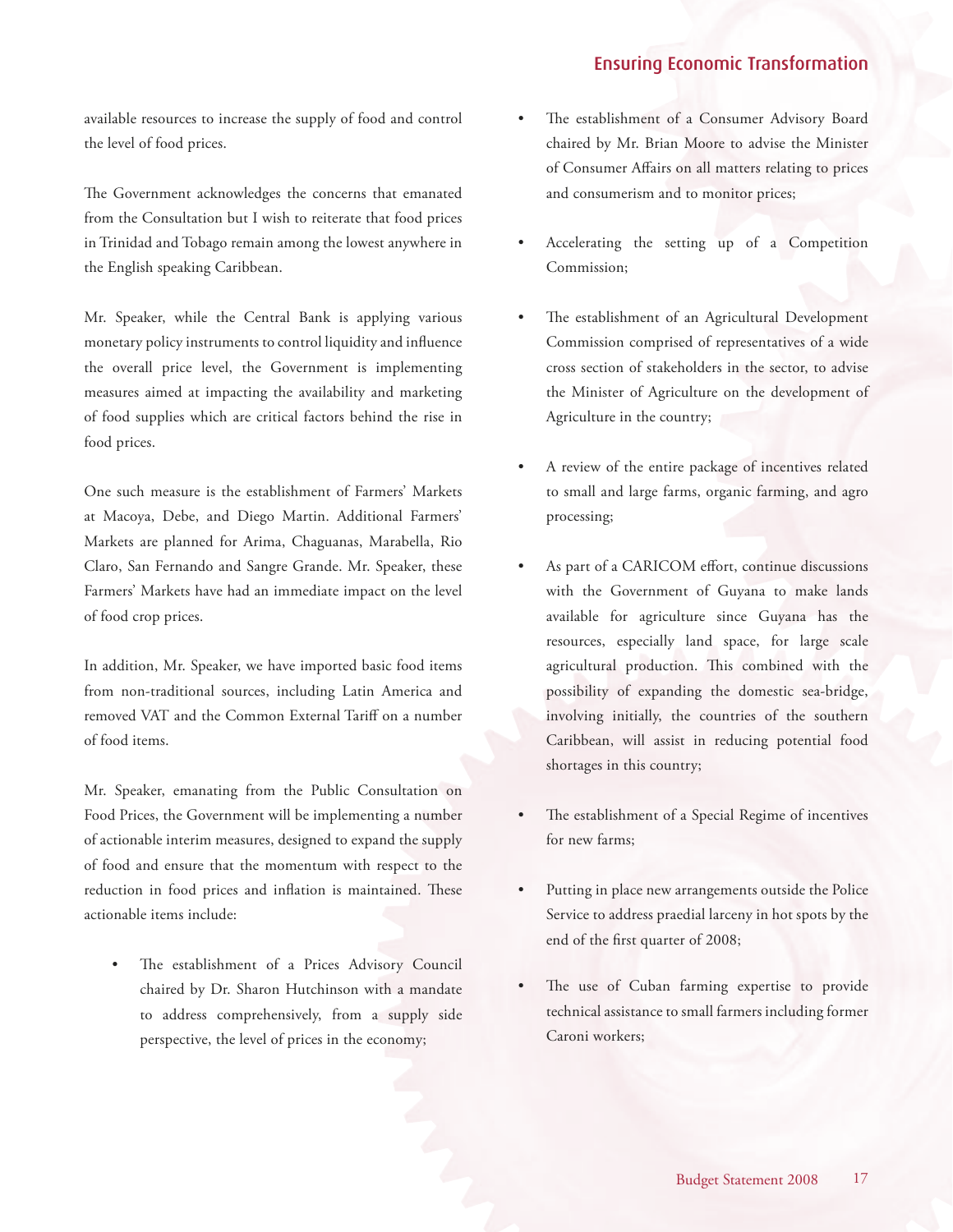- The reallocation of 417 acres of land at Mon Jaloux to be allocated to the Small Ruminants Society for their use subject to the submission of a viable business plan;
- The injection of \$75 million into the Agricultural Development Bank in the new fiscal year and we propose an additional \$25 million should it become necessary;
- The design and implementation of a three year plan to review the development of agricultural access roads, irrigation and other infrastructure by the end of the first quarter of 2008;
- The expansion of the Youth Apprenticeship Programme in Agriculture (YAPA) as a programme for the development of new farmers;
- Providing up to 100 acres each to the three ammonia manufacturers in the country to create demonstration farms.

Plans are already underway for the establishment of one such farm which I will address later in the presentation;

- Introduce in the short term a system for making agricultural lands readily available to farmers;
- Proposals from the Tobago House of Assembly (THA) on how agriculture production can be expanded on the sister isle. In the meantime the Government will expand the cold storage and warehousing capacity in Tobago;
- The implementation of a new arrangement of contract farming with appropriate marketing arrangement for select commodities developed in collaboration

with the National Agricultural Marketing and Development Corporation (NAMDEVCO) and the Trinidad and Tobago Agricultural Business Association (TABA);

- The restructuring of the National Agricultural Marketing and Development Corporation (NAMDEVCO) to allow the Corporation to play a more pro-active role in the development and expansion of the agricultural sector, including using a venture capitalist approach in the development of innovative projects; and
- A review of the restrictions on the importation of food items from low price Latin American countries subject to the observation of all health requirements.

Mr. Speaker, let me reiterate that these are interim measures and more long term measures will be announced as the new fiscal year progresses.

### **The Use of Former Caroni (1975) Limited Lands**

Mr. Speaker, in 2003 the Government took the bold and courageous decision to restructure an unviable Caroni (1975) Ltd.

In the process of restructuring Caroni (1975) Limited, we freed up prime agricultural land to be used for diversified crop production in both the primary market and the agroprocessing industry.

Mr. Speaker, we have created over seven thousand potential new farmers, from the former workers of Caroni Ltd, each with two-acre plots to produce food for this country.

A significant portion of the former Caroni lands will also be utilized to establish large commercial farms through joint venture arrangements with the private sector.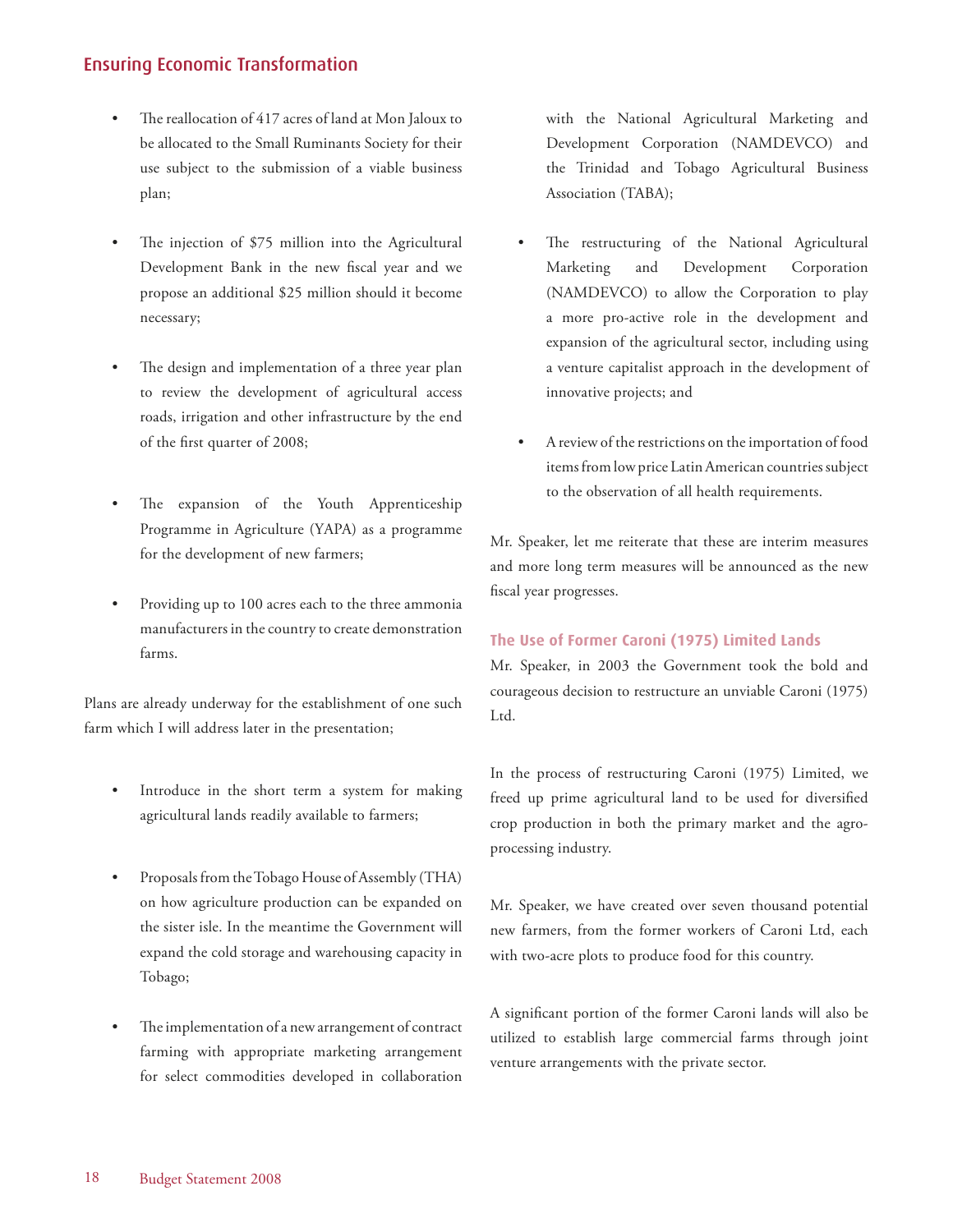<span id="page-18-0"></span>We are also improving the infrastructure of these lands through an enhanced system of access roads and bridges and are moving towards better water management and supply, including retention dams.

All the support systems will be provided for the thousands of our smaller farmers who will continue to play their very important role in providing food for the nation.

#### **Large Commercial Farms**

Mr. Speaker, as announced in the last Budget Statement, under our National Agribusiness Development Programme the Government will be creating 16 large scale farms of a minimum of 100 acres each, all utilizing modern techniques and management for the large scale production of food.

These estates will be operated along commercial lines and will involve participation by the private sector, including established international companies in the field. The Rural Development Company is presently seeking proposals from domestic and international investors.

Mr. Speaker, work is now proceeding apace for the establishment of a large farm to be located in Tucker Valley, Chaguaramas. What is special about this farm, is that it is to be operated jointly by the Governments of Trinidad and Tobago and Cuba.

The farms would be utilized for root crops, vegetable crops, mixed farming livestock and integrated farming, using the most modern farming methods.

The large farms will be focused mainly on those commodities that have export value and the potential to develop into major food industries.

Their major output will be largely directed into processing, thereby fuelling the growth of the agro-industry. As much of the output will be earmarked to be exported the large farms will not be in competition with the smaller farmers for the domestic primary market.

Mr. Speaker, by putting all of these structures in place, the Government is laying the foundations for high volume, quality food production at a reasonable cost to consumers.

Mr. Speaker, it is not the intention of the government to promote large farms at the expense of small farms. What we envisage is a new mix in the farming community of large and small farms.

#### **Joint Venture**

Mr. Speaker, the Government is also proposing to partner with PCS Nitrogen Limited in establishing a Model Farm, Resource Centre and Greenhouse in Central Trinidad to provide the local farming community with free access to state of the art training facilities, technical assistance and technology which are currently unavailable in Trinidad and Tobago.

The project will introduce the farming community of Trinidad and Tobago to revolutionary crop production and management techniques. It will provide scientific expertise by making use of available PCS Nitrogen resources including agronomists, the International Plant Nutrition Institute and fertilizer.

## **INDUSTRY**

Mr. Speaker, the Government is pursuing a multi-pronged industrial strategy in order to accelerate the economic diversification of the country.

One important aspect of this strategy is the provision of assistance and incentives to the manufacturing sector to allow the sector to expand and to introduce new innovative technologies to be able to compete in the global market place.

Through a Business Expansion and Industrial Reengineering Programme (BEIRP), the Government will assist domestic firms to be reengineered with greater state of the art technologies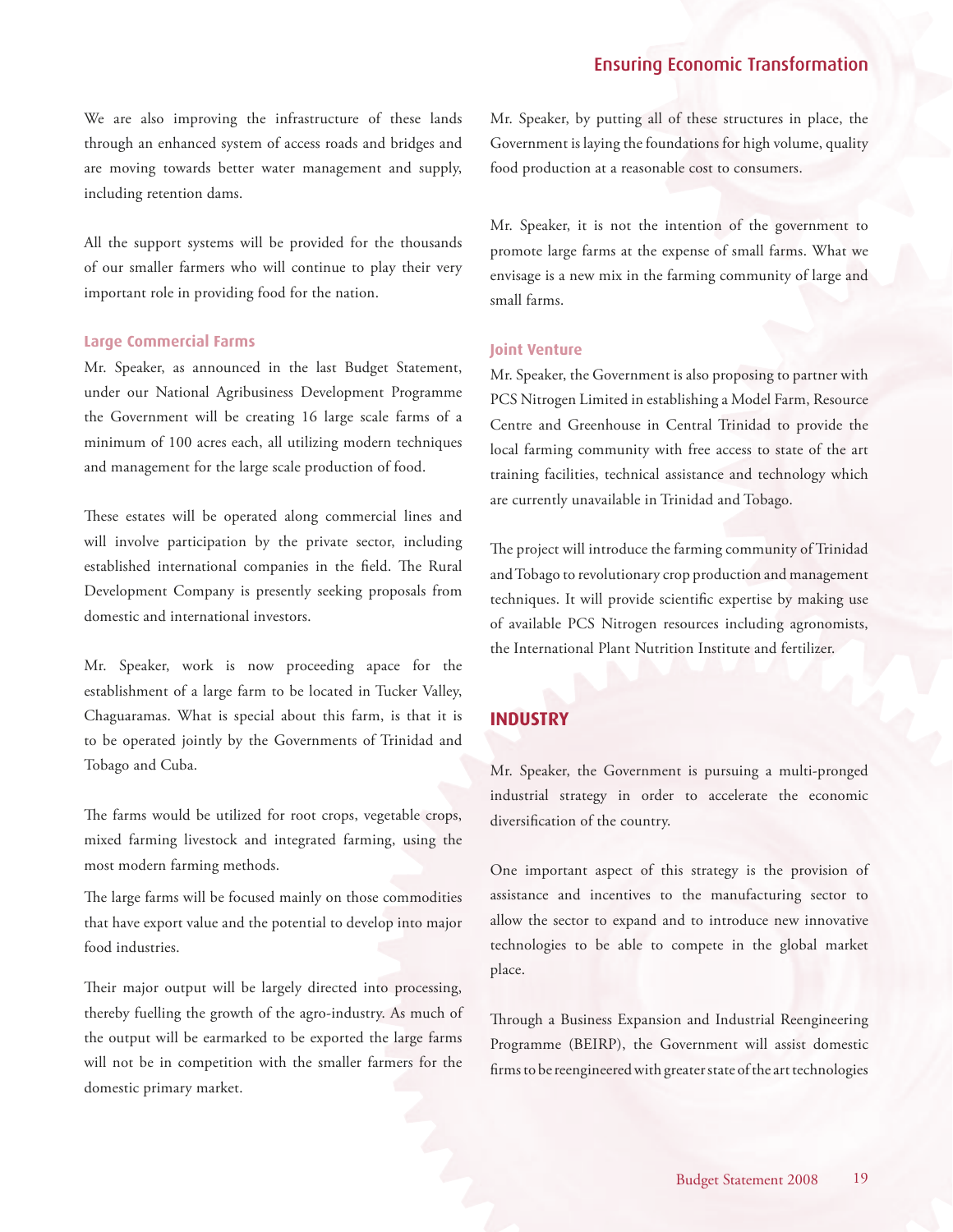and processes and to expand their capacity to innovate and produce more sophisticated, value-added products for the international market place.

This is critical as we engage new markets in Central America in the expanded CARICOM/Costa Rica trade agreement and in Europe under the Economic Partnership Agreement.

Another major element of the strategy is the implementation of the strategic plans of the seven industries, which have been targeted for special focus by the Government because of their tremendous developmental potential.

These industries - Music and Entertainment, Printing and Packaging, Merchant Marine, Film, Fish and Fish Processing, Yachting, Food and Beverage - are being proposed as areas of investment for the private sector, with special government support.

These are in addition to our ongoing focus on Tourism, energy services and a renewed emphasis on Agriculture and agroprocessing.

Moreover, when the new initiatives in financial services, especially the implementation of our plans for an International Financial Centre and our efforts in IT at Eteck are taken into account one sees clearly that the diversification agenda is well in train.

The intention Mr. Speaker is that industrial development would leverage a cluster of technology industries, which are being established in Tamana InTech Park, a nexus for knowledge-based manufacturing, research and development and training, strategically linked to the University of Trinidad and Tobago.

The Business Expansion and Industrial Reengineering Programme (BEIRP) is designed to assist the manufacturing sector to address four major issues: the expansion of existing plant capacity through an increase in the accelerated depreciation facility; and the introduction of new technology; marketing; quality and production management; and human resource development and training.

Accordingly, the Government will consider the following initiatives to complete the package of incentives of the Business Expansion and Industrial Re-engineering Programme:

- An Innovation Facility;
- A Marketing Facility;
- A Quality Management/Production Management Facility ; and
- A Human Resource Management Programme.

These measures will be supported by an education system, which produces the skills required, the provision of a facilitating business environment and the legal system that supports Intellectual Property.

#### **Small Business Development**

Mr. Speaker, we are beginning to see a burgeoning of the small and micro-enterprise sector, thanks to NEDCO and the Business Development Corporation (BDC).

More than the establishment of small and medium-sized businesses, NEDCO has been having considerable success in promoting an entrepreneurial culture among the small-man; NEDCO has been uncovering the small man's potential for entrepreneurship.

The hard fact is, Mr. Speaker, that the small man, whatever his potential for entrepreneurship, has traditionally been denied access to funding because of his lack of collateral; and this is so not only in Trinidad and Tobago, it is so all over the world, in both developed and developing countries.

Against this background the philosophy behind NEDCO is to provide funding, but in conjunction with education and training.

We are convinced, Mr. Speaker that this is an excellent way of empowering people; of providing wealth-producing options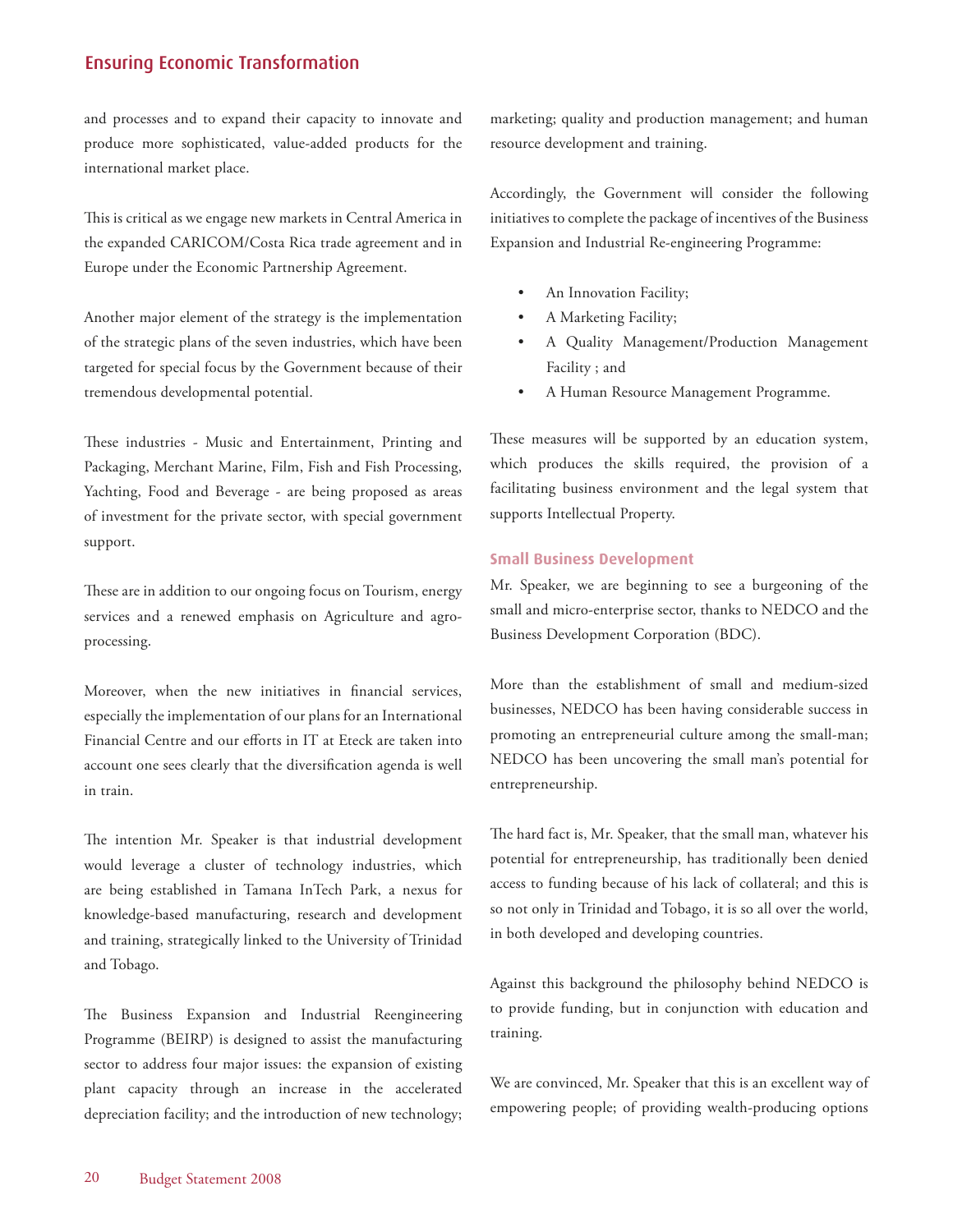<span id="page-20-0"></span>for the common man; of getting some people out of poverty and on to the road of financial independence. Mr. Speaker, this approach is displaying remarkable success.

Mr. Speaker, the ownership and management of a small or micro-enterprise, are more and more being pursued as a preferred career path by many who previously would have thought it unthinkable or impossible.

In the past five years, NEDCO has helped to establish over 7,600 small and micro-enterprises. Going forward, Mr. Speaker, the target is to establish 5,000 additional new small or micro-enterprises per year. NEDCO's lending portfolio is complemented by the Entrepreneurial Training and Incubation Centre (ETIC) which conducts business and management training programmes, provides advisory services, and business incubation facilities for Small and Micro Enterprises.

Mr. Speaker, in November last year the Government implemented the Fair Share Programme (FSP), which reserves ten percent of all contracts awarded by Government up to one million dollars for qualifying small businesses.

To access the Fair Share Programme, businesses must be independently owned and owner-managed, with up to 25 employees and assets up to 1.5 million dollars, excluding land and building.

### **TOURISM**

Permit me now to turn to the tourism sector.

Tourism is now well recognized as an important earner of foreign exchange, as a strong generator of sustainable jobs, as a meaningful contributor to economic growth and diversification, and as a platform for social and economic progress. We in Trinidad and Tobago have only now begun to exploit fully our considerable tourism potential which exists on both islands.

Mr. Speaker, there are significant developments taking place in the tourism sector starting with the expansion of our upscale hotel room stock.

With the construction of the Waterfront Project almost completed, the Hyatt Regency Hotel is carded to open its doors for business in the first quarter of 2008, affording the industry 428 new first-class rooms and an addition of 50,000 square feet of Meeting and Conference space.

Mr. Speaker, the Government has already won the bids to host two major tourism conferences at the Hyatt in 2008: the Caribbean Hotels Investment Conference in May and the Florida-Caribbean Cruise Conference in October. Trinidad and Tobago is also scheduled to host the 34 Country Summit of the Americas and the 54 Country Commonwealth Heads of Government meeting in 2009.

Additionally, following the recent opening of the 80-room Holiday Inn Express in Trincity, 530 more rooms will come on stream in 2008 with the opening of the Cara Suites Piarco Hotel, the Piarco International Hotel, the Carlton Savannah Hotel in St. Ann's and the refurbishment of the Trinidad Hilton and Conference Centre.

Mr. Speaker, other hotel investments are under active consideration in Port of Spain, Chaguanas, South Trinidad, and Tobago. We are currently reviewing our Tourism legislation with a view to facilitating even further investment in the accommodation and ancillary services sub-sectors.

Mr. Speaker, along with the expansion of hotel capacity we are also securing an expansion of airlift arrangements into the country.

We are positioning Trinidad and Tobago as the Meeting and Conference Centre as well as the Events Capital of the Caribbean, and to achieve this goal, adequate accommodation and airlift are critical.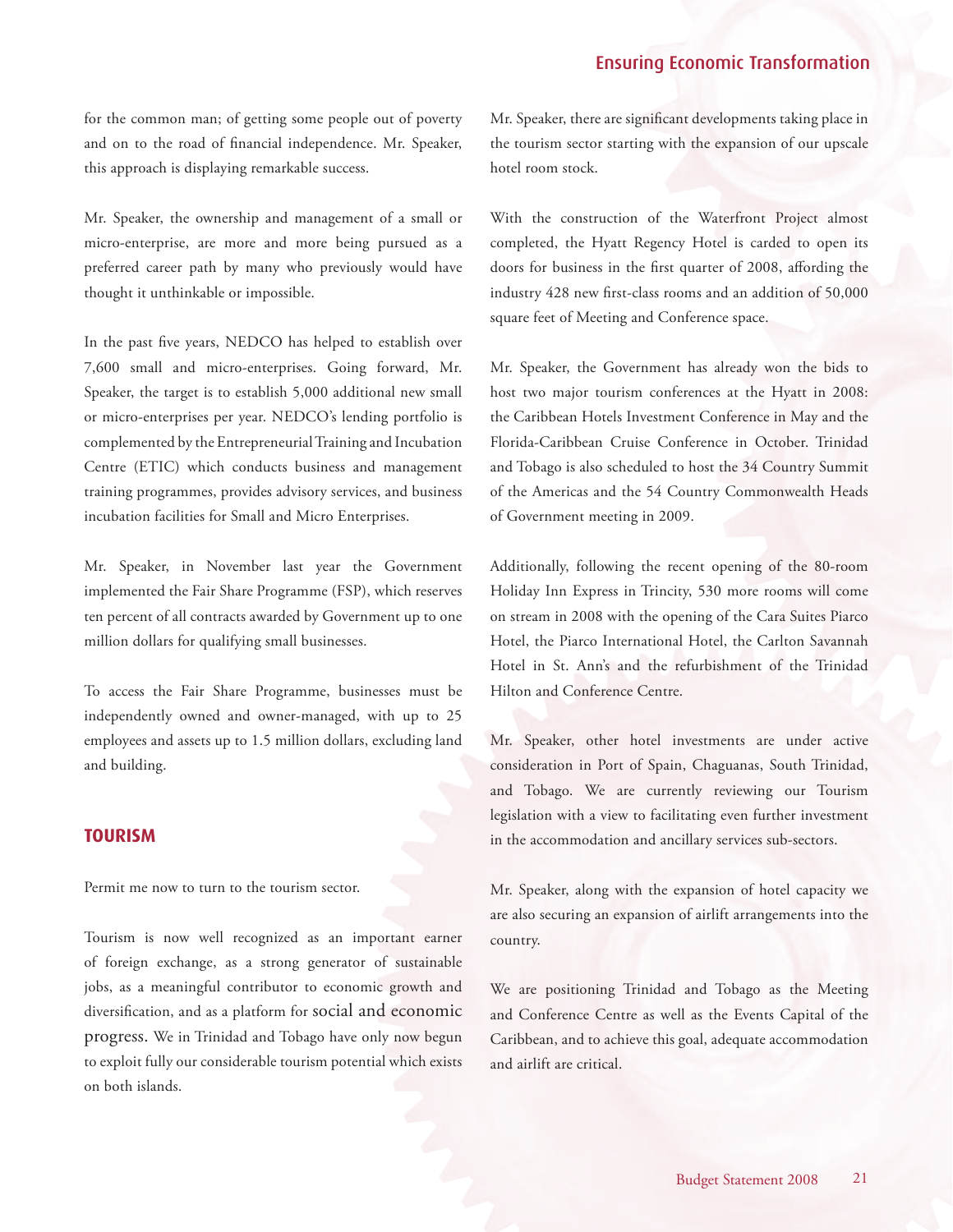British Airways has served Tobago from Gatwick admirably, and just recently, the airline reintroduced its service from Port of Spain. In addition, there are now new air links with Atlanta, Huston, Panama City and Curacao and links will be established with Fort Lauderdale and Holland shortly.

Mr. Speaker, having brought the visitors to our shores, we need to provide them with a unique experience.

Accordingly, we are taking steps to enhance our customer service standards on all fronts; to build awareness among our population about the importance and benefits of tourism; to market effectively our islands internationally as well as locally; and to build our tourism product.

Mr. Speaker, plans for the re-design of the Maracas Beach Facility are well underway with the Master Plan, Conceptual Designs and stakeholder consultations completed.

The objective of this Project is to transform Maracas Beach and its facilities into a modern, safe, clean, well-managed and environmentally-sustainable attraction of the highest international standard. Work is expected to begin on this project upon the completion of the Environmental Impact Assessment.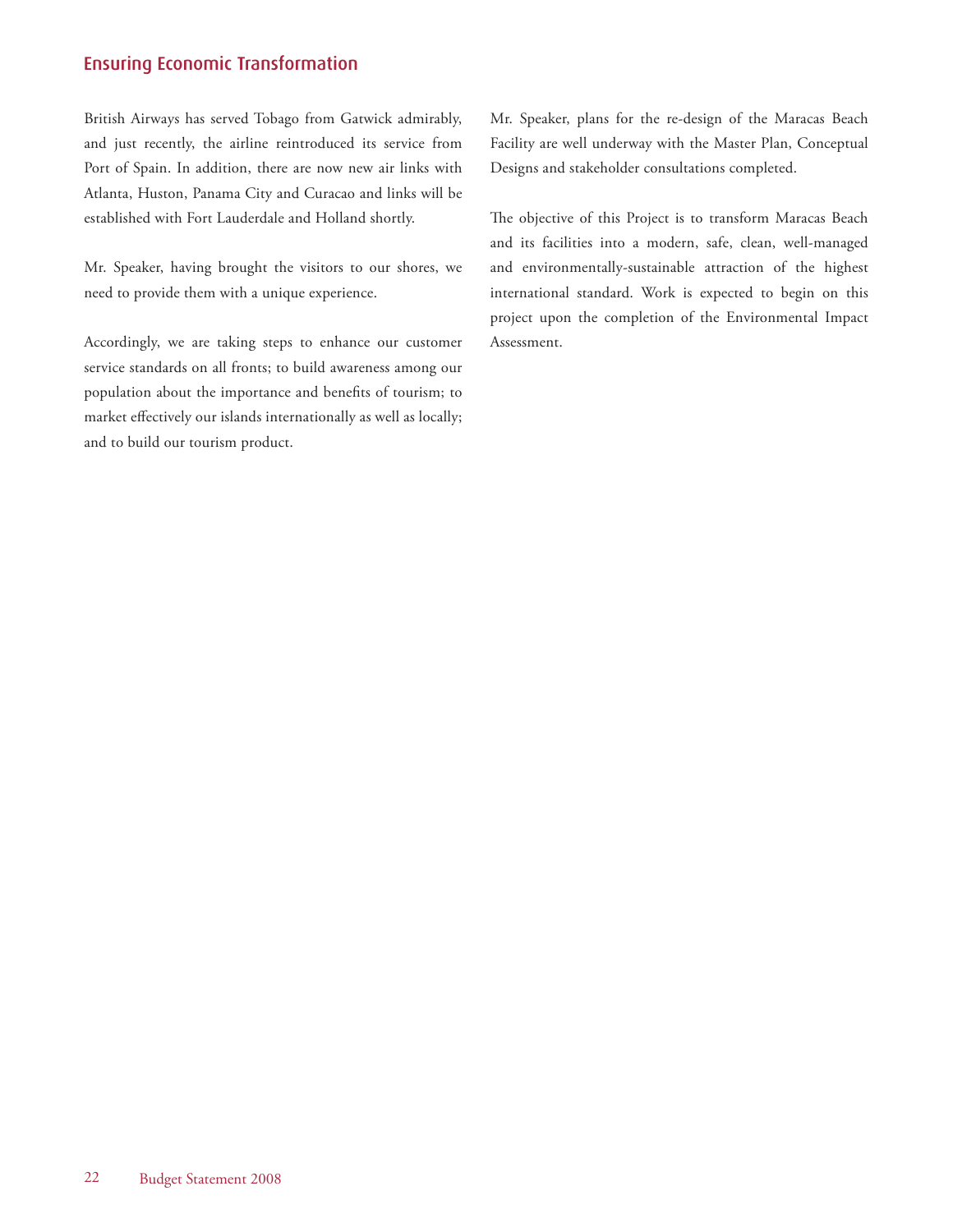# <span id="page-22-0"></span>**MAIN AREAS OF FOCUS**

## **EDUCATION**

With the leave of the Honourable Members, I now wish to outline our strategies for the major areas of policy intervention – first Education.

Mr. Speaker, Trinidad and Tobago is well on the way to truly revolutionizing its education system -- a seamless education system that would underpin the country's thrust to sustainable economic development; an education system designed to strengthen the social fabric, deepen our democracy and give our citizens the tools for success in today's world.

Now that the foundation has been laid, we need to focus on broadening accessibility, ensuring curriculum relevance even as we recognize the diversity of talent; infusion of technology for improved teaching and learning, mandatory teacher training for more effective delivery of the syllabus and de-centralized management for more efficient decision-making and greater community involvement.

The Government has developed a policy on Early Childhood Care and Education, has established standards for the establishment of the centres, curriculum guidelines and has embarked on a massive training programme for centre administrators and teachers.

During fiscal year 2008 we plan to construct 33 ECCE Centres and to train about 300 ECCE Teachers and Administrators. By the end of 2008 we expect to have a population of 2,550 three and four year olds in these ECCE Centres.

Mr. Speaker, our emphasis at the primary and secondary levels is complete modernization– modernization in terms of infrastructure, curriculum, administration, teacher education planning and having the schools as learning organizations.

As regards primary education the aim should be zero per cent of students scoring less than 30 per cent. At the secondary school

level, our goal is to ensure that 80 per cent of secondary school leavers exit the fifth form level with appropriate certification.

Mr. Speaker our construction programme in respect of primary schools will continue in 2008. We are well aware that in some schools the situation is dire, demanding immediate redress. As an interim measure, therefore, temporary pre-engineered classrooms will be provided as a means of alleviating acute accommodation problems at some Primary and Secondary Schools.

In the new fiscal year the remaining six junior secondary schools will be deshifted and converted to secondary schools.

Mr. Speaker, in 2008 the junior secondary schools system will be a thing of the past.

The **National Open School of Trinidad and Tobago (NOSTT)** was established in 2006 in response to the challenges of delivering primary and secondary education to the out-ofschool population. To date, the initial five National Open School Centres have been identified and once established will cater for two hundred and fifty students and will offer tuition in five key subject areas – *Mathematics, English, Science, Social Studies* and *Spanish.*

By June next year the National Open School System will become fully operational with a total of twenty schools with trained tutors and a target population of 4,500 students.

Mr. Speaker, one of the Government's major focus is the infusion of Information and Communications Technology (ICT) in the curriculum of our schools. The main objective of this programme is to prepare students to live in a knowledgebased society.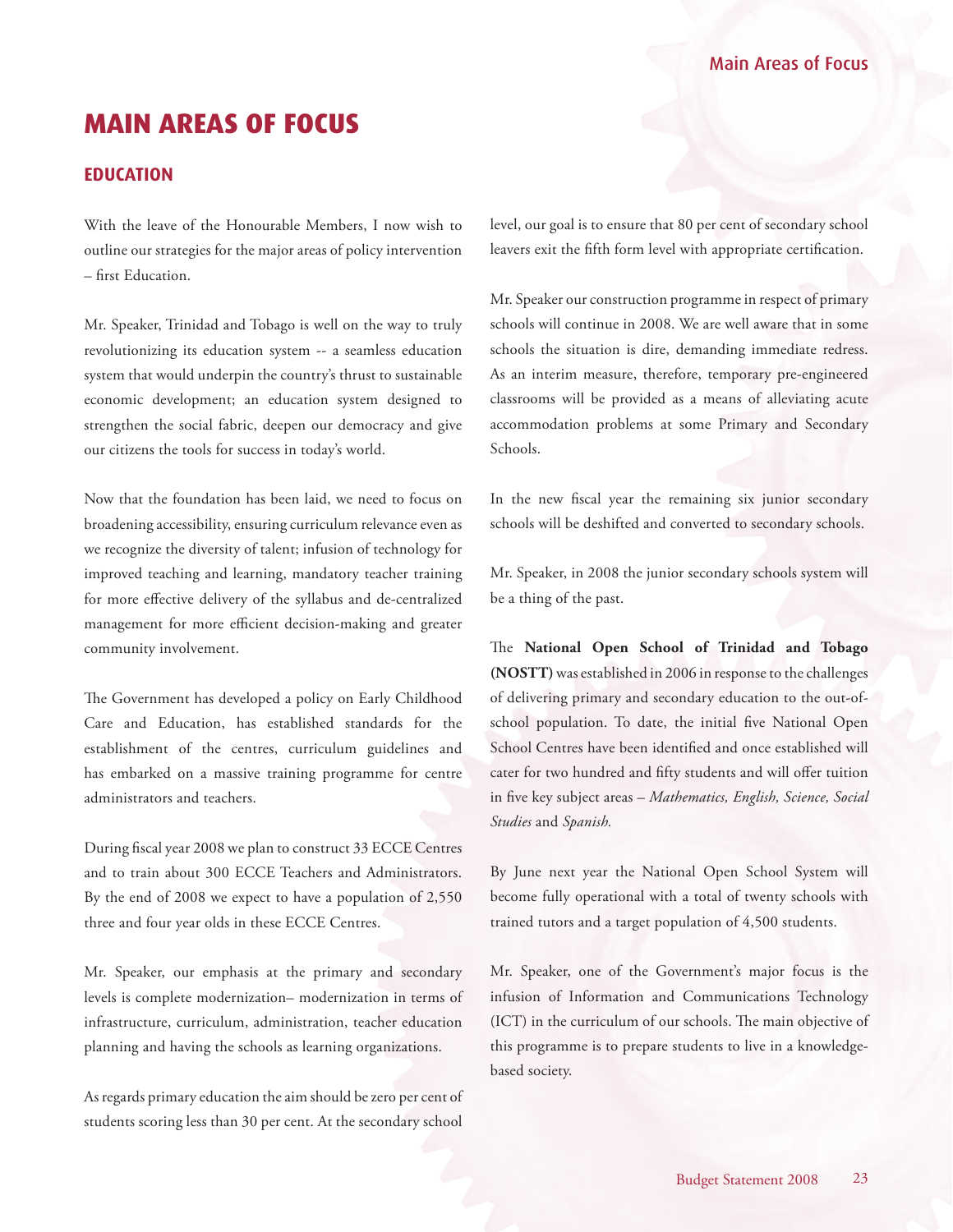Under the **Primary Schools Computerization Programme** infrastructural work on computer laboratories has been completed at 340 primary schools and eleven special schools and before the end of this fiscal year the majority of these schools will boast modern, fully equipped computer labs.

Mr. Speaker, Phase I of the **ICT in Secondary Schools Programme** commenced with the provision of computers and network and security systems. Free internet access is now available at one hundred and eighty primary and secondary schools.

In the new fiscal year, we intend to complete the computerization of 193 primary schools, and 11 special schools. In addition computers and networking will be provided for 133 Secondary Schools throughout the country.

Phase II of the Secondary Schools ICT Project, which includes purchase of teaching software and provision of classroom collaborative solutions, will also be completed during the coming fiscal period.

#### **Tertiary Education**

Mr. Speaker a part of the proud legacy of this Government will be that a high quality tertiary education is no longer a privilege of the rich and influential.

In 2001 enrollment in tertiary education was around 15,300 or about 11 percent of the age category 17-25 years. Over the last six years enrollment has increased to about 45000 or about 33 percent of this age cohort.

Mr. Speaker this is no easy accomplishment for any government in a developing country. We plan to increase the enrollment to 60 percent of this age cohort by the year 2015.

We have made tertiary education affordable through the Government Assistance for Tuition Expenses Programme (GATE) and the Higher Education Loan Plan (HELP).

We have supported more than 66,000 students through the GATE Programme alone.

Mr. Speaker, we are establishing UTT Campuses all over the country for students to access tertiary education opportunities, including through distance learning. Additionally, our policy is one which caters to flexible admissions for students at all levels in the system as we embrace lifelong learning.

 Mr. Speaker, we are ensuring that our tertiary education is industry-relevant. Accordingly, both students and graduates will have to access workplace engagements.

This is seen in the range of learning centres that we are establishing, from the National Academy of the Performing Arts to the Natural Gas Institute of the Americas.

Mr. Speaker, having a competitive workforce and improved quality of life can only be achieved through quality tertiary education. We are therefore committed to the highest standards of excellence at the tertiary level and have established a national system for quality assurance and accreditation being driven by the Accreditation Council of Trinidad and Tobago.

#### **The University of Trinidad and Tobago (UTT)**

Mr. Speaker, the construction of the main campus of the University of Trinidad and Tobago at the Tamana Intech Park in Wallerfield will continue in the new fiscal year. The establishment of the main campus will allow the University to:

- Increase the number of students who can afford university-level training in science, engineering and technology;
- Widen further the scope of teaching and research programmes beyond the traditional areas now offered by the University of the West Indies;
- Facilitate rationalization of the university's support services;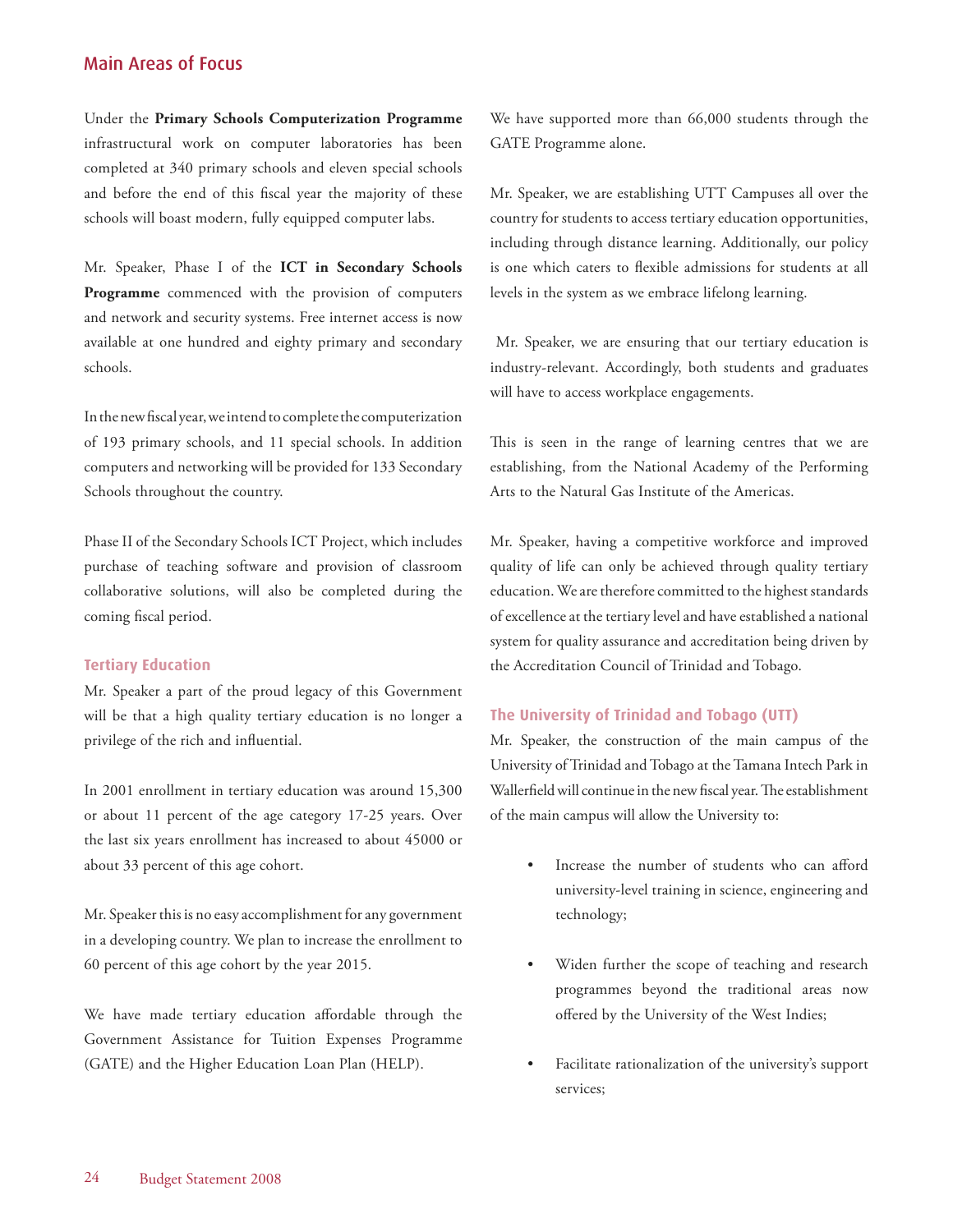- <span id="page-24-0"></span>Establish more lecture rooms and laboratories; and
- Create a positive economic effect on the community areas near the university.

The UTT will also upgrade its infrastructure in the following:

- Construction of the UTT Centre for Sports;
- Establishment of the Academies for the Performing Arts;
- Expansion and upgrade of the facilities at Valsayn and Corinth Teachers' Colleges and
- Upgrade of the library facilities at UTT campuses.

## **College of Science, Technology and Applied Arts of T&T (COSTAATT)**

The mandate of COSTAATT has been changed from its original broad orientation to one focusing on certificate, diploma and associate degree programmes in critical areas of nursing and health sciences, humanities, foreign languages and the performing and creative arts.

In line with this mandate legislation is being prepared to convert COSTAAT into a Community College preparing students for professions in the specified fields and also serving as a transition to University Education. The College will construct three campuses located in North and South Trinidad and in Tobago.

#### **University of the Southern Caribbean**

Mr. Speaker, the University of the Southern Caribbean is currently seeking to expand its facilities to accommodate greater enrolment and the upgrading of the University residence halls and faculty buildings. The University has requested assistance from the Government.

Given Government's interest in expanding access to tertiary education among the wider population the Government has agreed to provide some financing towards this project under a specific protocol with the University.

The Government is considering providing financing of approximately \$97 million over the next four years. The benefits that would accrue to the Government from this agreement are currently being worked out.

## **HEALTH**

Mr. Speaker let me focus now on the Health Sector.

Mr. Speaker, during the coming year we intend to quicken the pace of upgrading all health facilities, infrastructure and human and other resources as we seek to provide our citizens with the ability live longer, healthier and more productive lives.

Mr. Speaker, the incidence of so called *lifestyle diseases* is giving the Government much cause for concern. An area of critical concern to this Government is the number of persons suffering from diabetes mellitus. On the CDAP alone, the statistics show that there are 145,000 persons accessing medication with approximately 5,000 of that number being insulin dependent.

We view the promotion of healthy lifestyles as a key strategy for affecting behavioral changes that will ensure not only a healthy, but a *health conscious* nation as well. We will continue to emphasize good nutritional habits and exercise.

Mr. Speaker, the computerization of CDAP is now 90 percent complete. To date, two hundred and ten pharmacies have been supplied with terminals in readiness for the C-DAP Smart Card which was launched last month. The remaining 30 pharmacies will be computerized during 2008.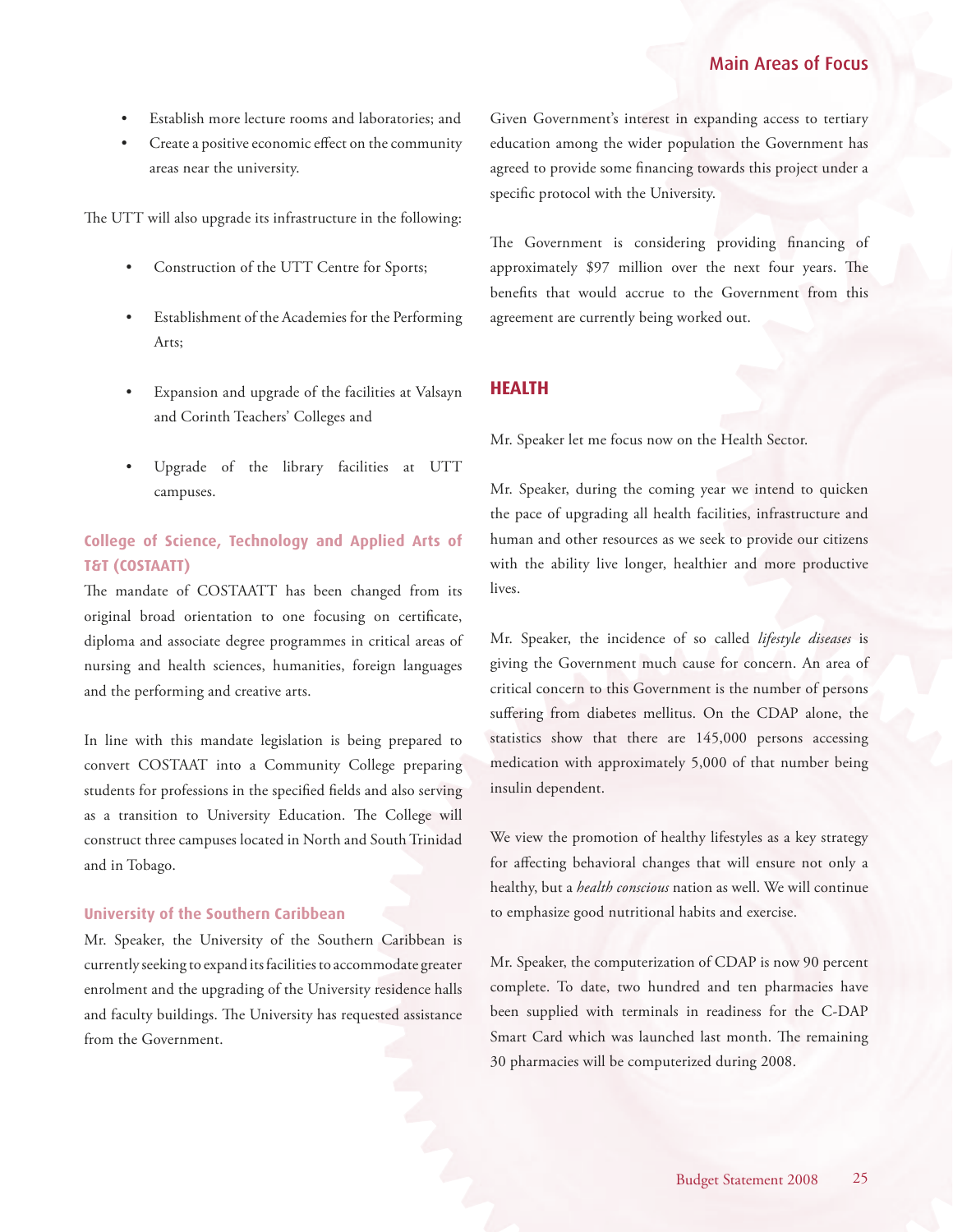The Chronic Disease Assistance Programme will be expanded further with effect from January  $1^{st}$  2008 to include diabetic testing strips which will be available at no cost to these insulin dependent patients through the Chronic Disease Assistance Programme.

#### **Oncology Developmental Programme**

Mr. Speaker, as part of the Government's commitment to providing quality health services to the population, work has begun on the establishment of the **National Oncology Centre.**  The Centre, which is expected to be in operation in two years will offer cutting-edge cancer treatment for our citizens. It is also expected that the Centre would provide an agreed level of service to CARICOM nationals under Government-to-Government arrangements.

#### **Organ Tissue Transplant Programme**

Mr. Speaker, Trinidad and Tobago is also providing First World medical care in other areas.

Since the inception of the Programme in January 2006, the National Organ Transplant Unit has completed eighteen transplants compared with thirty-six similar procedures performed in this country over a seventeen year period. In addition, forty-two donors have been screened and a campaign for the sensitization of public and medical personnel was launched.

Mr. Speaker, the framework for an **Eye Bank** has been developed and in the new fiscal year we expect to have a functional Eye Bank for the supply of corneas for transplants.

#### **Neo-natal Facilities at Mt. Hope Women's Hospital**

Mr. Speaker, I am happy to report that the refurbishment of the Intensive Care Unit at the Mt. Hope Women's Hospital has been completed.

The Unit contains a wide range of specialized equipment including incubators, ventilators, warmers, intravenous pumps, monitoring equipment, and photo therapy equipment.

With the acquisition of these state-of-the-art pieces of equipment, the survival rate for newborn and premature babies is expected to increase markedly.

#### **National Health System (NHS)**

Mr. Speaker, in keeping with the Government's overall objective to reform the Health Sector and improve the delivery of heathcare to the citizens of Trinidad and Tobago, we have taken the initial steps towards the establishment of a **National Health System (NHS).**

Under the National Health System the State will maintain financial responsibility for the provision of an essential basket of services to all citizens of Trinidad and Tobago, and every citizen will be able to exercise choice of provider.

A Steering Committee has been appointed to prepare a design proposal for the National Health System. Over the next fiscal year, the Committee will engage the National Community in dialogue on the proposed National Health System.

#### **HIV/AIDS**

Mr. Speaker, significant progress has been made in addressing the incidence of HIV/AIDS over the last five years, particularly as the anti retroviral (ARV) treatment has been made more accessible to the population as a whole. At the same time, there has been a 69 percent decline in the number of HIV/ AIDS cases reported.

Between 2001 and 2006 the Government has spent more than \$30 million on providing comprehensive treatment to more than 4,000 people living with HIV.

Despite this encouraging development Mr. Speaker, AIDS remains the leading cause of death in the 15-44 age group. The Government therefore will continue to remain vigilant as it seeks to further develop and consolidate a comprehensive and collaborative approach for treating with HIV/AIDS.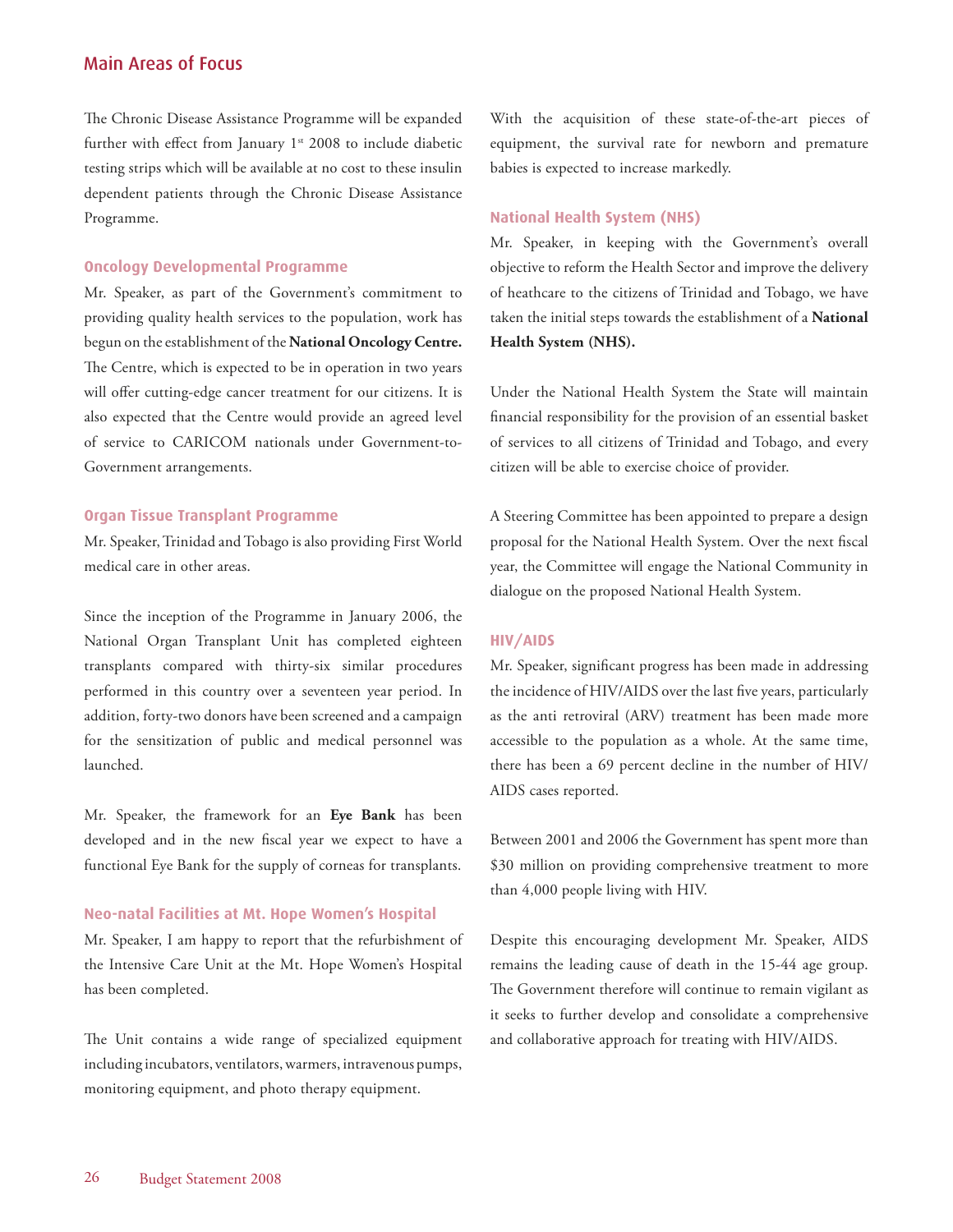<span id="page-26-0"></span>The priority areas, Mr. Speaker, include: prevention; treatment, care and support; advocacy and human rights; surveillance and research; programme management, coordination and evaluation. The Government is also reviewing a Draft National Workplace Policy on HIV/AIDS in an attempt to curb discrimination on the job.

Over the next fiscal year, we will extend free HIV/AIDS treatment to six major centres. In addition, there will be improvements in both the procurement and distribution of drugs to treat HIV/AIDS, as well as the institutional strengthening of laboratories.

### **HOUSING**

Mr. Speaker I will turn now to the Housing Sector.

Honourable Members will no doubt agree that secure home is fundamental to family and personal well-being. Many of the households with affordability challenges include low-wage workers, the elderly and differently-abled citizens and these are the people for which our National Housing Policy was targeted.

Mr. Speaker since 2002 we have constructed approximately 26,000 housing units while more than 8,225 units are currently under construction.

The Government recognizes that there is still more to be done in ensuring that every citizen has access to a basic human need, the need for shelter and we intend to keep affordable and quality housing at the top of our list of priorities.

To this end, Mr. Speaker, in terms of housing finance, one of the major changes in the housing sector implemented by the Government has been the reduction of mortgage interest rates.

Prior to 2002 interest rates varied from eight percent to twelve percent for the Approved Mortgage Companies (AMC) Programme and since then has hovered between 6 to 8 percent.

Mr. Speaker, in 2007 the Government introduced a subsidized interest rate of 2 percent for beneficiaries with income of up to \$8,000 per month for a house costing a maximum of \$450,000.

Additionally, Mr. Speaker, prior to 2002 the required down payment for mortgages was 10 percent. It was subsequently reduced to 5 percent and in the last fiscal year the Government eliminated the down payment altogether.

Further, Mr. Speaker, persons who qualified for a mortgage are also eligible for a further loan of \$15,000 towards the purchase of household appliances, and this further loan is to be incorporated into the mortgage arrangements.

Other measures implemented by the Government aimed at making housing more affordable include: the increase in the ceiling for the Exemption of Stamp Duty for residential properties from \$350,000 to \$450,000; transferable mortgages; and a Rent to Own Programme.

Mr. Speaker, the Government's Housing Policy also focuses on making houses more affordable by indirectly subsidizing the cost of houses.

Beneficiaries of government housing will only be required to pay for the cost of the raw land, while the Government will meet the infrastructural costs for the development.

In addition Mr. Speaker, the Government also provides through the Beneficiary Owned Land Subsidy an upfront subsidy to be given to beneficiaries in possession of land who wish to construct a home and who satisfy the relevant criteria.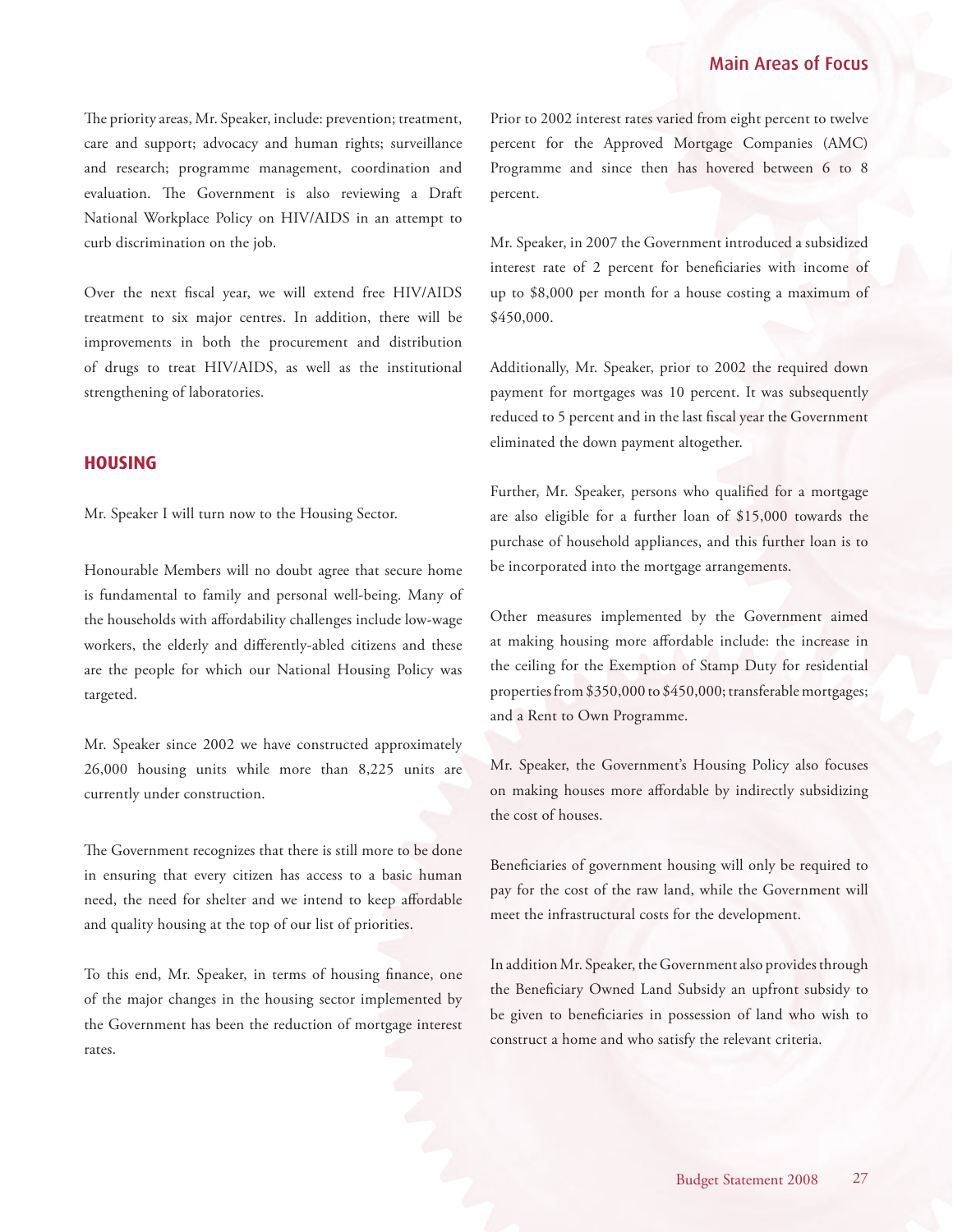<span id="page-27-0"></span>Mr. Speaker, we are now developing 22,023 residential plots including the service plots provided to the former employees of Caroni (1975) Limited. The infrastructure work is almost completed on most of the 27 sites.

These will result in modern communities with all utilities underground. The price of these lots include substantial subsidy on both the infrastructure cost and cost of the land. These lots are priced at \$4, \$5 and \$6 per square foot, that is \$20,000, \$25,000 and \$30,000 per lot.

The designs of 5 model houses would also be made available to these home owners.

Mr. Speaker, in an effort to maintain the existing housing stock the Housing Policy also provides Home Improvement Grants and Home Improvement Subsidies to assist persons in undertaking repairs and making improvements to their homes.

The Land Settlement Agency, through its mandate, is undertaking the Squatter Regularization and Containment Programme.

This programme is intended to regularize the security of tenure for families living in squatter settlements and to improve the overall living conditions of squatters by providing basic services, communal facilities, and formal land tenure to families. A major goal of the Government is to eliminate the incidence of squatting completely.

Mr. Speaker, I should note that our housing model implies more than building houses; it envisages the development of sustainable communities, which include the provision of public amenities such as playgrounds, community centers, schools, open spaces, clinics and other facilities.

Mr. Speaker, a major component of providing accessible housing in sustainable communities involves developing sustainable housing on green field sites through the creation of New Towns. In this respect, the Government has commenced

the development of a New Town at Wallerfield. Four more New Town developments have been earmarked for Sangre Grande, La Brea, Princes Town and Chaguanas.

## **SOCIAL PROTECTION**

Mr. Speaker I turn now to the Social Sector.

While the Government has no immediate plans to introduce new social programmes we will continue to foster social development and integration on multiple fronts, including the provision of a network of integrated, effective and accessible social programmes and services.

The Government recognizes and commends the selfless and dedicated service of civil society organizations in the many aspects of social service delivery. Indeed we view these organizations as full partners in this work.

In the next fiscal year we will establish, through policy and programme initiatives, a structured approach to the provision of social services by civil society organizations and the private sector.

The Government will also partner with international agencies, where appropriate, with a view to crafting a more effective and efficient delivery of services, to inform decision making and to enable and empower research-based policy and programming.

Mr. Speaker, the poor and marginalized are not a homogenous entity. A sustained effort must be made to gather information pertaining to each group on a continuous basis.

As we craft a more relevant and targeted response to the needs of the poor and vulnerable among us, the Government will conduct research and needs assessment pertaining to vulnerable and at-risk groups including: persons addicted to drugs and other substances; persons with disabilities; older persons; socially displaced persons; and "at risk" children.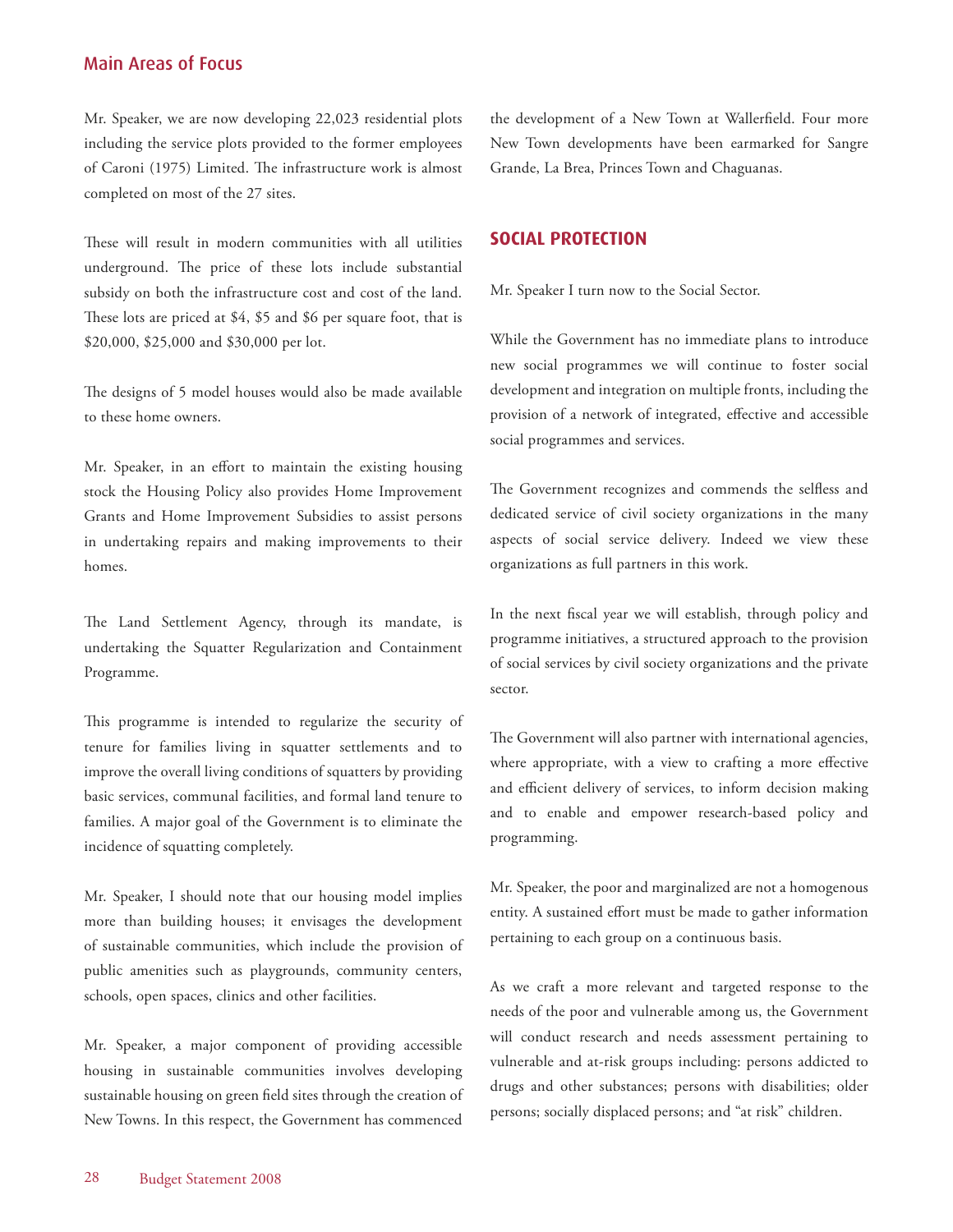<span id="page-28-0"></span>Mr. Speaker, the family, as the principal teacher and transmitter of ethical, social, spiritual and religious values is indisputably the core of our social fabric.

It is no surprise therefore that many of the social ills that now imperil our society can be directly traced to the disintegration of the family unit.

It is possible that the major contributory factor to this denigration of the family is the disadvantaged economic situation of low-income and single-parent families especially households headed by a single female.

As a response, Mr. Speaker, the Government will continue the implementation of the **National Family Policy** which we have adopted as our blueprint for creating and promoting a familyfriendly society and for mainstreaming family issues into every aspect of policymaking.

The National Family Policy will focus on a wide variety of issues relevant to the proper functioning of the family unit including, employment practices, healthcare, housing, education and training, social services, and recreation.

Mr. Speaker, the Government will also implement a **National Parenting Programme** to educate young people on the role of parents and the ideals of good parenting.

Other programmes in support of the family include:-

- The National Counselling Programme;
- Establishment of a Children's Authority; and
- Implementation of the Second National Plan of Action for Children.

Mr. Speaker, in 2008 we will advance the **Poverty Reduction Strategy** through the implementation of a structured approach to the regular measurement of poverty. This approach will enable proper targeting of programmes and assessment of progress and will foster social integration and inclusion of traditionally marginalized vulnerable and at risk groups.

## **NATIONAL SECURITY**

Mr. Speaker I turn now to the issue of National Security.

Mr. Speaker, the 2007 fiscal year represented a major turning point in this country's fight against crime. While we are by no means satisfied with the current level of crime, we are confident that the collaborative and coordinated efforts of our law enforcement agencies and other support agencies are leading to reductions in certain categories of serious crime especially homicides and kidnapping for ransom.

This Government's major focus continues to be the safety and security of all citizens and residents of Trinidad and Tobago.

#### **Legislative Reform**

During the 2007 fiscal year, there were several critical legislative accomplishments.

The Reform package essentially sought to improve the management system in the Police Service by giving more autonomy to the Police Commissioner and the Police Service Commission.

Mr. Speaker, to further strengthen the legal and regulatory framework, the Government will pursue passage of several pieces of legislation, the most critical being:

- The DNA Bill;
- The Proceeds of Crime (Amendment) Bill;
- A Bill to establish the Special Anti-Crime Unit of Trinidad and Tobago;
- Amendment to the Defence Act;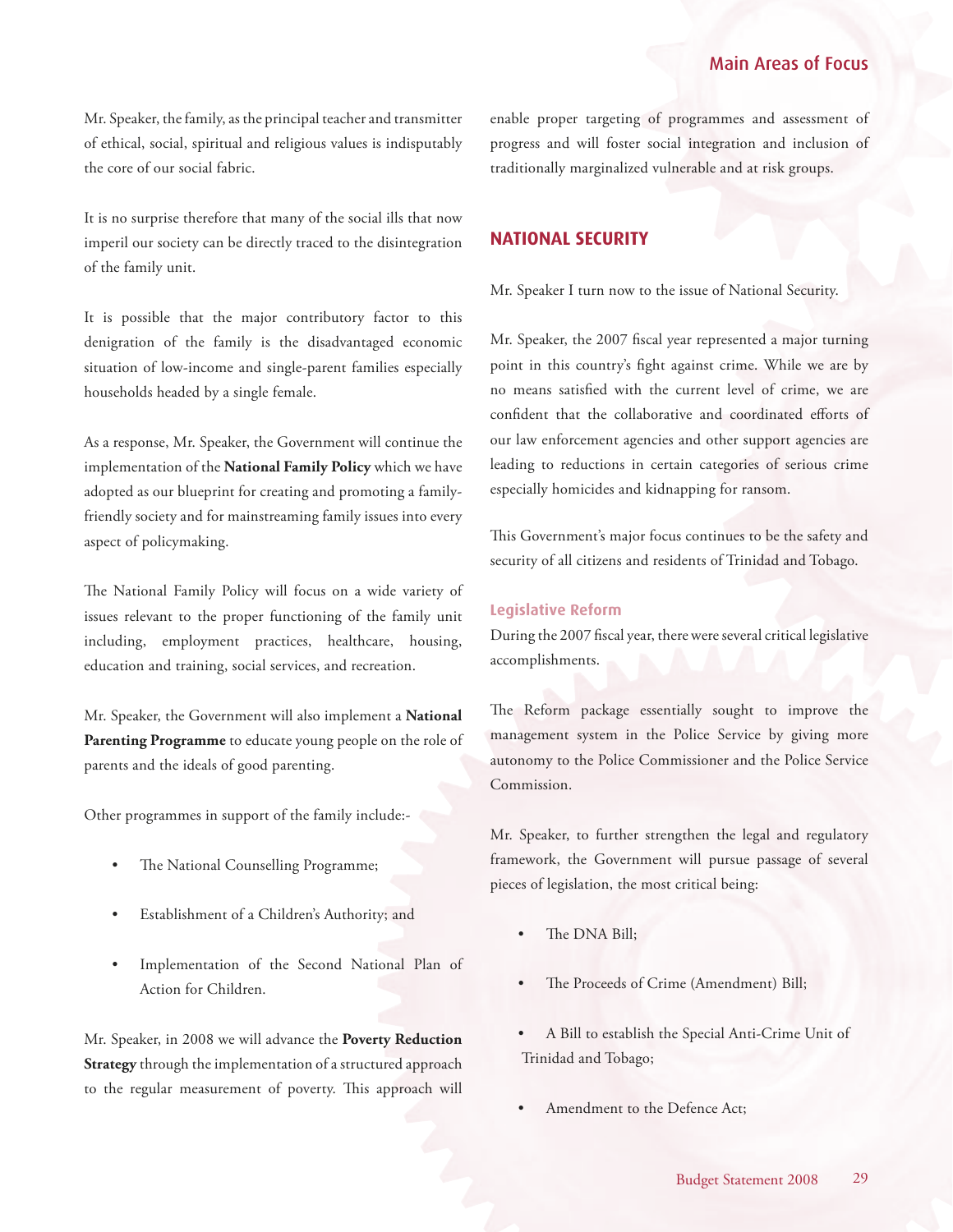- Protective Services Compensation Act;
- The Immigration (Advance Passenger Information) Act; and
- Prison Service Rules under the Prisons Act.

#### **Providing resources to the Police Service**

Mr. Speaker, to enable the Police Service to achieve its mandate, the Government has embarked on a number of initiatives to provide the Organization with the resources it requires in terms of infrastructure and human resource.

A refurbishment programme involving fifty-six Police Stations is currently in progress across the country. Five police stations are also under construction and will be completed by October 2007.

The Police Training Academy at the St. James Barracks is receiving a major upgrade and completion is scheduled for the end of September this year.

In the new fiscal year eighteen new police stations will be constructed along with the completion of the Police Training College.

To improve police visibility and response times, 315 purposebuilt police vehicles will be procured. Delivery of these vehicles will commence in November this year.

Mr. Speaker, consequent on the enactment of the Police Service Act, six hundred civilians will be recruited to provide administrative and managerial support to the Police Service. Additionally seven hundred and fifty (750) constables are scheduled to be recruited during fiscal 2008.

In the 2007 fiscal year 2,700 police officers have been the beneficiaries of training courses in leadership skills, motivation techniques, employee counselling, management and customer service, crime scene investigation, courtroom skills, interview techniques, and surveillance. The intention is to train an additional 2,500 officers in the upcoming fiscal year.

#### **Offshore Patrol Vessels**

Mr. Speaker, as Honourable Members are aware, an essential part of our strategy relates to our ability to protect our maritime borders.

The *first phase* in the strategic up-grade of the response platforms of our maritime forces began in April this year when the Government executed a number of contracts.

*VT Shipbuilding International* is designing and constructing three Offshore Patrol Vessels, the prices of which total \$1,455 million.

The first Offshore Patrol Vessel will be delivered in March 2009, the second in October 2009 and the third in August 2010.

In the interim, and given the urgency with which the Government requires additional maritime capacity, we have acquired two Vessels which are now being appropriately modified to discharge the mandate of the Trinidad and Tobago Coast Guard. The price of these two vessels is \$132 million.

Mr. Speaker, the effectiveness and efficiency of the three vessels would be assured through the establishment of two associated arrangements: a *maintenance support programme*, which would continue for five years after the receipt of the third vessel and *a crew training programme.*

These naval assets are being provided through a Government to Government arrangement. To this end, the Government of the United Kingdom would provide us with independent advice on the design and construction of the vessels as well as on the vessel acceptance process.

Mr. Speaker, we have now initiated the *second phase* in the strategic expansion of our maritime forces.

We have identified through a competitive tendering process a highly-regarded manufacturer to provide six medium-sized Fast Patrol Craft which would fill the operational gap between the Offshore Patrol Vessels and a variety of small craft.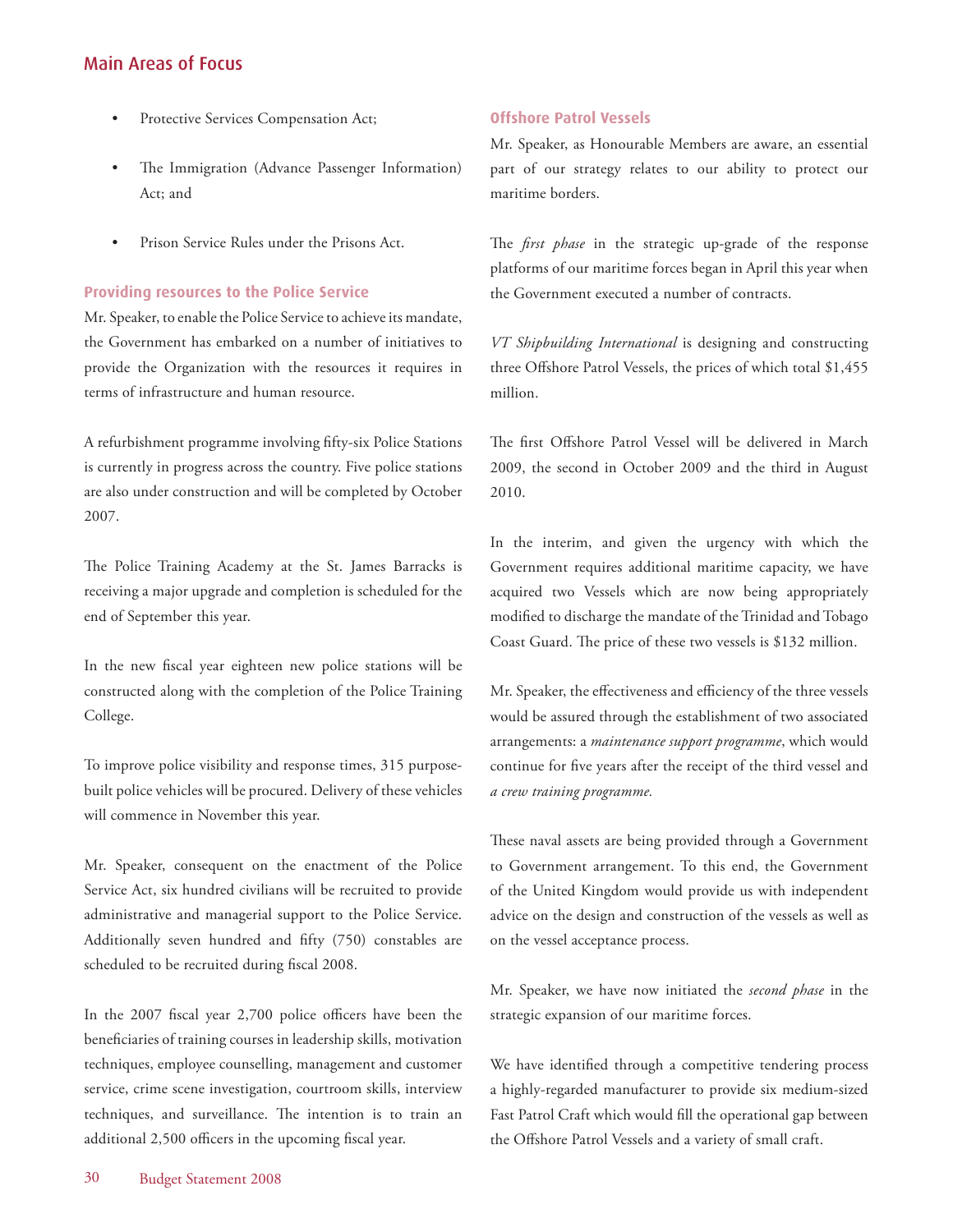Appropriate maintenance and training support packages would ensure the efficiency and effectiveness of those craft. It is envisaged that the first Fast Patrol Craft would be delivered in the first quarter of 2009.

Mr. Speaker, the *third phase* in the strategic upgrade of our maritime capability involves the procurement of six Interceptors and four Helicopters.

Both sets of assets would be capable of launching and recovery by the Offshore Patrol Vessels. Procurement for these naval assets is in process.

#### **Consultations on Crime**

Mr. Speaker, between April 18 and May 18, we held seven consultations on crime throughout Trinidad and Tobago. As I have done before, I wish to again thank the thousands of citizens who participated in the consultations and made numerous recommendations on the way forward.

The objectives of the consultations were realized with the attendance and response of the public exceeding all expectations; this was truly an exercise in participatory democracy which provided a unique opportunity for face-toface dialogue between the Government and the people.

Mr. Speaker, five key initiatives have been approved to give effect to the suggestions from the public:

- (i) the establishment of a non-partisan Crime and Justice Commission headed by Justice Lionel Jones to evaluate those recommendations relating to law enforcement and the justice system and to recommend to Cabinet the appropriate legal framework for implementation, where relevant. The Commission will seek to devise specific mechanisms to improve public confidence in the law enforcement and justice system;
- (ii) the establishment of a national fingerprint database with the capacity to store fingerprint

records of each citizen from birth, a procedure adopted in a number of developed societies;

- (iii) the establishment of a structured mentoring programme which utilizes trained professionals to provide one-on-one mentoring for youth at risk;
- (iv) the referral to the Ministry of Education of those matters related to Education for appropriate action; and
- (v) the launch of a sustained national campaign to educate and inculcate sound family values and positive attitudes, utilizing all appropriate institutions and channels of communication.

#### **Citizens Involvement in the fight against Crime**

Mr. Speaker, the participation of the community in the fight against crime received a new impetus with the introduction of the 555 anti-crime initiative in May last year.

Active participation by the community is already in evidence. Numerous community meetings have been held and over 150,000 calls received at the call centre.

Mr. Speaker, another initiative involving our citizens in the fight against crime is the Citizen Security Programme (CSP), which is jointly funded by the Inter American Development Bank (IDB) and the Government. The programme represents a pro-social approach to crime and focuses on providing atrisk youth with alternative programmes and activities.

#### **Cricket World Cup 2007**

Mr. Speaker, the recently concluded CWC 2007 provided the region with the best example of regional integration as we move to the operation of a single market and economy.

Locally, the safety and security arrangements for the venues in Trinidad were coordinated by the working group of the Local Security Committee (LSC) operating out of police headquarters.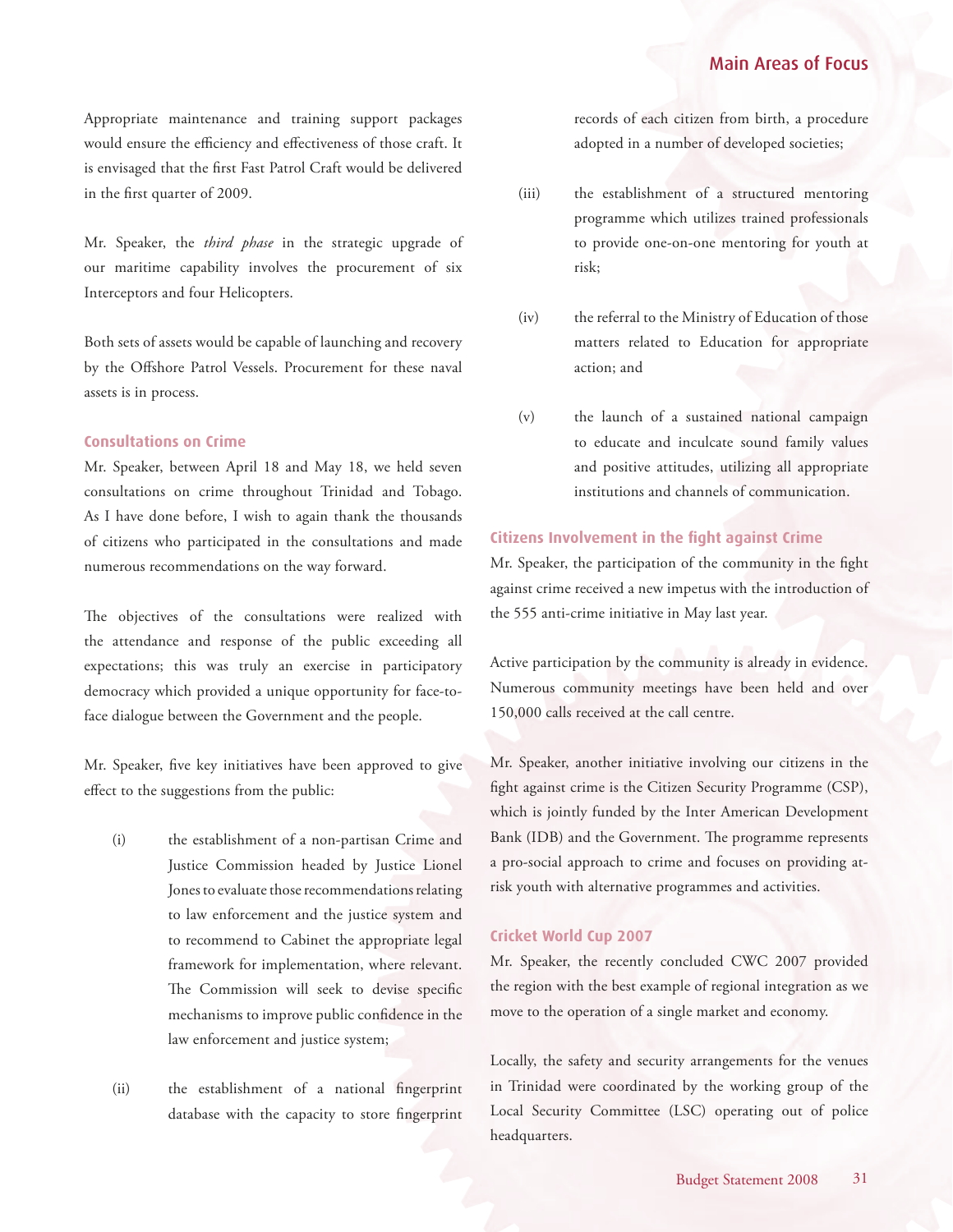<span id="page-31-0"></span>This country also assigned some 62 Police Officers and 118 members of the Defence Force to a Task Force that was deployed throughout the Region.

Immigration Officers, Police Officers and Intelligence Officers were also assigned to the Joint Regional Communications Center (JRCC) in Barbados and the Regional Intelligence Fusion Center (RIFC) in Port of Spain.

These two institutions played a pivotal role in supporting the Advance Passenger Information System (APIS) which will forever remain a legacy in this country and the region.

## **INFRASTRUCTURE**

Mr. Speaker, I will now turn to the issue of the country's Infrastructure.

Mr. Speaker, rapid economic growth has put strains on our existing infrastructure which must now be expanded and up-graded to meet the increasing demands of the future. Accordingly, in the context of our Vision 2020 the Government is in the process of establishing a modern transportation network; cost-effective and universal utility services; and an efficient and affordable broadband information infrastructure that promotes connectivity.

#### **Transport**

Mr. Speaker, traffic congestion along the main East-West and North-South corridors in Trinidad is an on-going and growing problem, principally due to the ever-increasing number of cars on the roads in Trinidad, which is a direct result of the country's prosperity.

The records confirm that over 30,000 new and/or foreign-used cars are now imported into Trinidad and Tobago on an annual basis.

Our roads were not designed to deal with this massive influx of vehicles, and against this backdrop, the Government understands the urgent need to expand our road network to alleviate traffic congestion, among other solutions. During the past year we have made significant progress towards addressing this very important issue.

Mr. Speaker, over the last 12 months, as an immediate solution, we have moved swiftly to expand our public transport system, and in furtherance of this objective, the Public Transport Service Corporation has more than doubled its fleet of available buses over the last five years.

Indeed, we have managed to increase the pool of available buses from just about 80 buses when we came in 2002 to almost 200 buses in 2007. The fleet will be expanded further by the acquisition of 112 additional buses during the new fiscal year, bringing us up to 300 buses, which was the fleet level in the early 1990's prior to the advent of the previous administration.

We are also in the process of improving and modernizing the passenger facilities at Arima, Sangre Grande, Port of Spain Chaguanas and Point Fortin, among other population centers. Tobago is also due to receive its fair share of attention with respect to this PTSC initiative.

Increasing the capacity of our highway network to handle the increasing volume of traffic more efficiently is also an urgent priority.

In this context, the recent widening of Wrightson Road is already having a positive effect on traffic flows into Port-of-Spain and commuters have reported savings in travel time of up to 20 minutes per trip into the City as a result of this initiative.

Consistent with this objective of freeing up the flow of traffic on our roads, the construction of the Interchange at the intersection of the Uriah Butler and Churchill Roosevelt Highways is also well underway.

Construction of road diversions is in progress in order to allow the project to proceed with minimal impact on commuters, and pile driving has commenced for the main abutments for the elevated bridge structure which will allow traffic to flow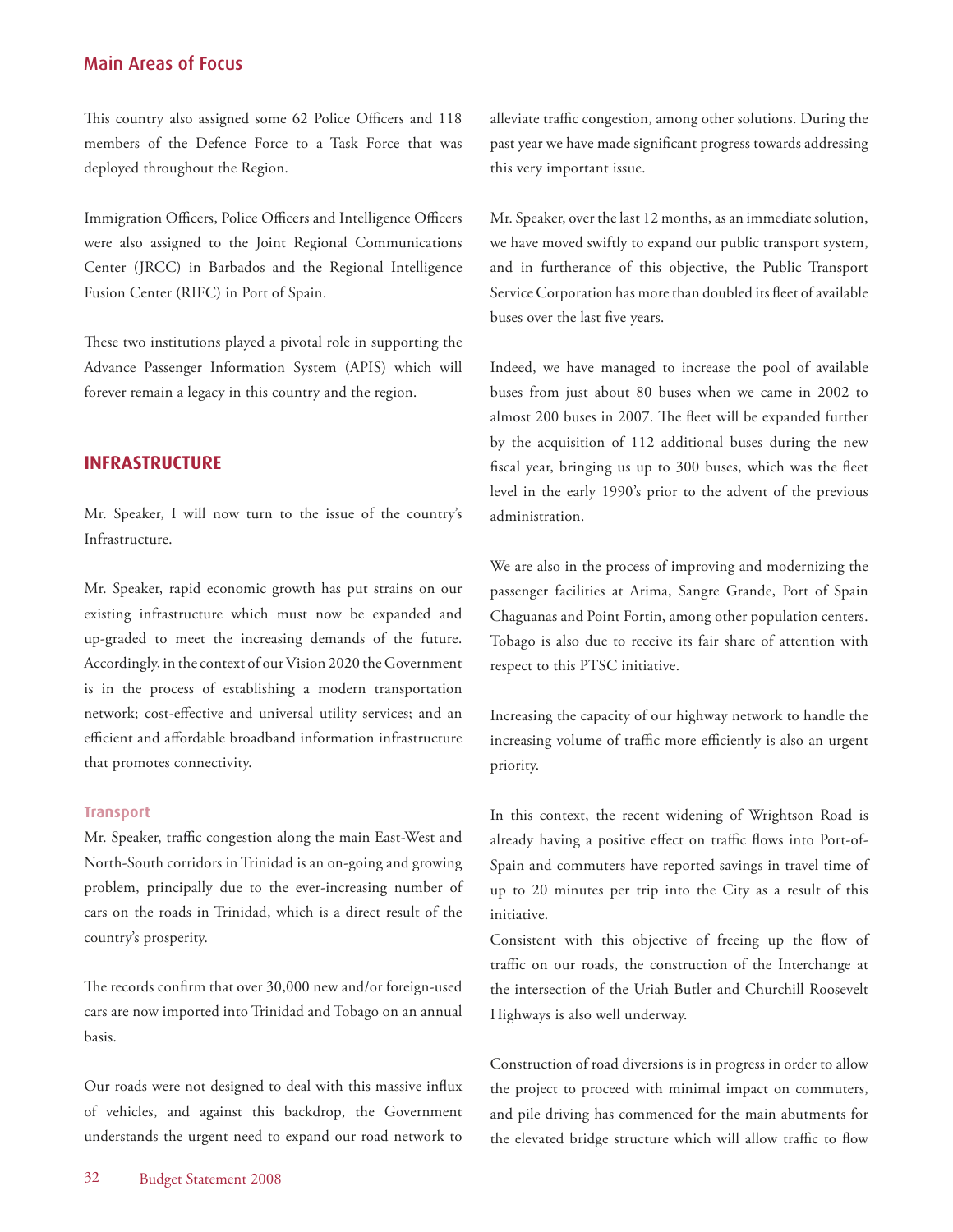from West to South without conflicting with traffic from East to West. This project is on time and within budget and it is scheduled to be completed in the fourth quarter of 2008.

At the same time, consistent with all of the recommendations of the various transportation studies over the years, the Government is also proceeding with plans to convert the East-West Corridor from Port of Spain to St. Joseph and the North-South Corridor, from Port-of-Spain to San Fernando into an international standard freeway, without any traffic lights or other obstructions.

To achieve this, in addition to the Interchange Project and the overpass that is to be constructed at Bamboo Village to eliminate the traffic lights at that location, the traffic lights at El Socorro and Aranguez will be replaced with overpasses. Tenders for these two projects on a design-build basis will be invited within the next month.

When this initiative is complete, motorists will be able to drive from Port-of-Spain to San Fernando and vice versa without any hindrance, which will greatly assist the flow of traffic between North and South Trinidad.

Additional lanes are also being constructed on both the Churchill Roosevelt and Uriah Butler Highways as part of this initiative, and removal of the traffic lights on the Churchill Roosevelt Highway at Valsayn, Curepe, UWI, Tunapuna, Macoya, Trincity, Orange Grove and Piarco, among other locations, is also on the cards.

The Government also understands and appreciates the need for new highways, and we have taken the decision to construct a national grid comprising existing highways and new highways.

The highway system that we have planned includes a new network of highways from San Fernando to La Brea and Point Fortin; from San Fernando to Mayaro; from Arima to Manzanilla and from Sangre Grande to Toco; to the North Coast and either a highway or causeway to Chaguaramas. A

new north-south freeway is also being planned from Curepe to Princes Town to link with the San Fernando to Mayaro highway. Mr. Speaker, it is envisaged that state-of-the-art technology will be utilized this effort.

These new highways are being planned on a concessionaire basis, Mr. Speaker, whereby the successful bidders will design, finance, construct, operate and maintain the new roads.

It is expected that with this new approach, the road system in Trinidad can be transformed within a 5 year period.

With respect to sea transport, the acquisition of two modern state-of-the-art fast ferries by Government has brought tremendous relief to the traveling public on the inter-island sea bridge. With the new ferries, the T&T Express and the T&T Spirit, the inter-island ferry service now has the capacity to transport over 3,500 passengers and 400 cars on a daily basis and the journey time to and from Tobago has been cut from 5 hours to 2 ½ hours.

We have also introduced a dedicated cargo vessel, the Warrior Sprit, which has more than enough capacity to serve all of Tobago's cargo requirements, now and in the foreseeable future.

Mr. Speaker, a new Port of Spain Port will soon be constructed along the waterfront at Sea Lots, Southeast of the NP complex. A Development Manager for the new port will be selected shortly, and Requests for Proposals for the design and construction of the new Port will be invited in the first quarter of 2008.

Construction of the new Port is schedule to commence by the third quarter of next year and will be a new state-of-the art containerized port facility. It is expected to be fully operational by the third quarter of 2010.

Mr. Speaker, the physical infrastructure for the operation of the water taxis from Point Fortin to Port of Spain is close to completion.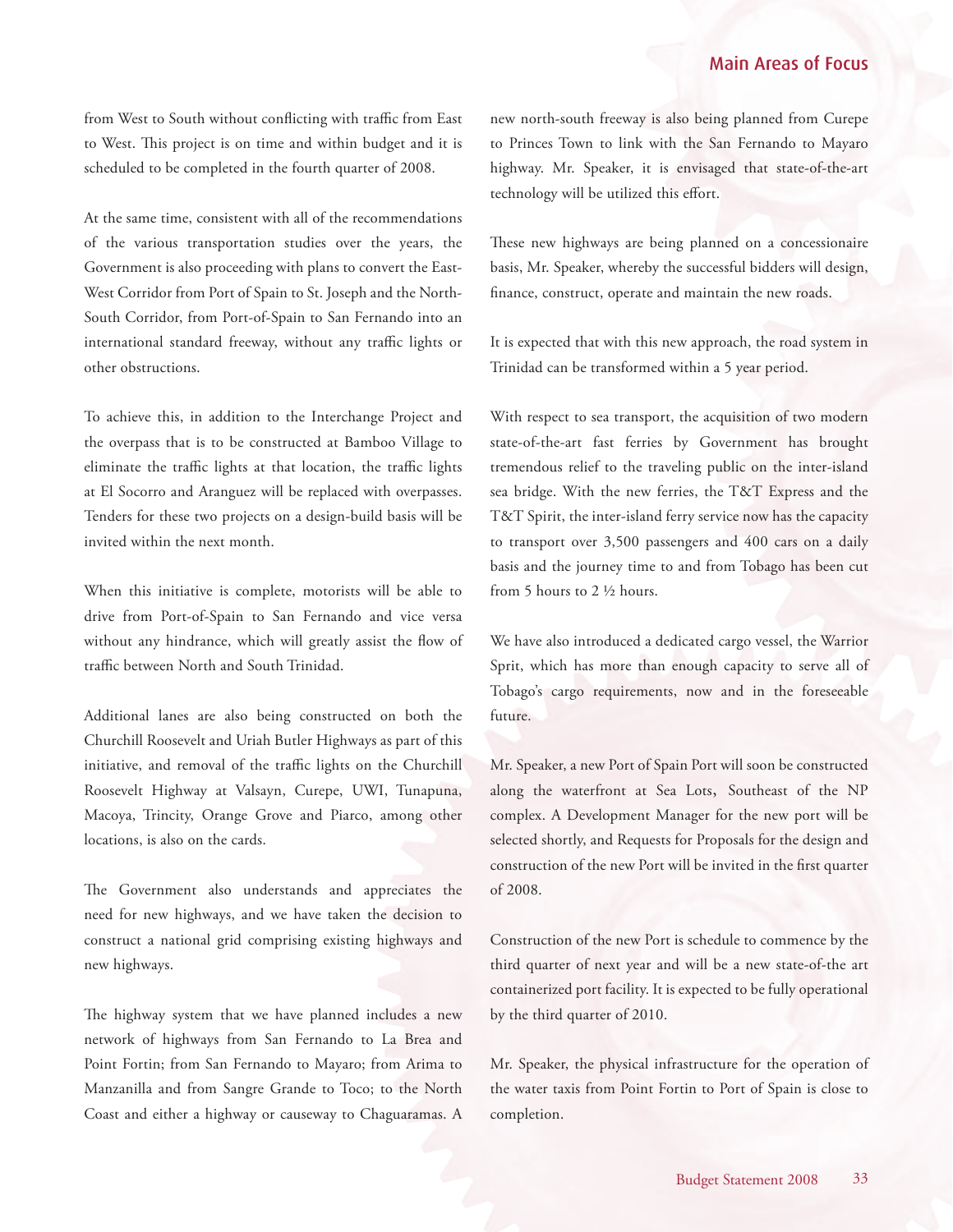Dredging for the approach and turning basin in San Fernando for this project is in progress and the identification of suitable vessels for the service is almost complete.

The Minister of Works and Transport will give further details on this matter in his contribution to the Budget debate, but I am advised that the first phase of the water taxi service, from San Fernando to Port-of-Spain, is expected to commence operations in the first quarter of the new fiscal year.

Over the longer term, to reduce traffic delays and plan for the future growth in the number of vehicles using the road network, the Trinidad Rapid Rail project is being actively pursued and developed to facilitate fast and frequent service along the East-West and the North-South corridors.

Mr. Speaker, the project is to be implemented through the National Infrastructure Development Company (NIDCO) and will be developed through a Design Build Operate Maintain contract. The first phase of the project will commence in the new fiscal year and will be completed in five to six years.

I wish to emphasize, Mr. Speaker, that in selecting the preferred contractor for this project, the Government has been at pains to establish the highest standards of transparency and integrity in the procurement process in order to ensure that Trinidad and Tobago gets best value for money.

Accordingly, because of the magnitude and complexity of this mega project, in similar fashion to the recent procurement of Offshore Process Vessels, the Cabinet established a Ministerial Committee to oversee the procurement process for the Rapid Rail Project, supported by a Technical Team comprised of Senior Public Servants and Technocrats.

The Technical Team was further supported by specialists and experts in railway systems, including the firms of Marshal Macklin Monaghan, Toronto-based international consulting engineers and White and Case, London-based international attorneys, both highly recognized in their respective fields.

As you may recall, Mr. Speaker, after an exhaustive process of registration, pre-tender clarification and prequalification over a period of almost one year, we had narrowed down the selection to two remaining international consortia, Trinitrain led by Bouyges Travaux Publics and the T3 Group led by Vinci Construction Grands Projects, both from France.

Both of these consortiums had demonstrated their capability to execute the project, and final negotiations were required in order to establish which group was prepared to offer the most attractive proposal in terms of the overall benefit and value to Trinidad and Tobago, with the least risk.

Mr. Speaker, after a thorough examination by NIDCO and the Technical Team of all relevant contract factors, including technical considerations, price and contractual terms, and review by the Ministerial Committee, the Government has accepted NIDCO's recommendation that the Trinitrain Consortium be deemed to be the preferred tenderer for the design, construction, operation and maintenance of the Trinidad Rapid Rail Project.

Mr. Speaker, suffice it to say that the rapid rail system will provide unparalleled mobility and will be the backbone of Trinidad's transportation system when completed.

Commuters will be able to travel at high speed in airconditioned comfort from Diego Martin in the West to Sangre Grande in the East and from San Fernando in the South to anywhere along the East-West Corridor. Part of Phase I of that project may warrant extending the Rail to Penal.

#### **Programme for Upgrading Road Efficiency**

Mr. Speaker, the strategic intent of the Programme for Upgrading Road Efficiency (PURE) is the improvement of all primary and secondary roads in order to reduce travel time and congestion, vehicle operating costs as well as to increase travel safety.

Under this far-reaching programme over 1,000 kilometers of roads have been upgraded within the last two years and it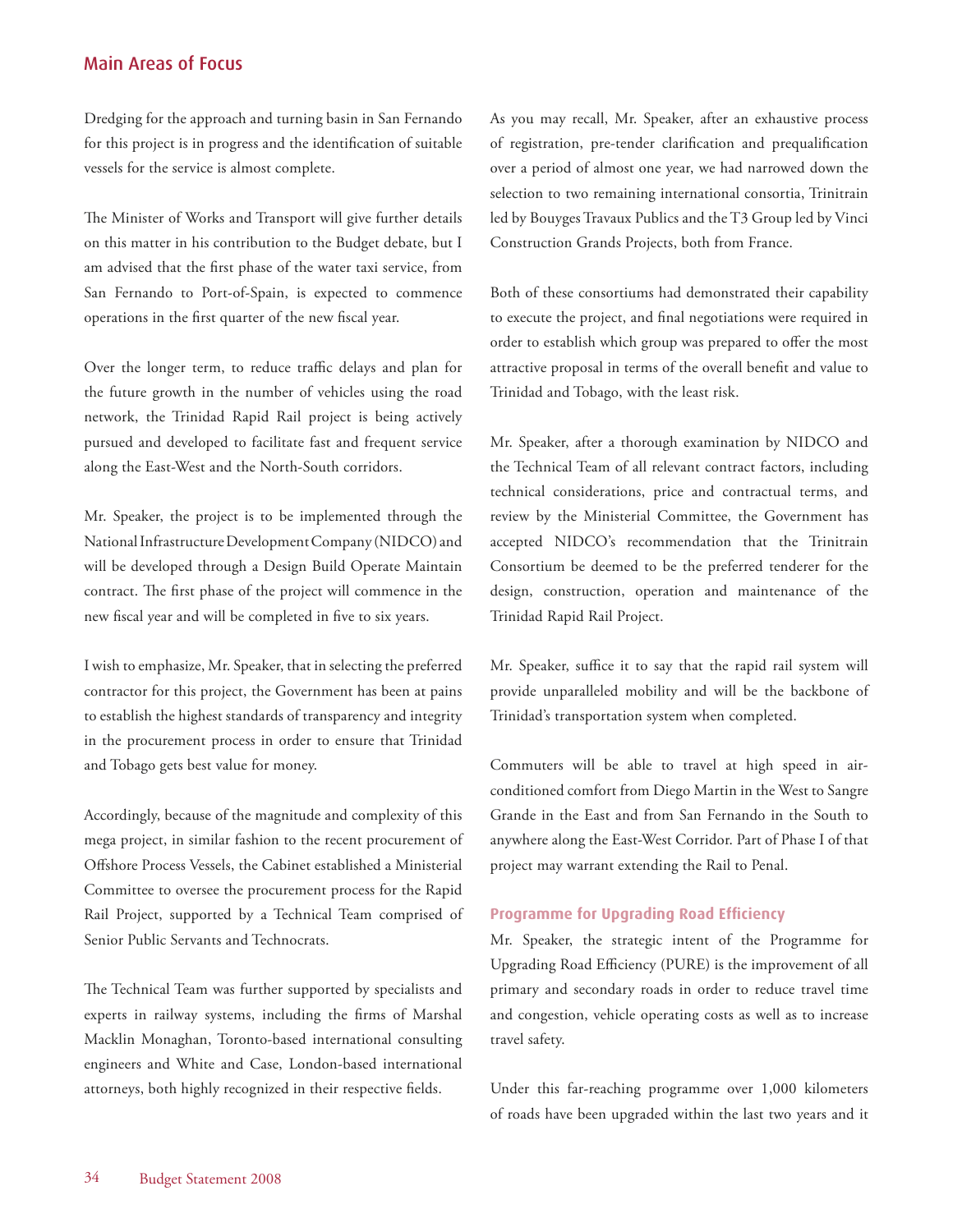<span id="page-34-0"></span>is the Government's intention to utilize this programme to upgrade and rehabilitate every single road in the country, so that no community or area is left out.

The expansion of PURE into local roads, or neighborhood roads, as they are also called, is the first phase into the establishment of a National Roads Authority, whereby every single road in the country will be the responsibility of one agency, which will also put an end to the current confusion where citizens experience tremendous difficulty and frustration in determining exactly which agency is responsible for which road.

#### **Drainage**

Mr. Speaker, one of the more pressing issues affecting our citizens is the question of proper drainage, which has a direct effect on productivity and the quality of life. In Trinidad and Tobago, we experience both flash flooding and more serious flooding caused by extreme and prolonged rainfall usually associated with perennial tropical storms.

The Government is of the view that piecemeal solutions to the drainage and flood mitigation just do not work. Therefore proposals have been invited from local and international experts for a comprehensive National Drainage Plan, similar in scope to our National Transportation Plan.

It will examine all aspects of flooding in North, Central and South Trinidad, and Tobago and devise long-term and sustainable solutions to this problem. The Plan is expected to take 12 to 15 months to complete, and implementation will commence by the end of 2008.

In the interim, while the Plan is being developed, the Ministry of Works and Transport will continue with its major river clearing programme; its de-silting programme; its drainage development programme and its drainage infrastructure and flood mitigation programme, all of which are on-going.

Under these programmes, major works are in progress, including walling, paving and upgrade of main watercourses and drainage channels in the Caroni River Basin, the Oropouche Lagoon, the Caparo River Basin, and all main rivers along the East-West Corridor, such as the Diego Martin River, Maraval River, St. Ann's River and San Juan River, among others, as well as main rivers in South Trinidad, such as the Cipero River, Marabella River, and Vistabella Rivers.

An international firm of consultants has also done significant work towards the development of comprehensive drainage solution for Port-of-Spain.

Mr. Speaker, the scope and extent of this project stretches from the Maraval River in the West to the St. Ann's River in the East and from the Queen's Park Savannah in the North to the Port-of-Spain waterfront in the South.

The project involves an upgrade of the St. Ann's and Maraval River Channels, including diversion works, construction of retention basins, and installation of sluice gates and pumps, and other higher-order drainage solutions, consistent with first-world solutions utilized to resolve drainage challenges in cities affected by tidal influences.

Reconstruction and expansion of the underground drainage systems in Port-of-Spain is also part of this programme, as well as relocation of all utility lines underground, and a general upgrade of the physical environment in the Capital City. It is a comprehensive programme to change the face of the Capital City.

Mr. Speaker, we intend to tackle the problem of flooding in Trinidad and Tobago head-on, using the best available advice from international and local experts.

## **PUBLIC UTILITIES**

#### **Water and Sewerage**

Mr. Speaker, our programme to provide water for the entire nation to which the Government is resolutely committed has faced several challenges, including sharply increasing demands emanating from industrial expansion, climatic changes and the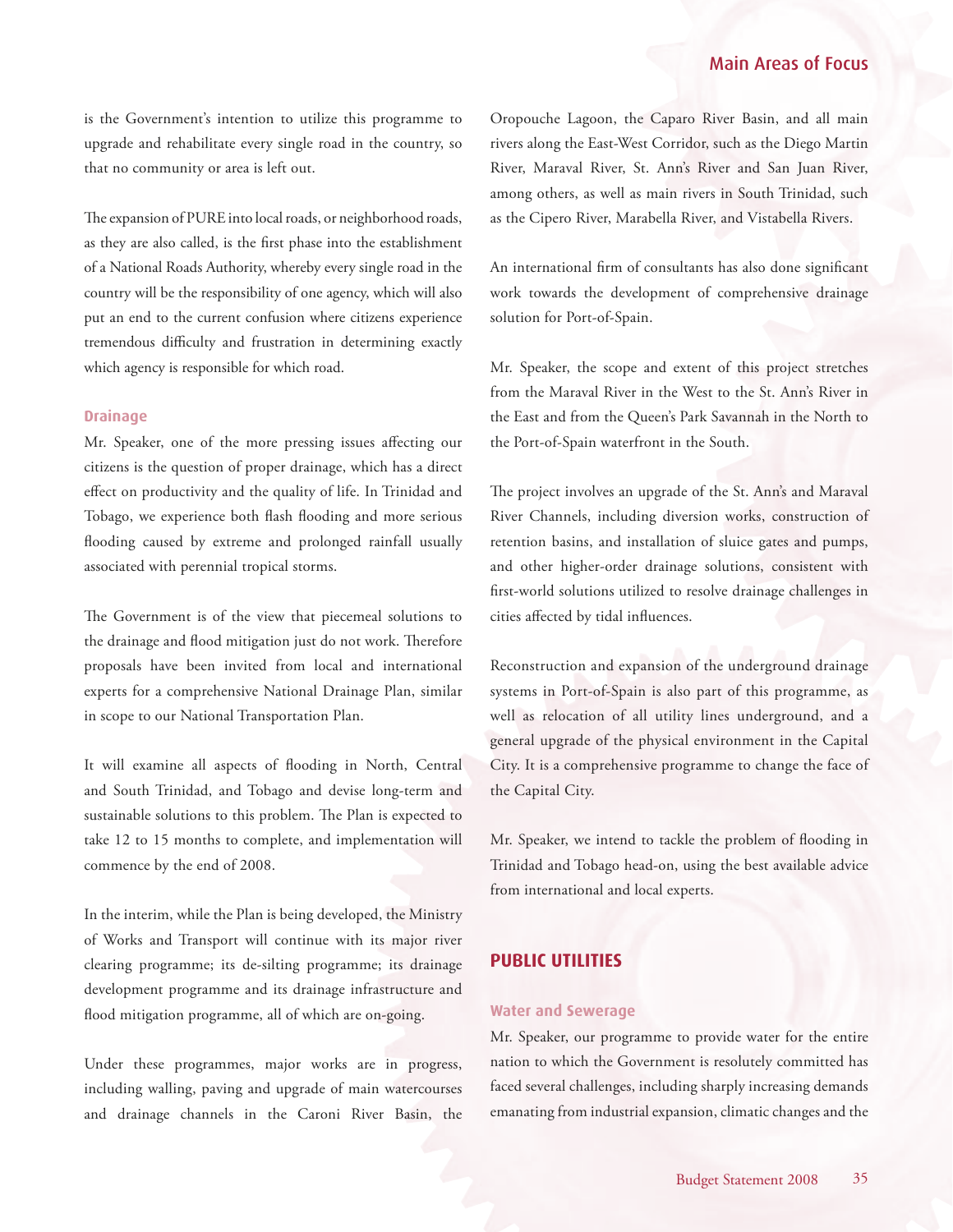proliferation of new housing communities. The management and organizational challenges facing the Water and Sewerage Authority (WASA) have also added to these problems.

The Government insists that WASA must develop the capacity to ensure an adequate supply and distribution of potable water to the population; to process wastewater consistent with international standards, and to promote prudent and cost-effective management and conservation of natural water resources.

Consequently, Mr. Speaker, in May this year the Government contracted a reputable international consultant to develop the Water and Wastewater Master Plan, the aim of which is to transform WASA into an efficient and viable business entity providing reliable water and waste water services.

They will also determine the country's future demand for water and wastewater services, and provide alternatives for the rehabilitation and upgrading of existing water and wastewater facilities and the construction of new facilities.

This Master Plan, Mr. Speaker, will ensure that all of Trinidad and Tobago will have a nationwide, 24 hours, 7 days a week water supply and standards and regulations for industrial wastewater treatment and discharge.

With global warming expected to have a significant impact on weather patterns in our region, the Government has taken a decision to reduce the country's dependence on surface water, that is, the water from our dams.

Accordingly Government intends to explore the desalination option in providing service to various parts of the country.

Mr. Speaker, we also intend to build two more Wastewater Treatment Plants around Chaguanas and San Fernando.

#### **Power Generation**

Mr. Speaker, faced with the rapidly increasing demand for electricity, the Trinidad and Tobago Electricity Commission (T&TEC) has embarked on a programme to expand its generation and transmission facilities to satisfy the national demand for electricity through the year 2016 and beyond.

In the meanwhile Mr. Speaker, to ensure adequate electricity supplies in the short run, the Government will soon enter into negotiations with Alutech Limited for the supply of approximately 720 mega watt of generation capacity to the nation.

This forms part of a larger block of power earmarked for Union Estate which will also supply the new Aluminium smelter. As I indicated previously, the construction of a 64 mega watt dualfuel power station at Cove Estate in Tobago is another project carded for 2008.

Further, Mr. Speaker the Government will be pursuing a strategy for the conversion from Gas Turbine and Steam Plants to Combined Cycle Generating Units which would result in more efficient natural gas consumption.

To accommodate this strategy a number of initiatives will be undertaken including the retirement of the Port of Spain Power Station at the end of 2011 and the establishment of a new combined cycle power station with a capacity of at least 450 mega watts at Sea Lots.

The Brechin Castle in Couva is earmarked for the installation of a new 450megawatt combined cycle power station, and is expected to commence operation in the year 2010. All new power generation in Trinidad will use the combined cycle process approach thereby optimizing the use of natural gas.

Mr. Speaker, in the new fiscal year, the Government will also be placing emphasis on the legal framework which governs the operation of T&TEC.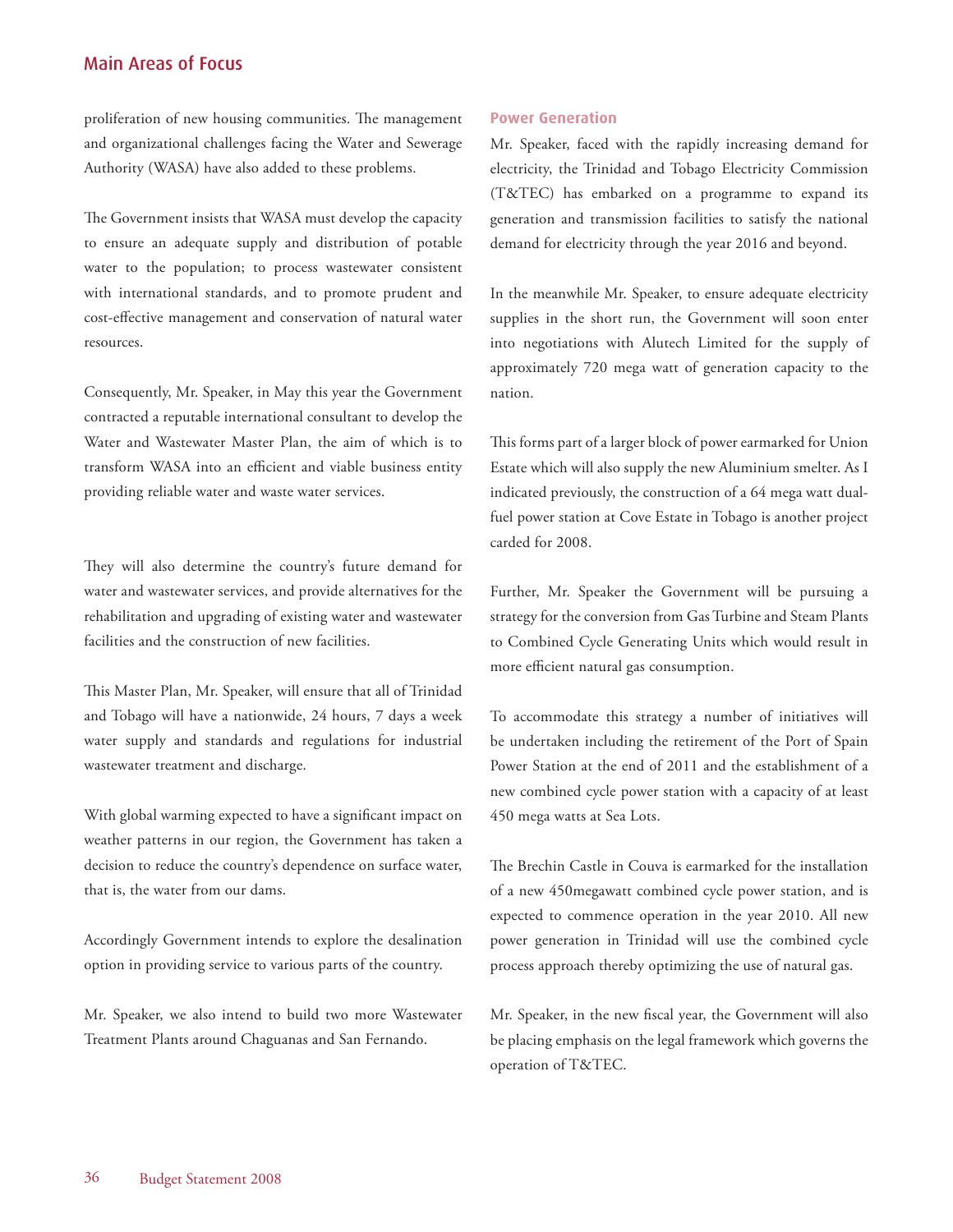<span id="page-36-0"></span>The T&TEC Act will be revisited with a view to, among other things, making amendments which would allow one Government agency to be responsible for the payment of street lighting bills and not the Local Authorities as obtains at present.

The proposed amendments would also allow the Commission to engage in other types of business activities, for instance, the leasing of spare capacity on its expanded and upgraded communication network, as it seeks to improve its financial performance.

#### **Telecommunications**

Mr. Speaker, the Government is committed to the development of a modern and competitive Information and Communication Technology (ICT) Sector to ensure that all citizens have access to efficient and affordable telecommunications.

The Government's goal is to promote ICT acculturation among all citizens through: expanding the use of ICT to modernize the operations of the public sector; increasing the availability of online government information and services; promoting the development of competitive ICT-based businesses; encouraging greater use of ICT in business operations and market transactions; and expanding high speed Internet connectivity to all schools, libraries and community centres.

In this context Mr. Speaker, the National Broadband Action Plan includes: facilitating the establishment of International Carrier Shared Landing Stations;

implementing a public sensitization programme for Broadband in Trinidad and Tobago; facilitating the implementation of a National Internet Exchange Point (IXP); and facilitating the development of a domestic hosting industry.

These initiatives will help to ensure a sound ICT infrastructure in Trinidad and Tobago thereby facilitating our transition towards a knowledge-based society, using the technology to improve our economic, social and cultural development.

## **OTHER PRIORITIES**

## **THE ENVIRONMENT**

Mr. Speaker, while the Government is ensuring that the country grows and develops economically, we are also ensuring that our environment is well taken care of for our generation and for future generations to come.

The Government is strengthening the legislative framework and ensuring compliance with environmental laws and regulations for a healthy environment for all. We are also continuing our thrust at sensitizing and educating the people of Trinidad and Tobago on environmental issues and best practice.

The Green Fund Regulations are now law and in the new fiscal year the Fund is expected to become operational so that grants can be made to community groups and organizations for activities related to the remediation, reforestation and conservation of the environment. The Government is also in the process of completing the Draft Air Pollution Rules and Air Pollution Regulations.

In addition, Mr. Speaker, in April this year, a contract was signed with the Caribbean Natural Resource Institute (CANARI) for consultancy services for the revision of the 1942 Forest Policy and the 1982 Policy for the Establishment and Management of a National Parks System in Trinidad and Tobago.

In the new fiscal year work will continue towards the designation of Environmentally Sensitive Areas (ESA) and Environmentally Sensitive Species (ESS). And with respect to the former, the Main Ridge in Tobago and the Caroni Swamp are priority areas.

Mr. Speaker, work will commence shortly on the implementation of a system to improve municipal waste collection in Trinidad and Tobago. Further, tenders will be reopened for the consultancy for new cost effective solid waste disposal facilities for the environmentally sound management of waste.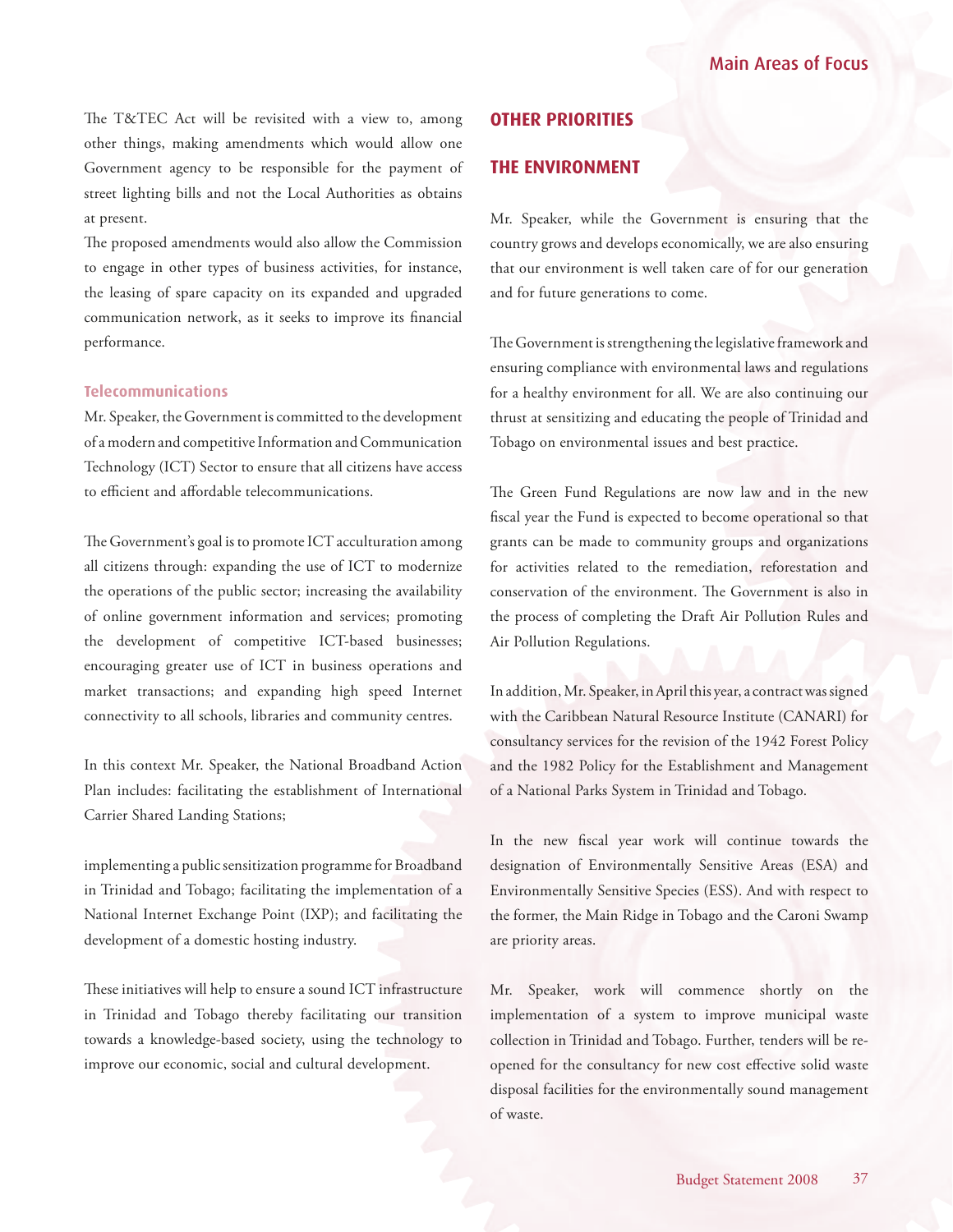<span id="page-37-0"></span>With this consultancy, the closure and rehabilitation of the Beetham Landfill will be priority.

The scope of the two community-based environmental projects, the Community Based Environmental Protection and Enhancement Programme (CEPEP) and the National Reforestation and Watershed Rehabilitation Programme would be revised with a view to the Programme making a greater contribution with respect to environmental issues.

Mr. Speaker, the Community-based Environmental Protection and Enhancement Programme (CEPEP) is very often maligned and, in my view, unjustifiably so.

CEPEP has done a commendable job in upgrading and improving environment conditions throughout the country.

Mr. Speaker, CEPEP now employs 6,000 people, to a very large extent, women, many of them female heads of households with children to educate. CEPEP is a productive programme that gives its workers a sense of pride and self-esteem in their ability to make a contribution to society.

In its original conception, CEPEP was always meant to have a strong training component. However, this began to be formally implemented only recently. In fact, Mr. Speaker, the first graduation of CEPEP workers in a Government sponsored training programme took place in May of this year.

The programme now has a structured training component as an integral element. CEPEP workers will be expected to enroll and actively participate in one of the government-sponsored programmes as a condition of their continued employment. The idea is Mr. Speaker, that as workers develop their skills sets they will be eligible to be transferred out of the programme to fill positions in both the public and private sector.

Mr. Speaker, since its inception in 2002 CEPEP workers have not received wage increases, while there have been upward adjustments in the minimum wage and increases in the whole structure of wages in the economy.

Under these circumstances, given the envisaged changes in the minimum wage rate which I will return to later, we are taking steps to increase accountability in the programme and we propose an increase the wages of CEPEP workers.

## **GOVERNANCE AND INSTITUTIONAL REFORM**

Mr. Speaker, the Government is committed to the highest principles of good governance which we see to be the bedrock our democracy. We have a responsibility to set the example for good governance in this country. We want our young people to inherit a land where integrity reigns in all public places and where transparency and accountability are seen as accepted modes of behaviour.

We must set the standards and example for our youth. The Government also has a deep commitment to the development of solid democratic institutions, the promotion of ethical conduct in both public and private sectors, respect for human rights and the even-handed enforcement of the rule of law.

Mr. Speaker, my Government fully supports constitutional reform as part of the process of strengthening the Governance System. Such reform should aim to provide for:

- improved functioning of the Executive, Legislature and the Judiciary;
- more effective representation of the people's interest; and
- an enhanced role for Local Government Bodies.

#### **Local Government Reform**

Mr. Speaker, a major objective of Local Government Reform is the implementation of power sharing arrangements to ensure that all sections of the national community feel part of the Governance process.

A National Consultation on the Draft White Paper on Local Government Reform was held during this fiscal year. Some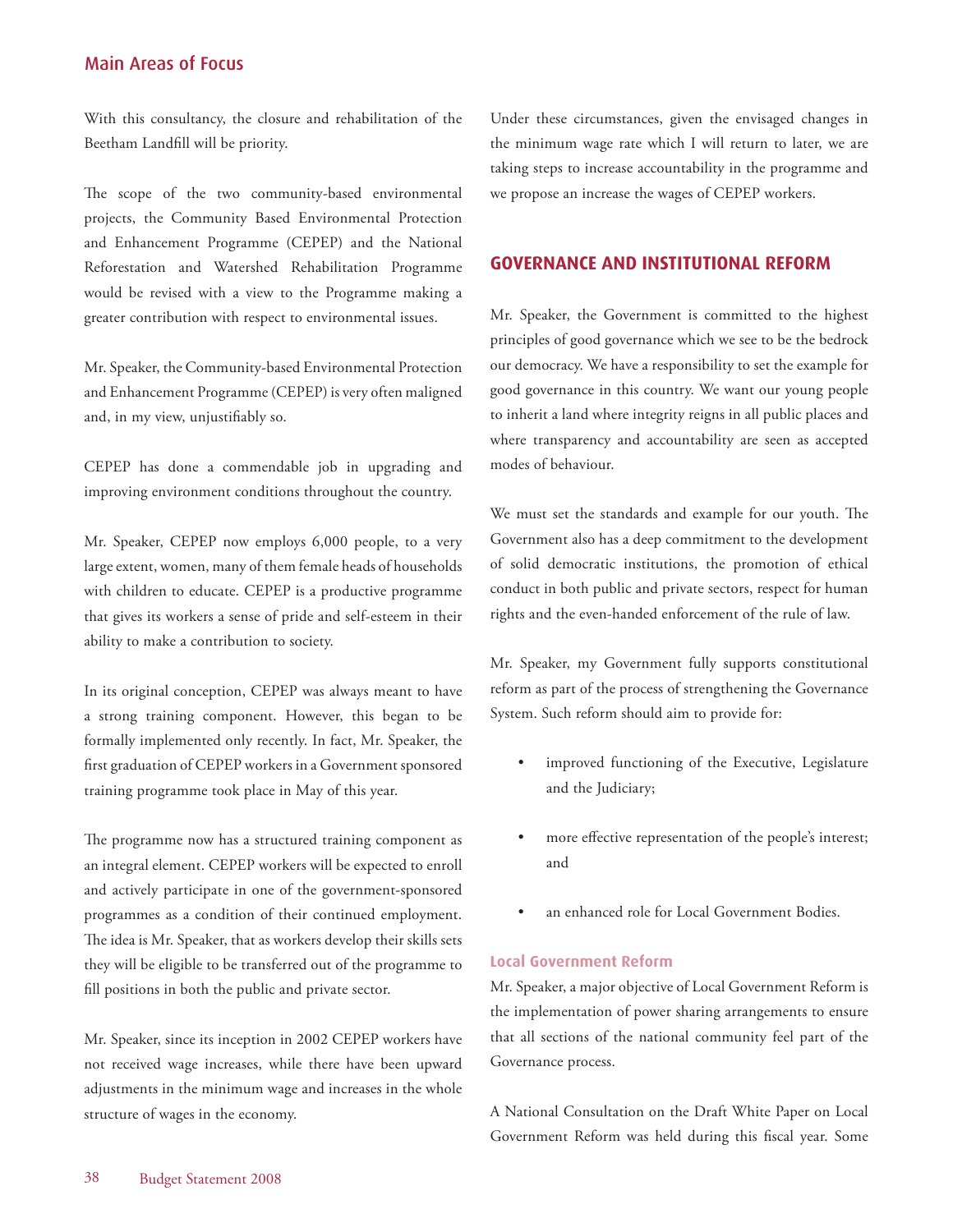<span id="page-38-0"></span>major recommendations coming out of these consultations which are currently under review include:

- The establishment of Property Taxation and House Rates Collection Units and systems in the Regional Corporations and the modernization of the system in Municipal Corporations;
- Establishment and expansion of the Municipal Police Service;
- Review of the Local Government Boundaries;
- Review of the Bye laws and regulations of the Municipal Corporations; and
- The inclusion of the Executive Council System in Municipal Corporations.

The Government is actively considering these recommendations.

Indeed, Mr. Speaker, a consultant has been brought on board to see what works and what does not work in different parts of the world.

#### **Public Sector Reform**

Mr. Speaker, public service reform is a key element of our vision to move Trinidad and Tobago to the status of a developed nation by the year 2020. Developing a culture of excellence in the public service is at the heart of our ongoing process of public service reform. We believe that our public service employees are capable of sustained excellence and that given the right retooling, training, technology, systems and conditions, they could become one of the most efficient and productive public sectors in the world.

The Government is placing unprecedented emphasis on training and the development of the human resources of the public sector, and is encouraging our public sector employees to seize every opportunity for self-improvement.

Mr. Speaker, the Government is committed to the introduction of a Pension Regime for daily paid workers. The Union representing these workers has put forward a proposal for a possible scheme. The proposal, which has many far reaching implications is currently being studied by the Government's Actuaries.

## **Financial Reform and the International Financial Sector**

Mr. Speaker, there is no doubt that Trinidad and Tobago has evolved as the economic center of the Caribbean and the gateway to the Americas and beyond.

We intend to leverage this success and take full advantage of our geographical location to enhance Trinidad and Tobago's international connectivity and transform Port of Spain into a regional hub and an International Financial Centre.

We have hired international consultants who have completed the first phase of a feasibility study which identified the strengths which must be leveraged in establishing such a centre, as well as the gaps that need to be addressed.

In this context, we are close to finalizing several pieces of financial sector legislation which are needed to bring our financial infrastructure in line with international standards.

#### **CULTURE**

Mr. Speaker, my Government views culture as more than a marketable commodity; it has value in its own right; it is the base on which we build national character, national unity and a greater sense of national pride.

A nation is the sum total of its culture or its peoples' expressions in the areas of religion, music, dance, the visual arts and similar activities. Each group brings to the national pool its own way of doing things, which when put together constitute the uniqueness of a nation.

Mr. Speaker, we should promote our culture as a means of understanding national development.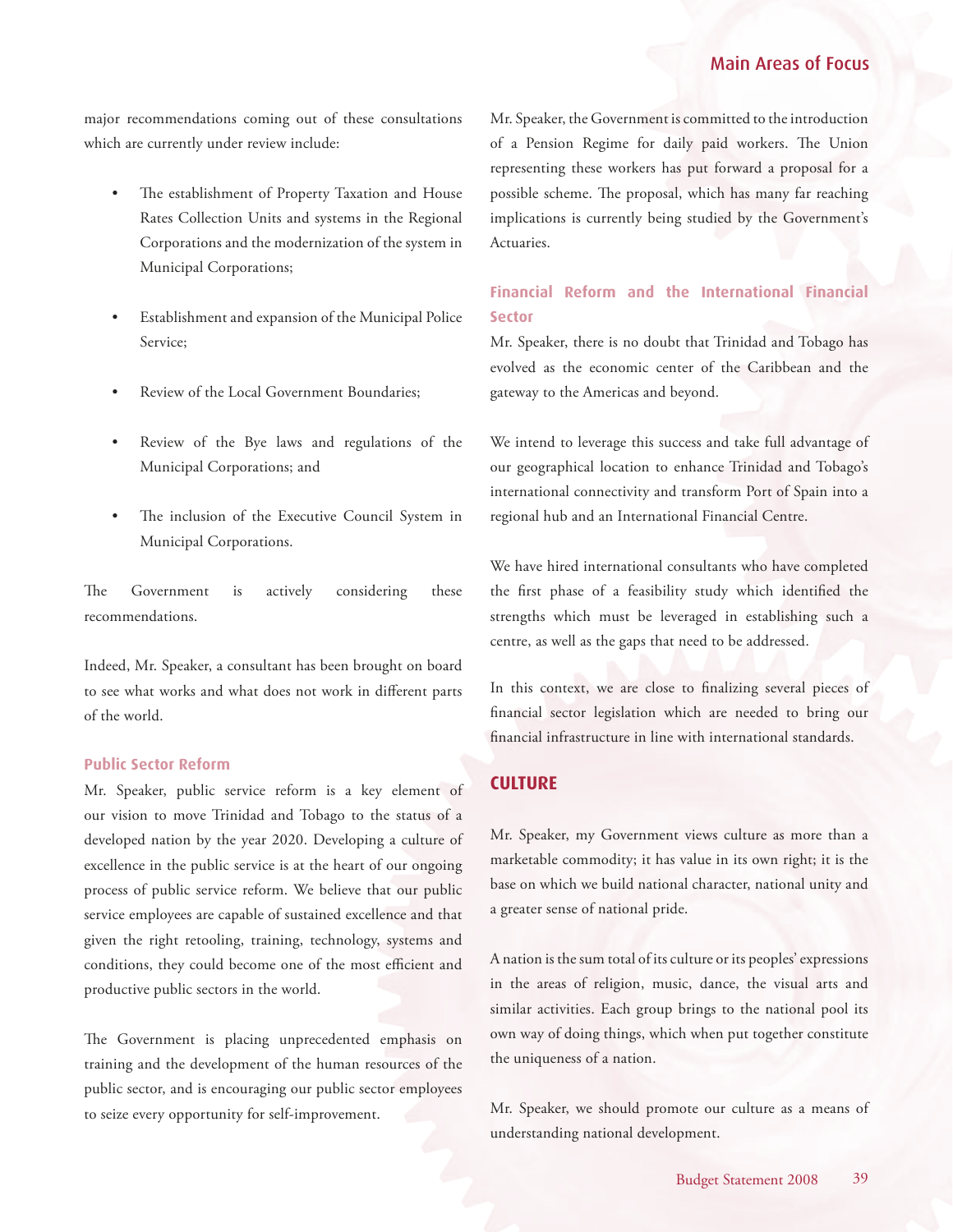<span id="page-39-0"></span>We will soon begin construction of the National Carnival and Entertainment Centre to provide a state of the art facility for carnival and other cultural presentations. Also earmarked for construction during the next year are two state-of–the art academies for the performing arts, one in Port of Spain and the other in San Fernando. An academy is to be constructed in Tobago.

Mr. Speaker, recently the country celebrated a most important development when a new Steelpan, the "G" Pan was unveiled after several years of Government-sponsored research headed by Dr. Brian Copeland at the University of the West Indies.

The Government will continue the development and protection of the pan not only as the National Musical Instrument but also as a symbol of our cultural identity. We will also move to have the National Symphony Steel Orchestra fully established and outfitted with the new "G" pans.

In addition, in collaboration with Pan Trinbago we will establish the Steelpan Museum highlighting the history of the steel pan and which will have among its exhibits, the first collection of "G" pans.

Mr. Speaker, the Government is committed to providing financial support to all aspects including cultural events and the overall development of our culture.

The provision of financial assistance to over one thousand cultural organisations annually and drafting of a national cultural policy are aimed at developing and promoting our national culture.

## **SPORT AND YOUTH AFFAIRS**

Mr. Speaker, the Government will like to actively encourage the entire population to become involved in some area of sporting activity. It has tremendous health and stress reduction benefits.

To facilitate this Mr. Speaker, the Sports Company of Trinidad and Tobago (SPORTT) will continue to develop

recreation grounds, lighted jogging tracks and hard courts in communities throughout the country namely, Diego Martin, Toco, Pt. Fortin, Plesantville, Santa Cruz, Princes Town, Couva, Chaguanas, Siparia and Tacarigua.

The Sports Company will also continue to upgrade and refurbish the Indoor Sporting Arenas, Community Swimming Pools and the Multipurpose Stadia to provide safe and modern facilities for upcoming athletes.

In addition, as part of the thrust to provide first class facilities for training and international competition, we will complete the construction of the Brian Lara Cricket Academy in 2008 and construct national facilities in the disciplines of Swimming, Cycling and Tennis, at that location.

We will also continue to support the development programmes of the National Sporting Organisations which will see the country participating in world class competition such as the Olympic Games in 2008 and the FIFA World Cup in 2010.

Mr. Speaker, the Government sees the country's youth as the source of energy, creativity and dynamism of the society and the medium through which change would be engendered and new directions charted.

The National Youth Policy launched in September 2006, envisions empowered young people who are able to make informed choices so that they lead meaningful lives and contribute to the sustainable development of Trinidad and Tobago.

The soon to be established National Youth Council will serve as an umbrella body for youth at the district and national levels and will also function as liaison for accessing funding and other resources to engage youth activity.

We will also commence the process towards the establishment of a National Youth Institute so that professional youth work will be brought into the mainstream with a focus on social science disciplines.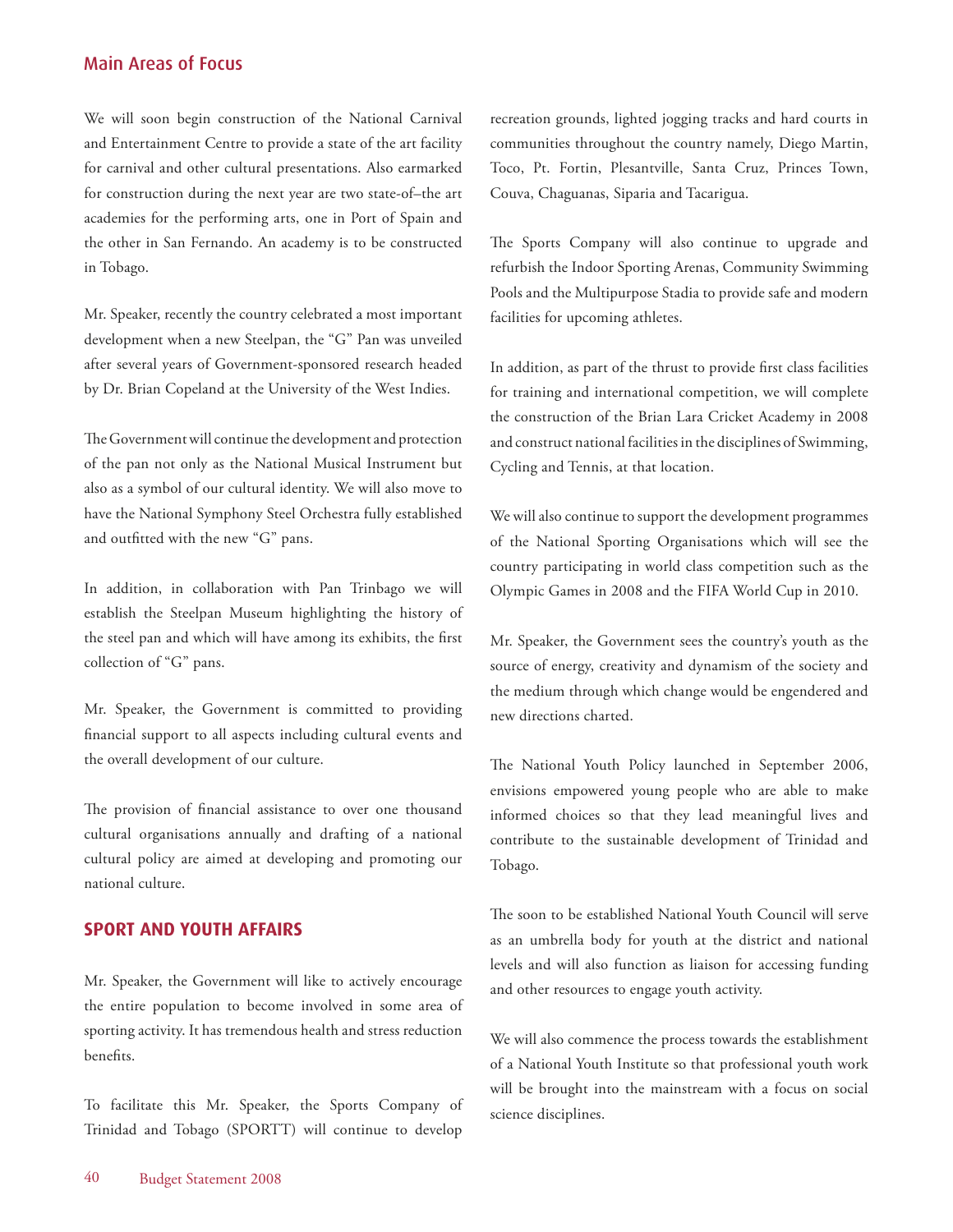## <span id="page-40-0"></span>**TOBAGO**

Mr. Speaker, I wish now to turn to Tobago.

Tobago has made significant developmental strides over the past six years; and the Central Government is pleased to have partnered with the Assembly in building the new development momentum on the island.

Clear testimony of Tobago's success is demonstrated in the low and declining rates of inflation and unemployment prevailing on the island; the significant increases in the inter-island air and sea passenger and cargo traffic; the construction boom on the island; the rapid rate of business expansion; and the rising economic welfare of the majority of Tobagonians.

We are well aware, however, that the tremendous successes that the Tobago House of Assembly has been able to achieve did not come painlessly. What is comforting is the professional way in which these challenges have been approached.

Mr. Speaker, I am happy to report that the problems which have beset the construction of the Scarborough Hospital are now virtually behind us and construction activity is about to resume.

Let me also add that, with the recent purchase of the *T&T Spirit and the T&T Express*, we have now found a permanent solution to the problems formerly experienced on the sea-bridge, with the new vessels transporting over 40,000 passengers in the first month of operations alone.

Just as with the sea-bridge, we are now working with the Assembly to find permanent solutions to the problems experienced on the air-bridge.

We are also pleased to report that the construction problems at the Scarborough Library, the Financial Complex and the Shaw Park Cultural Complex are being resolved,

Mr. Speaker, I am also pleased to report that, coming out of the recent Cabinet Meeting held in Tobago, mechanisms for

the construction and financing of these projects have been put in place to facilitate their speedy completion.

Looking ahead, we are encouraged by the budgetary proposals emanating from Tobago for the next fiscal year. These proposals which focus on enriching the human resource; improving the physical infrastructure; enhancing the island's social sector delivery and support systems; deepening economic transformation and diversification; and reforming constitutional and governance arrangements are all fully congruent with national priorities.

They demonstrate further that Tobago is moving in step with the rest of the nation, as the country as a whole strives for developed country status by 2020.

Mr. Speaker, in order to build on the current momentum in Tobago, this year's budget makes provisions for:

- Completion of the Shaw Park Cultural Complex;
- Completion of the Scarborough Library;
- Completion of the Financial Complex;
- Airlift support for the Airbridge;
- Completion of the Les Coteaux/ Mason Hall Road;
- The development of the Cove Eco-Industrial and Business Park;
- A Tobago House Assembly sponsored Commercial Fishing Fleet;
- Intensification of the road rehabilitation and resurfacing programme throughout Tobago;
- An expansive car park in Scarborough to ease traffic congestion that accompanied the island's economic growth;
- A CARICOM Jetty at the Scarborough Fish Port;
- Extension and upgrade of the Charlotteville Jetty;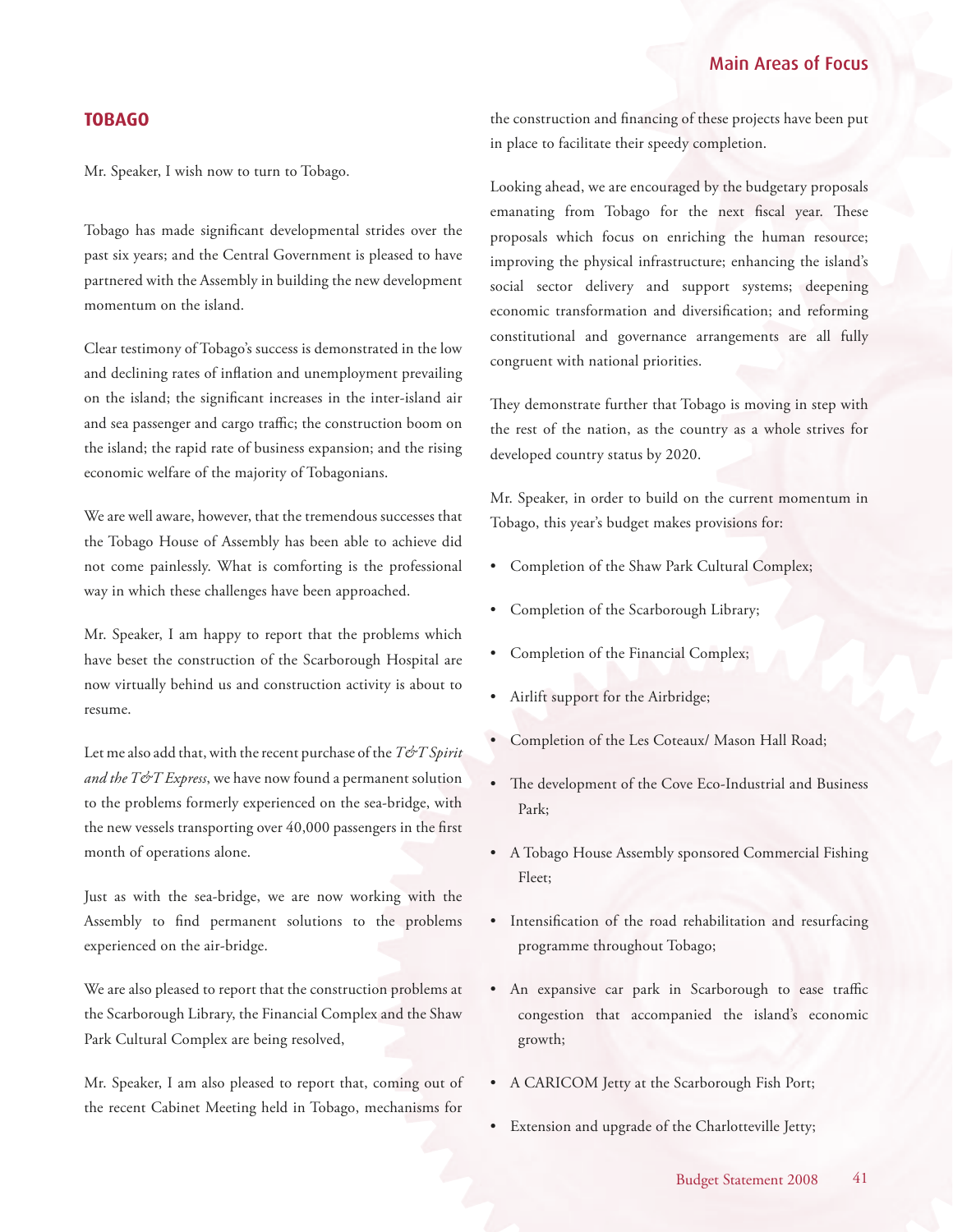- Construction of the Roxborough District Health Facility;
- Construction of a Technical Vocational Centre for disabled persons;
- Completion of the Charlotteville and Scarborough Health Centres; and
- Construction of the Moriah Health Centre and Moriah Recreation Complex.

Mr. Speaker, the government remains resolutely committed to ensuring that the Tobago House of Assembly has adequate resources to continue the current pace of development on the island.

Over the years, because of our clear understanding of Tobago's needs, as reflected in the positions taken by the people of Tobago and by the Assembly, my Government has been able to respond to Tobago's development agenda in our annual budgets and even outside the formal budget exercise.

Indeed it is this special relationship between the Central Government and the Tobago House of Assembly that accounted for the introduction of the fast ferry service, the purchase of Courland Estate and Pigeon Point, the Tourism Rolling Plan and other initiatives that have served the people of Tobago particularly, and the people of Trinidad and Tobago as a whole.

As we look to the next fiscal year, the Government stands ready to provide the Assembly with all the support it needs to continue the important developmental work being undertaken on the island.

Accordingly, in the next fiscal year, the people of Tobago will have access to budgetary resources in the order of \$2,238 million, comprising an allocation of \$1,398 million to facilitate the recurrent expenditures of the Assembly; \$362 million for development programme expenditures; and a further \$478 million to be provided for under other Heads of Recurrent and Capital Expenditure for expenditures in Tobago.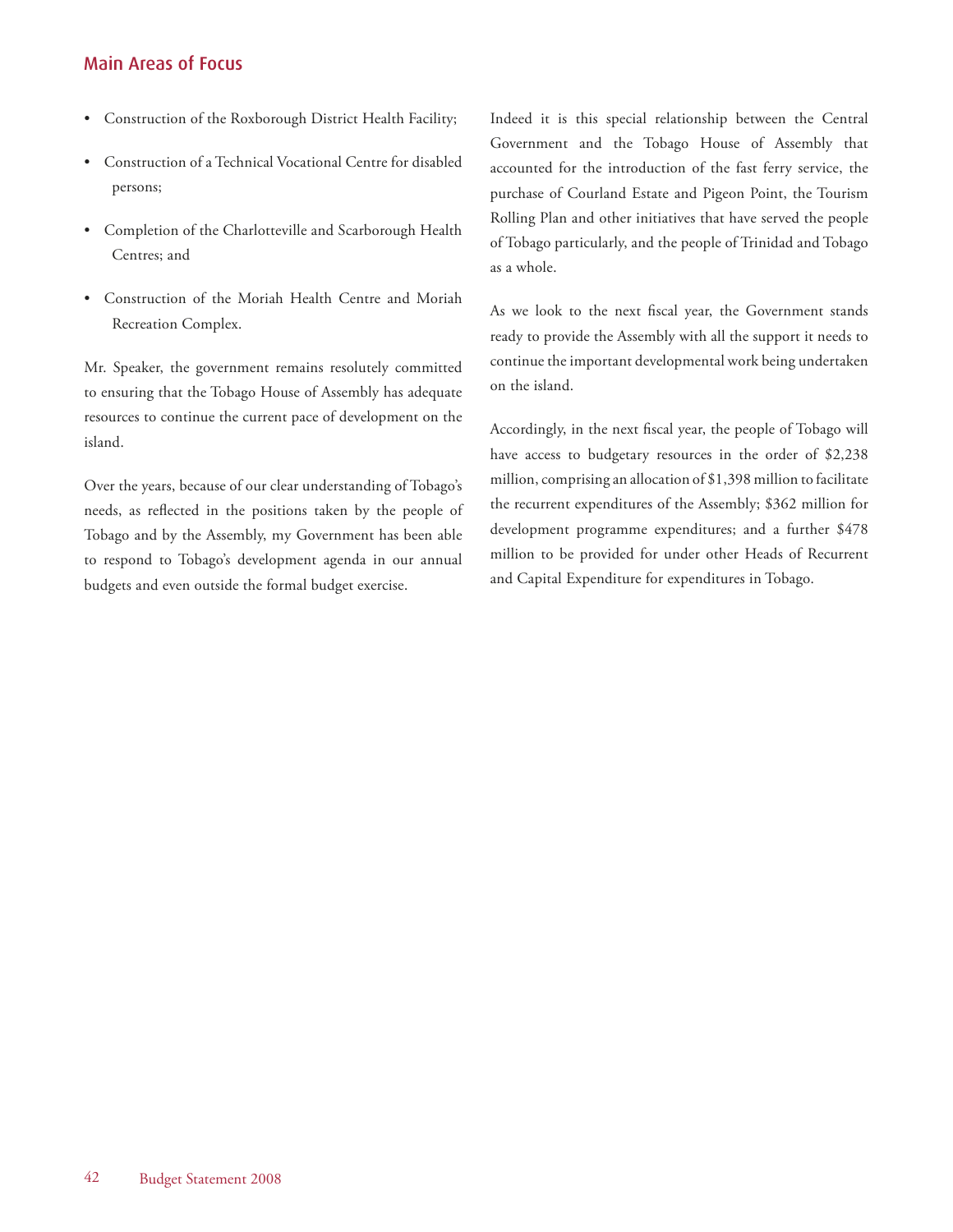# <span id="page-42-0"></span>**THE ARITHMETIC OF THE BUDGET**

Mr. Speaker, having taken this Honorable House through our development philosophy and economic strategy, I will now like to turn to the arithmetic of the budget.

Mr. Speaker, I know that some of my friends on the opposite side see the budget and fiscal policy solely in terms of numbers, oblivious of or dis-interested in what these numbers mean for the lives of real people, and particularly what they mean for the poor and the dis-advantaged. But we must look at the numbers and, having enlightened them about our policies and we will now show them the numbers.

Mr. Speaker, when this Government presented the supplementary appropriation in June of this year, notwithstanding our explanations, the Opposition chided the Government for increasing the budget envelope by the size of the supplementary appropriation. In recent days, the naysayers have gone even further advising the public to expect an "election budget", with profligate and irresponsible spending.

Mr. Speaker, in presenting the estimated budget outturn for 2007 and the statement of Fiscal Operations for 2008, we will prove them wrong on both counts.

### **First the outturn for fiscal 2007**

This House will recall Mr. Speaker, that in October 2006, Parliament approved the 2007 Appropriation Act authorizing expenditure of \$31,492.9 million; when added to the direct charge to the Consolidated Fund of \$6,141.8 million, largely debt servicing, it implied total budget expenditure of \$37,634.6.

In June 2007, the Government returned to Parliament and received authorization to spend a further \$3,121.4 million, raising the total authorization to \$40,756.1 million.

I am pleased to report, Mr. Speaker, that the expenditure outturn projected for 2007 is \$39,275.1 million, some \$1.5 billion below the total amount authorized.

Moreover, Mr. Speaker, the projected outturn figure includes transfers to the HSF of \$2,030.2 million, which in fact is not expenditure but savings. This implies, Mr. Chairman, that in a real sense, total expenditure in 2007 was \$37,244.9 million Mr. Speaker, in terms of the standard presentation, the fiscal outturn for 2007 is as follows:

- Total revenue of \$40,543.8 million against
- Total expenditure net of debt repayment and sinking funds \$39,275.1 yielding an
- Overall surplus of \$1,268.7 million.

Mr. Speaker, in addition to the transfer of \$2 billion to be made in a few days, the Government's intention is to transfer the entire surplus to the Heritage and Stabilisation Fund, once the accounts have been finalised.

#### **Fiscal Operations for 2008**

Mr. Speaker, the budget for 2008 is couched in the context of projected real GDP growth of 7 percent and an average inflation rate of 6 percent in 2008 (a 12-month rate of 5 percent as at December 2008).

As is our custom the budget is predicated on very conservative oil and gas price assumptions of US\$50 per barrel for oil (compared with an average realized price of US\$61.57 in 2007) and gas price of US\$3.55 per mmbtu.

Based on these assumptions, total revenue is forecast at \$40,381.2 million, comprising energy sector revenue of \$15,363.6 million and non-energy tax collections of \$18,654.6 million.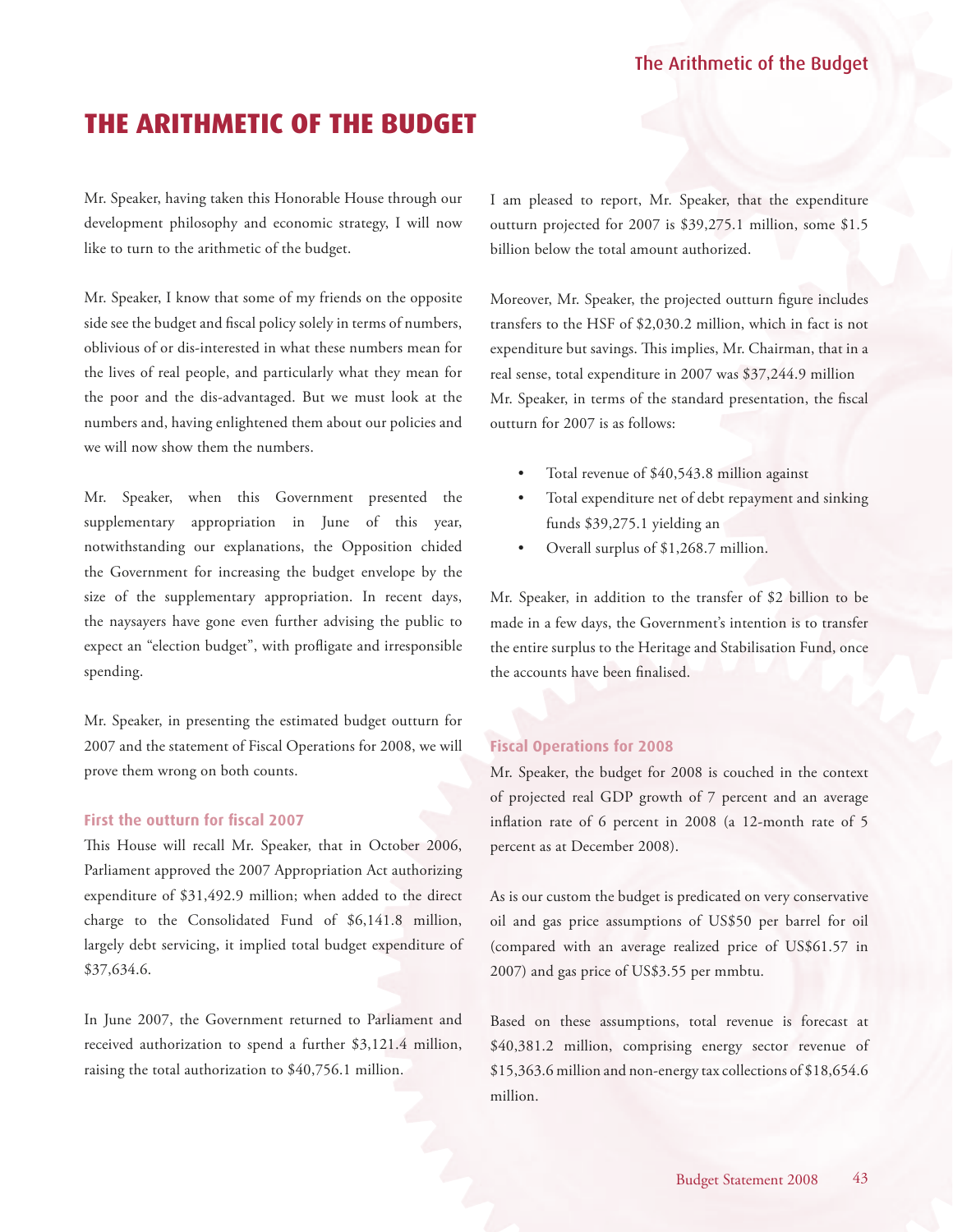<span id="page-43-0"></span>On the expenditure side, we intend to appropriate \$36,477.2 million from the Consolidated Fund while we estimate \$5,783.7 as the direct charges on the Consolidated Fund and other special funds.

This makes budgeted total expenditure in 2008 at \$42,260.9 million. This compares with the actual outturn in 2007 of \$39,275.1 million.

Mr. Speaker the allocation of resources in the budget reflect the sectoral priorities as discussed earlier.

Of the total expenditure:

- Education and training receive \$7.6 billion
- National Security has been allocated \$4.4 billion
- Health \$3.7 billion
- Housing \$2.6 billion
- Works and Transport \$2.6 billion
- Agriculture \$1.2 billion

Mr. Speaker, in the period 2001-2007 allocation to agriculture averaged \$600 million a year. This means that in 2008 allocations to the agricultural sector will be doubled the average allocation for the period 2002 – 2006, and more than 50 percent larger than the allocation for 2007.

In terms of our customary analytical presentation, Mr. Speaker, you have

| Total Revenue                     | $$40,381.2$ million |
|-----------------------------------|---------------------|
| Total Expenditure (Net of capital |                     |
| repayments and Sinking Funds)     | $$40,292.0$ million |
| Surplus/Deficit                   | $$89.2$ million     |

Mr. Speaker, last year, at the Budget presentation, our forecast was for a surplus of \$28.5 million.

## **FISCAL MEASURES**

Mr. Speaker I now turn to the specific fiscal measures underpinning this year's Budget.

#### **Increase in the Minimum National Insurance Benefits**

Mr. Speaker in February 2006, the National Insurance Board of Trinidad and Tobago (NIBTT) engaged the International Labour Organization (ILO) to conduct the  $7<sup>th</sup>$  Actuarial Review of the National Insurance System (NIS) as at June 30, 2005.

The 6<sup>th</sup> Actuarial Review was completed in 2003 to cover the period as at June 30, 2000.

The 7<sup>th</sup> Actuarial Review assists in ensuring the long-term financial, fiscal and economic viability of the National Insurance System (NIS).

In light of the results of the evaluation, the Government proposes to implement the following:

- a minimum retirement pension of \$2,000 per month from January 1, 2008;
- an increase in the maximum level of earnings on which contributions and pensions will be calculated from \$4,377 to \$8,300; and
- a slow and gradual increase in the NIS contribution rate from its current level of 9.9 percent to 10.5 percent in 2008, with further increases to 10.8 percent and 11.4 percent in 2010 and 2012 respectively.

The financial impact of the proposed increase in contribution rates on Government as an employer is as follows: the Government's monthly NIS contribution will increase from \$18.9 million at the current contribution rate of 9.9 percent to \$28.6 million in 2008 when the contribution rate increases to 10.5 percent, an increase by \$9.6 million per month.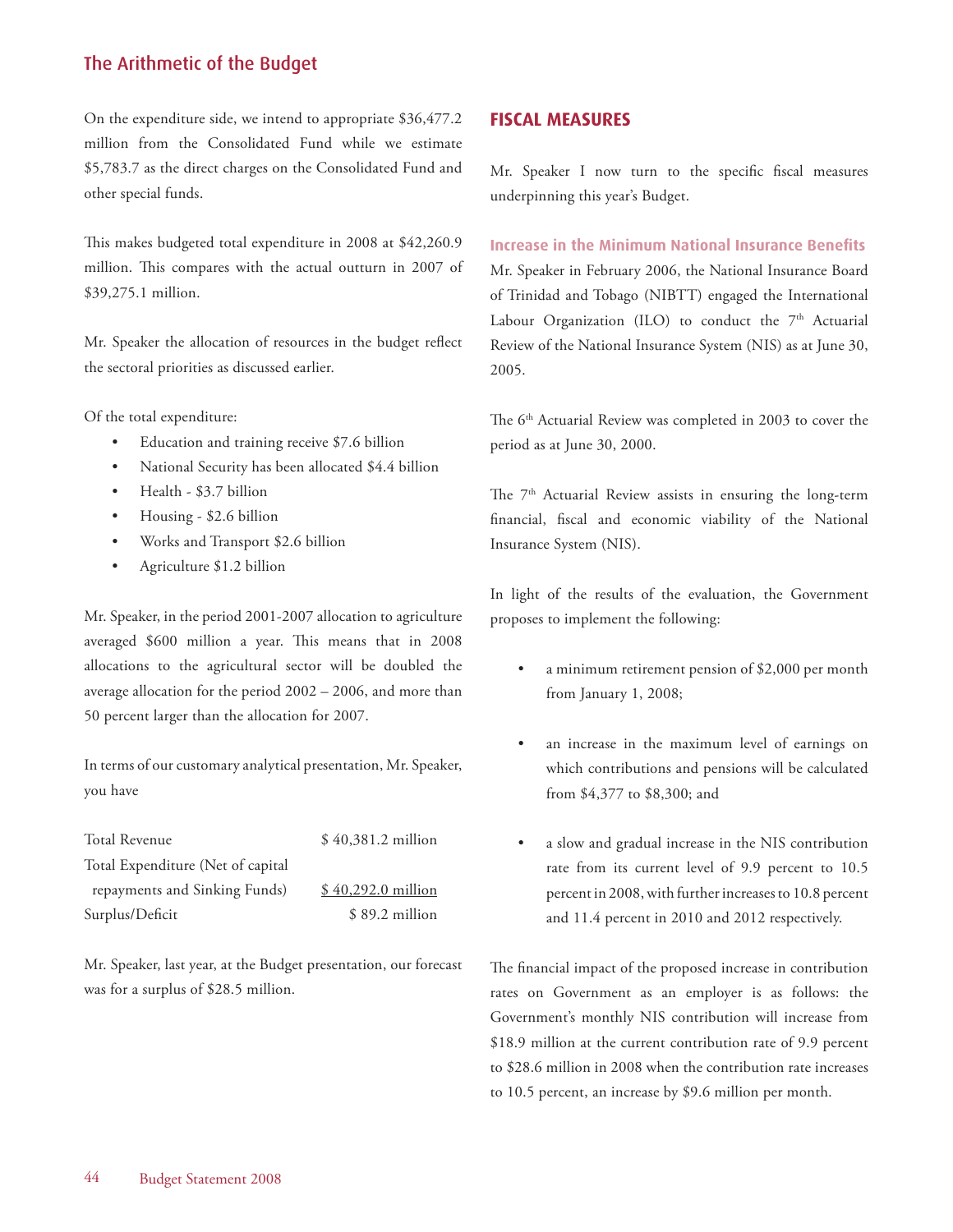Thereafter, the Government's monthly NIS contributions are expected to increase by \$0.8 million and \$2 million to \$29.4 million and \$31.4 million in 2010 and 2012 respectively.

The increase in the NIS Benefits will come into effect from 1<sup>st</sup> January 2008 and would be effected by amendments to the National Insurance Act and its Regulations.

Mr. Speaker, approximately 60,000 retirees will benefit from the increase in the minimum retirement pension.

#### **Senior Citizens Grant**

Mr. Speaker, with effect from October 1<sup>st</sup> 2006 the maximum old age pension was increased from \$1,000 per month to \$1,350 per month and was renamed the Senior Citizens Grant (SCG). The Government has reviewed the distribution of this grant and proposes the following amendments:

- An increase in the income qualifying ceiling from an average monthly income of \$2,150 to \$2,500 per month;
- An increase in the maximum Senior Citizens Grant from \$1,350 to \$1,650 per month;
- An increase in the Senior Citizens Grant for an individual whose monthly income is \$100 or less by \$300 from \$1,350 to \$1,650; and
- An increase in the Senior Citizens Grant for an individual whose monthly income is greater than \$100 but does not exceed \$1,000 by \$300 from \$1,250 to \$1,550.
- Individuals whose average monthly income exceeds \$1,000 will receive a Senior Citizens Grant equal to the difference between the qualifying income ceiling of \$2,500 and the income received.

For instance Mr. Speaker, an individual who is in receipt of total income of \$100 or less and who previously received a Grant of \$1,350 will now receive \$1650, an increase of \$300.

An individual who is in receipt of a total average monthly income greater than \$100 but not more than \$1,000 and who previously received a Grant of \$1,250 will now receive \$1,550, an increase of \$300.

An individual who is in receipt of a total average monthly income of \$1,500 will receive a monthly grant of \$1,000.

The estimated additional cost is \$215 million annually and will benefit approximately 80,000 persons aged 65 and over.

This measure will take effect from the 1<sup>st</sup> October 2007 and will require amendments to the Senior Citizens' Grant Act.

#### **Increase in the Minimum Public Service Pension**

Mr. Speaker, the Government has acknowledged that notwithstanding prudent fiscal and monetary policies, rising inflation levels continue to pose a challenge to the disposable incomes of our citizens especially pensioners.

It is proposed therefore to implement a minimum pension payable to retired public officers at \$1,650 per month.

In addition, Mr. Speaker, given that it is proposed to commence the new NIS monthly payment in January 2008, every retired public servant in Trinidad and Tobago will receive a lump sum payment of \$3,000 dollars to compensate for the months of October, November and December of this year until the new NIS payments are implemented. This measure will put more money in the pockets of 26,742 of our citizens.

#### **Disabled Persons/Handicapped Persons Grant**

Mr. Speaker, the Disability Grant was increased with effect from 1<sup>st</sup> October 2006 to \$900.

It is now proposed to increase the Disability Grant to \$1,100 and increase the ceiling income for receipt of this Grant from \$3,600 per annum to \$12,000 per annum. The additional collective cost of these measures is estimated at \$59.4 million.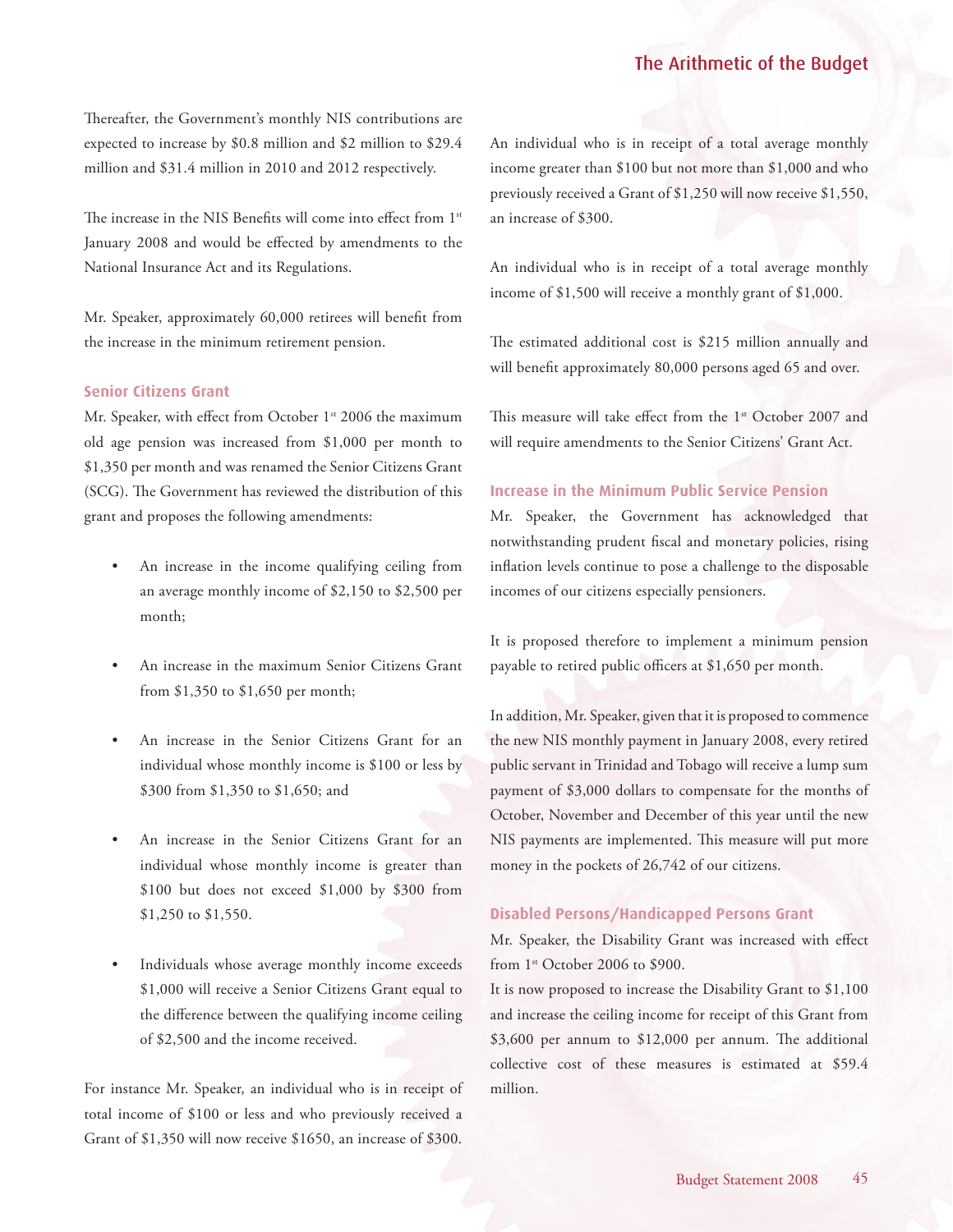This measure will take effect from 1<sup>st</sup> October 2007 and will require amendments to the Public Assistance Act. Mr. Speaker this measure will benefit 17,000 of our citizens.

#### **Public Assistance Grants**

Mr. Speaker, to provide for the economically disadvantaged, it is proposed that the Public Assistance Grants based on the number of dependents per household be increased as follows:

|           | <b>Existing Grants</b> | <b>Proposed Grants</b> |
|-----------|------------------------|------------------------|
| 1 person  | \$470<br>from          | \$650<br>to            |
| 2 persons | \$710<br>from          | \$900<br>to            |
| 3 persons | \$920<br>from          | to \$1,100             |
| 4 persons |                        |                        |
| and above | from $$1,090$          | to $$1,250$            |

This measure is expected to cost an additional \$38 million dollars and will take effect from 1<sup>st</sup> October 2007. It will have a positive effect on more than 21,000 of our most vulnerable citizens.

#### **Minimum Wage**

Mr. Speaker, the minimum wage level has remained unchanged despite increases in wages in most sectors of the economy.

It is therefore proposed to put in motion the machinery for increasing the minimum wage from \$9.00 to \$10.00 per hour. The procedure to be followed in varying the minimum wage is provided for in the Minimum Wages Act.

## **Increase in the Wages of the Unemployment Relief Programme (URP) and the Communitybased Environmental Protection and Enhancement Programme (CEPEP)**

Mr. Speaker, the Unemployment Relief Programme (URP) is meant to provide short term employment relief while enhancing the skills of individuals in the community and undertaking sustainable development initiatives.

The effective decentralization of the Programme to 12 regions throughout the country sought to provide a more equitable distribution of the Programme's resources. The Programme was

also expanded to include both maintenance and construction projects to facilitate its expansion.

Mr. Speaker, the Government has upgraded the Unemployment Relief Programme to ensure greater efficiency and effectiveness in its operation. We have also included a training component to the Programme in which participants are trained in the skills which would increase their ability to be employed in other productive sectors in the economy.

Mr. Speaker, to further support the Programme, it is now proposed to increase the wages applicable to the Unemployment Relief Programme by a one time 15 percent across the board effective January 1, 2007.

Mr. Speaker**,** the Community- based Environmental Protection and Enhancement Programme (CEPEP) commenced in May 2002.

It is designed to facilitate social transformation in the national community through empowering communities to improve their living standards by increasing employment opportunities; enhancing and improving the environment; and developing a cadre of entrepreneurs.

The Programme has a significant training component in which individuals are expected to develop the skills sets which will help to transfer them out of the Programme into companies in the private and public sectors.

We also expect that the training will allow individuals to form their own companies and vie for contracts under the Programme.

Mr. Speaker, CEPEP currently employs 5,640 contract employees and its scope will be expanded in the new fiscal year. To support the expanded mandate of the Programme it is proposed to increase the wages of all categories of workers in Trinidad and Tobago by 15 percent effective January 1, 2007.

Reafforestation programme workers will also benefit from a similar 15% increase.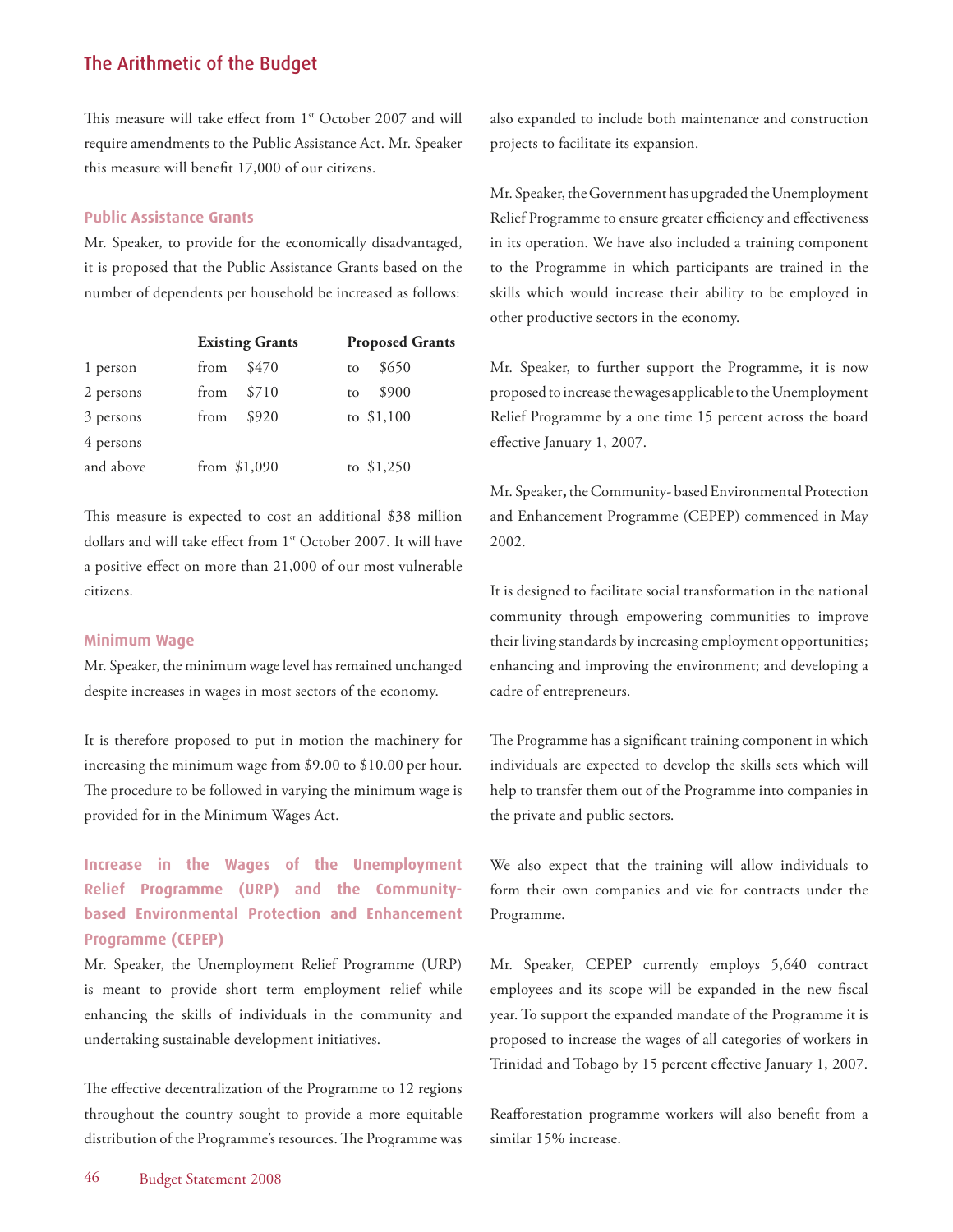#### **Incentives for Savings**

Mr. Speaker, the promotion of savings is a key factor in prudent fiscal and monetary management. It is therefore proposed that the aggregate deduction that may be claimed for pensions and annuities plans should be increased from its current ceiling of \$12,000 to \$25,000. The expected cost of this measure is \$57 million and will require amendments to the Income Tax Act.

Mr. Speaker this measure will reduce the burden on the State by encouraging individuals to prepare for their retirement.

#### **Increase in Deposit Insurance coverage**

Mr. Speaker, since the establishment of the Deposit Insurance Corporation (DIC) in 1986, the coverage limit has remained unchanged at \$50,000 notwithstanding the developments within the economy.

The coverage limit is the amount a depositor can claim from the DIC in the event of the failure of a financial institution.

This limit determines the potential liabilities under the Deposit Insurance scheme and also influences the extent to which depositors' confidence in the banking system can be promoted.

The time appears opportune to examine the relevance and sufficiency of the coverage limit for deposit holders. The wealth effect experienced by the population has filtered into the banking sector. However, although deposit holders in the banking sector may have increased their deposit holdings, the level of protection has declined.

It is proposed that, with effect from the coming into operation of the ensuing Finance Act, the coverage limit be increased form \$50,000 to \$75,000 without an increase in the premium level, with further possible upward adjustments being subject to review.

#### **Compensation for Victims of Uninsured Drivers**

Mr. Speaker, the Government has identified the issue of road safety as one of its priorities as existing road networks are expanded. It is proposed therefore to use the proceeds of the Insurance Premium Tax to establish a Fund to compensate victims of uninsured drivers.

Mr. Speaker, the Central Bank in conjunction with the Ministry of Finance and the Association of Trinidad and Tobago Insurance Companies (ATTIC) will establish a proposed structure for the establishment of the Fund with the view to having it operationalised in the new fiscal year.

## **Legislation to ban the use of Cellular phones while driving.**

Mr. Speaker, in light of the need to reduce the quantum of road accidents and the overall carnage on our roadways, it is proposed to introduce legislation to make it an offence to use cellular phones and other similar electronic devices while driving. It is also proposed to introduce legislation to ban the use of television type monitors in the front seat of vehicles. These measures will involve amendments to the Motor Vehicles and Road Traffic Act.

#### **Incentive for the Manufacturing Sector**

Mr. Speaker, in 2002, the First Schedule of the Income Tax (In Aid of Industries) Act was expanded to include all manufacturing activities and the initial allowance relating to plant and machinery under the Act was increased from 50 percent to 60 percent.

Mr. Speaker, given the Government of Trinidad and Tobago's objective of stimulating economic growth in the manufacturing sector it is now proposed to increase the initial allowance relating to Plant and Machinery under the Act from 60 percent to 75 percent.

Mr. Speaker when combined with the applicable 25 percent wear and tear allowance in the subsequent years of asset utilization this measure would provide an additional benefit to the manufacturer by reducing the individual's chargeable income and tax liability. This measure will take effect from January 1, 2008 and will require amendments to the Income Tax (In Aid of Industry) Act.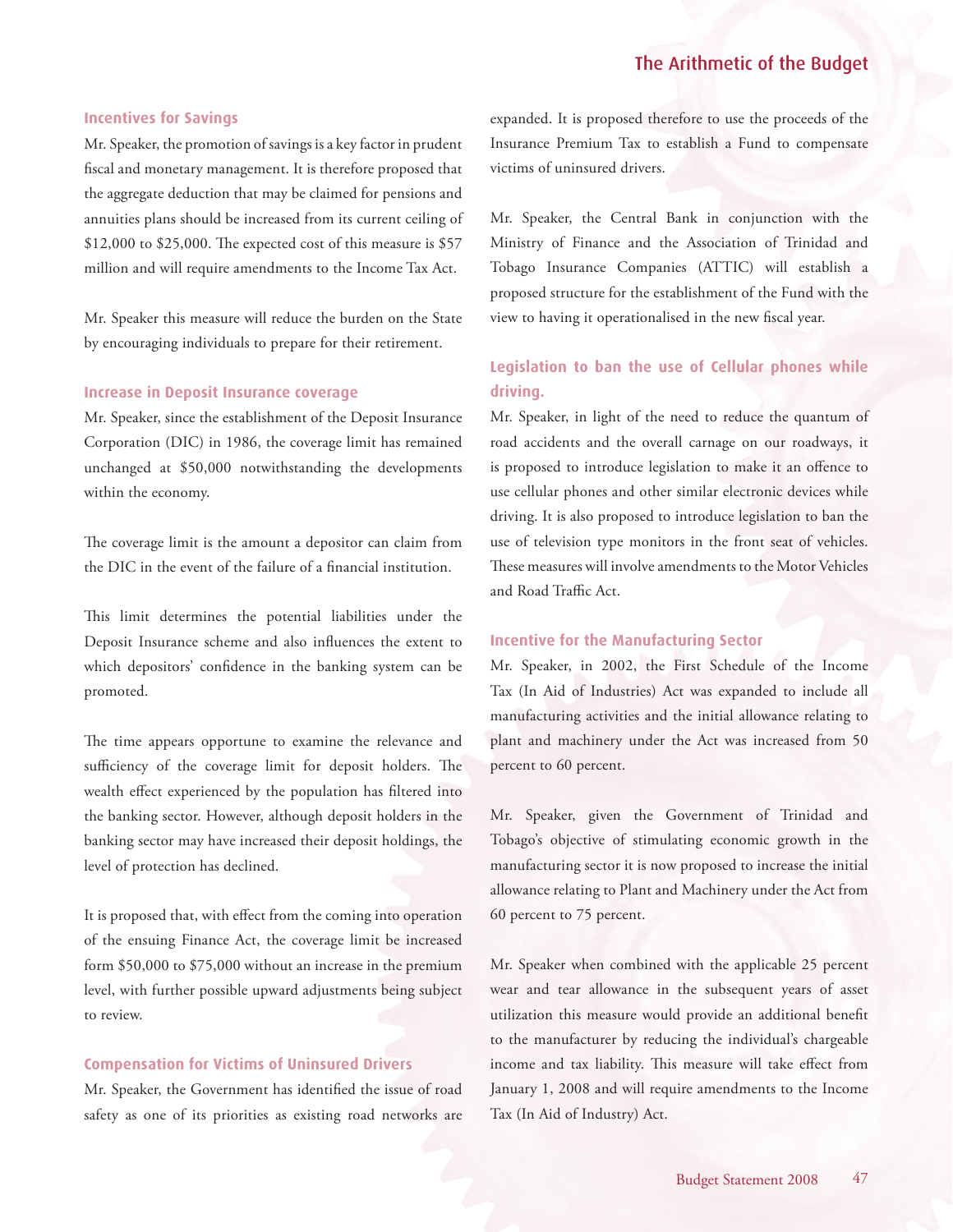#### **Child Care Facilities and Homework Centres**

Mr. Speaker, the maintenance of the family is recognized by the Government as being critical to the development of the domestic social sector.

It is proposed therefore that companies that provide day care facilities and or homework centers at their workplace for the children of their employees be provided with an accelerated Wear and Tear allowance up to a maximum of \$500,000 in the year in which the expenditure was incurred. The normal Wear and Tear allowance can be clamed by an employer on the residue remaining on the capital cost incurred in setting up these facilities.

This measure will be closely monitored to prevent abuse by the companies and will take effect from 1<sup>st</sup> January 2008 and will require amendments to the taxing legislation.

Mr. Speaker, the Government will soon implement a policy in which homework centres will be established in all Government buildings where appropriate and we encourage the private sector to follow suit.

#### **Returning Nationals**

Mr. Speaker, returning nationals who have resided abroad for a continuous period of at least five years immediately prior to the individual's return to Trinidad and Tobago, are entitled to claim relief from customs duties and motor vehicle tax. This arrangement has been reviewed and it is now proposed that the period be reduced to two years. This measure will require amendments to the Customs Act and the Motor Vehicles and Road Traffic Tax Act.

#### **Amnesty for late filing of Tax Returns**

Mr. Speaker, it is proposed that there be an amnesty for tax penalties and interest on late filing of income and corporation tax returns. This amnesty is proposed because the Government believes that the tax liability to be collected far outweighs the penalties, and it will also encourage taxpayer compliance. This amnesty will apply to returns and taxes due for years of income up to 2006.

All individuals who have outstanding tax returns or outstanding tax liabilities and associated interest charges, will have these waived if they comply by April 30, 2008.

#### **Repeal Airport Departure Tax**

Mr. Speaker it is proposed to Repeal the Airport Departure Tax which currently stands at \$100. It is proposed that the tax will be replaced with a Passenger Service charge imposed by the Airport Authority of Trinidad and Tobago on each individual travel ticket with the exception of tickets issued to those individuals who are exempt from the payment of the airport departure tax under the existing laws. This measure will take effect from the coming into operation of the new Finance Act and will require an amendment to the Miscellaneous Taxes Act.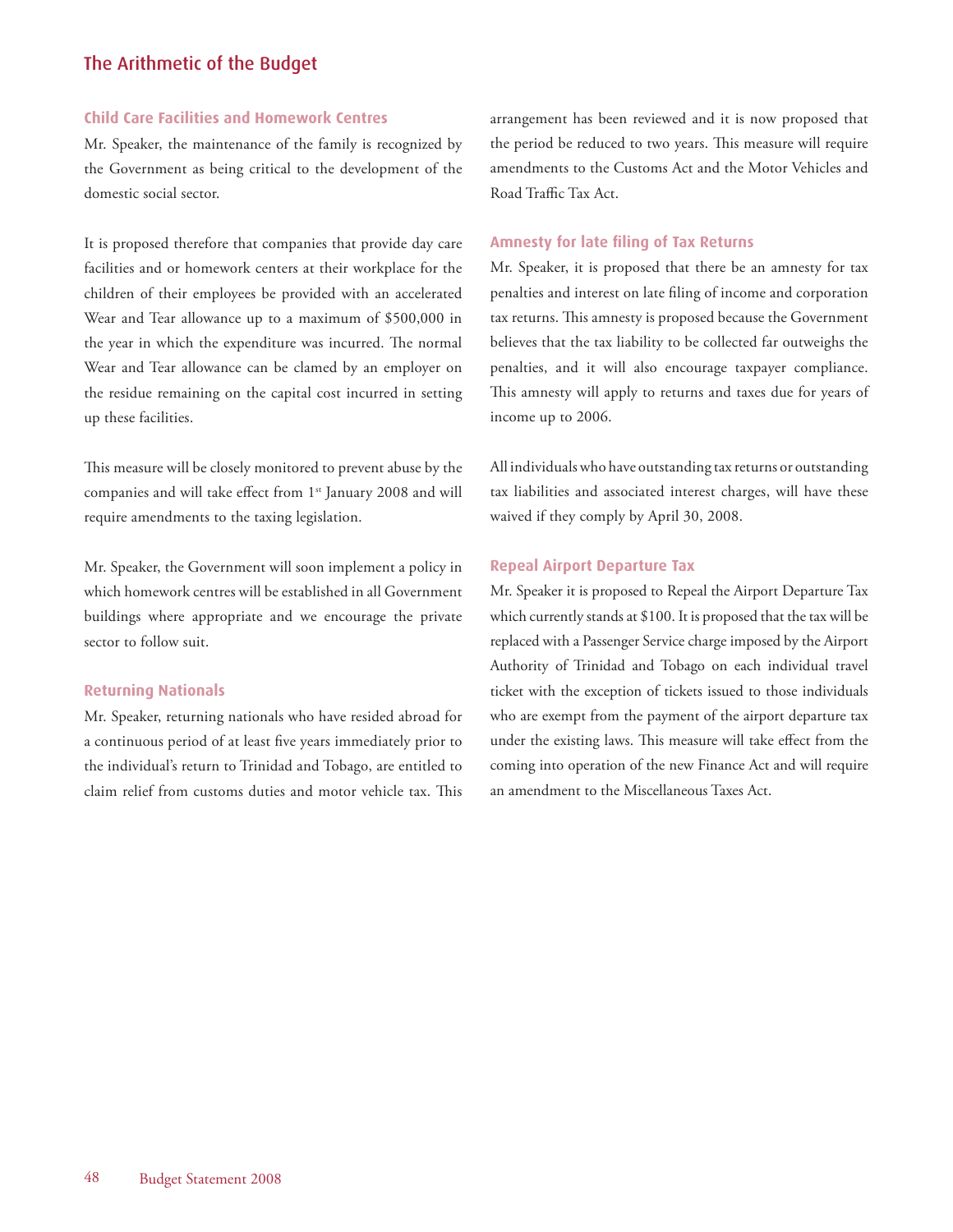## Conclusion

## <span id="page-48-0"></span>**CONCLUSION**

Mr. Speaker, with this Budget, we continue our determination to transform Trinidad and Tobago into a developed nation. The people fully support this seminal project as they witness and benefit from the abundant positive developments in all areas of national life. Except for a handful of predictable, professional objectors, very visible from this distance, the citizens and Government are in step, as we travel this historic road together. This Budget will strengthen that unity of purpose, much to the further confusion and desperation of the obvious mischief-makers.

The citizens have supreme confidence in their strongest ever economy, with its new investments, industrialization and diversification, inflation control, national savings, huge foreign reserves and full employment; they recognize the full importance of our developments in education and training, housing, and improvement in health services; they know we are succeeding and will eventually triumph in the struggle against crime; they know the worth of our work in small business development, social intervention, poverty alleviation, and cultural and community development; they know that revolutionary infrastructural development is moving apace; they are inspired by the transformational vision now being implemented in Agriculture; they are most pleased with the phenomenal progress in Tobago; and they see and approve all the other positives, including urban renewal and rural development, the reform programme, and so much more. And in their hearts, they are very satisfied. They know it is all for them and the children.

The people also know that it is all being done with integrity, transparency and accountability. They recognize that, with a very clear vision and the courage and will to take action, this government has been employing the nation's resources to bring light into every area of national endeavour; hope in every heart; and progress to everyone and to every nook and cranny of Trinidad and Tobago.

They have developed the trust in the good governance of this Administration and know that this Budget, like all others before, is not to advance partisan political interests, but for the elevation of the citizens of our beloved Trinidad and Tobago.

In contrast, Mr. Speaker, the people also remember the horrible years of a previous Administration, when this nation was plagued with a level of dishonesty, drift, divisiveness and downright decadence that would have destroyed the national fabric had it been allowed to continue.

And they know all who were involved, every single one of them, including those who now seek an artificial and unconvincing distance from the unscrupulousness, selfishness, greed and patent amorality of that period. And the country will not be fooled again.

And so, with this Budget, like with everything else we have done, we invite the judgment of the people. This Administration is not afraid of judgment, either here or in the hereafter. We on this side are not here for ourselves, our private pockets and bank accounts. This Government and this political Party, has proven to all and sundry, including our severest critics, that we have zero tolerance for misdemeanour in Public Life.

Our main concern as servants of God and the People, is the interest of the present and future generations of Trinidad and Tobago. This Budget is further evidence of that unshakeable resolve. And we know that notwithstanding the contortions, fabrications and exaggerations that will be produced by some in the coming days in this Honourable House, this Budget and this Government will find great favour with the people. And for that, Mr. Speaker, let Almighty God be praised; and let the people decide.

Mr. Speaker, I beg to move.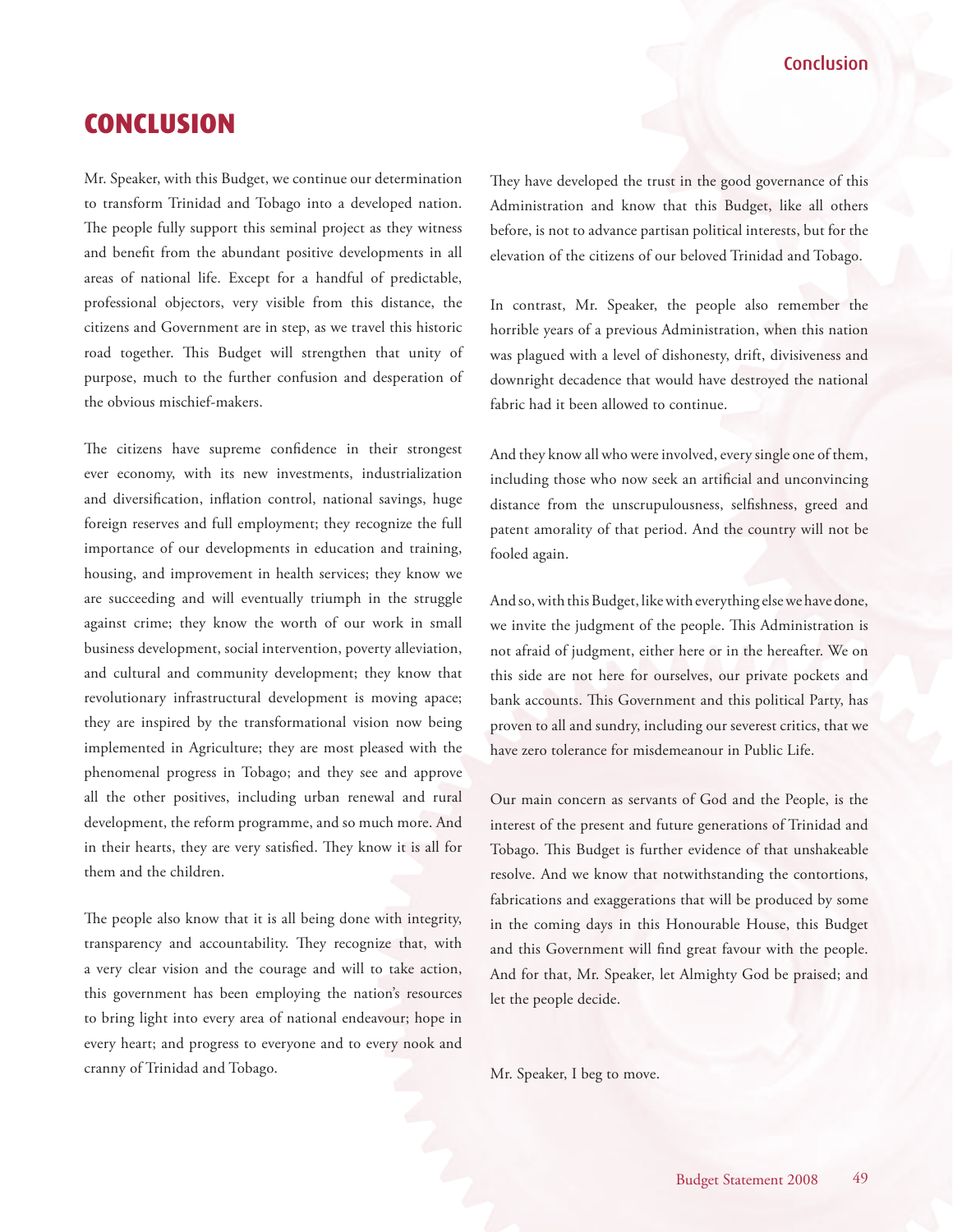## <span id="page-49-0"></span>**OTHER FISCAL MEASURES**

## **Suspension of the Common External Tariff on Powdered Milk and Cream**

It is proposed to amend the rates of import duty on the following items be suspended from 5 percent to zero percent (0 percent):

### **DESCRIPTION OF GOODS:**

- Milk and cream
	- In powder, granules or other solid forms, of a fat content, by weight, not exceeding 1.5 percent.
	- Not containing added sugar or other sweetening matter.

## **Removal of the Import Surcharge on Selected Poultry Products**

It is proposed to remove the import surcharge on the items listed below beginning from the date of publication of the necessary Legal Notice:

## **DESCRIPTION OF GOODS**

Meat and edible offal, of poultry of heading 01.05, fresh, chilled or frozen.

#### Of turkeys:

- Cuts and offal, frozen:
- Backs, necks and wings
- Other

Of ducks, geese or guinea fowls:

- Not cut in pieces, fresh or chilled
- Not cut in pieces, frozen
- Other, fresh or chilled
- Other, frozen

## **Amendments to the Taxation Legislation**

#### **Death Benefit under Deferred Annuity Plans**

Section  $8(1)(x)$  of the Income Tax Act exempts from tax the lump sum death benefit paid under an employer's approved pension plan. However, no similar exemption exists with respect to lump sum death benefits under approved deferred annuity plans. This appears to have been an oversight.

It is proposed that, with effect from 1<sup>st</sup> January 2008, section 8 of the Income Tax Act be amended to exempt lump sum death benefits paid under approved deferred annuity plans.

## **Reward of contributions from a group pension plan (Section 28)**

Currently, when there is a reward of contributions from a group pension plan, the lump sum is taxed at source. When an annuity is surrendered, the lump sum is taxed at source, but the taxpayer is also required under the legislation to declare the income in the year that it is received, and the tax which was deducted at source is treated as a credit.

It is proposed that there be consistency in the treatment of a reward of contributions and the surrender of an annuity, that is, that tax be deducted at source in both cases, and then the income be declared in the year it is received, and a credit received for tax deducted at source.

## **Computation of interest (Section 103)**

It is proposed that the interest to be computed on outstanding tax liability be accrued from the day after the due date to the date of payment of the tax, or such earlier date as the Board of Inland Revenue may determine.

The reason for this amendment is to give the taxpayer a grace period for payment of the interest. This measure will take effect from 1<sup>st</sup> January 2008 and will require an amendment to the Income Tax Act, Chap. 75:01.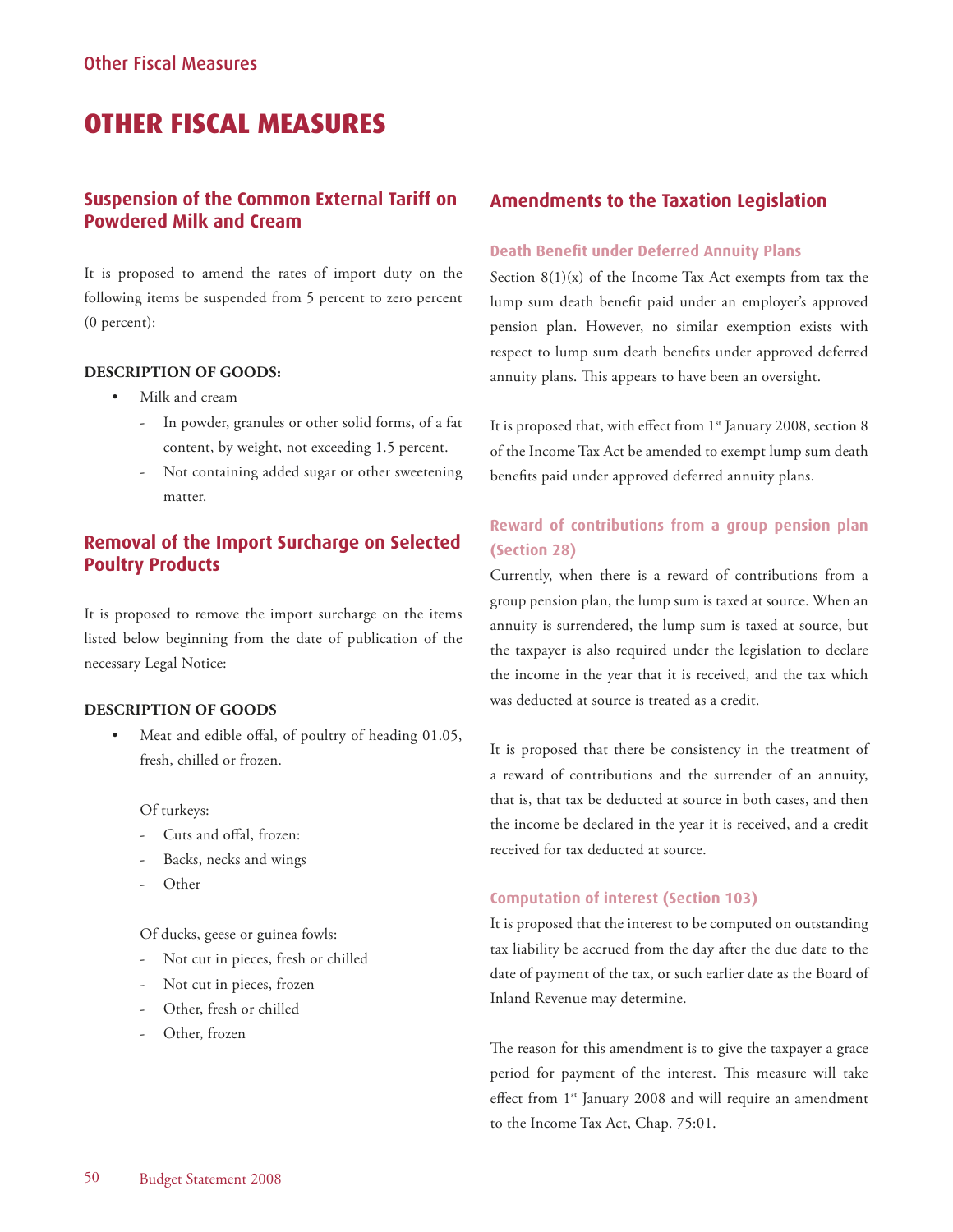## Other Fiscal Measures

#### **Tax Payments and Refunds**

At present where a tax payer has a liability or refund of \$3 or less, the tax is considered settled and no payment is due or refund is issued. It is proposed that this amount should be increased to \$100 where the tax liability does not exceed \$100 and to \$25 where the amount assessed for a refund does not exceed \$25. This would assist in reducing the administrative burden placed on the Board of Inland Revenue. This measure will take effect from 1<sup>st</sup> January 2008 and will require an amendment to the Income Tax Act.

#### **Filing of returns**

At the present time the tax legislation requires that certain persons collect and pay to the BIR financial services tax, insurance premium tax and hotel accommodation tax. These persons are not required by law to file a return which will assist in establishing a liability in the records of the BIR. It is proposed that the tax legislation be amended to give to the BIR the power to require a return to be filed which will be used to establish a liability against which payments will be offset.

The filing of the returns will facilitate efficient administration and will be in a format simple enough to ensure that the person required to pay the tax is not unduly burdened.

**This proposal to file returns will require an amendment to the Miscellaneous Taxes Act, Chap. 77:01 and will come into effect from the coming into operation of the Finance Act.**

#### **Modification of Penalties**

The existing tax legislation provides that under certain circumstances tax is to be withheld a source. The tax withheld must be remitted to the BIR by a particular date and failure to comply with the provision results in a penalty being paid which, in some cases, is as high as 100% of the outstanding taxes not paid to the BIR.

It is proposed that all penalties which are currently in excess of 25% be reduced to 25%. This reduction, apart from providing

a benefit to the person charged with the responsibility to collect tax on behalf of the BIR is also geared toward minimizing the need to treat with a number of applications for waiver of penalties. The imposition of a high penalty was intended to increase taxpayer compliance at a time when the enforcement mechanisms of the BIR were not as strong as currently obtains. The Minister of Finance is of the view that because of increased taxpayer maturity and strengthened enforcement mechanisms, there is no longer the need to have such high penalties.

**The reduction in the penalties to 25% will require an amendment to the Income Tax Act and this measure will take effect from 1st January 2008**.

## **Modification of Witholding Tax (Part II, 3rd Schedule, Income Tax Act)**

The Income Tax Act provides that income tax, referred to as withholding tax, be levied and paid on distributions and payments arising outside of Trinidad and Tobago and made to any non-resident person or company. When the tax rate on net income was in certain cases as high as 45%, it was reasonable to maintain the rate of withholding tax at 20% since this is imposed on gross income. However, now that the tax rate on net income has been reduced to 25% across the board, it appears harsh to maintain the withholding tax rate on gross income at 20%. For this reason, it is proposed that the withholding tax rates be amended as follows:

- The withholding tax on payments be reduced from 20% to 15%;
- The withholding tax on dividends be reduced from 15% to 10%
- The withholding tax on dividends paid to the parent company be reduced from 10% to 5%

**This measure will take effect from the coming into operation of the Finance Act and will require amendments to the Income Tax Act, Chap. 75:01.**